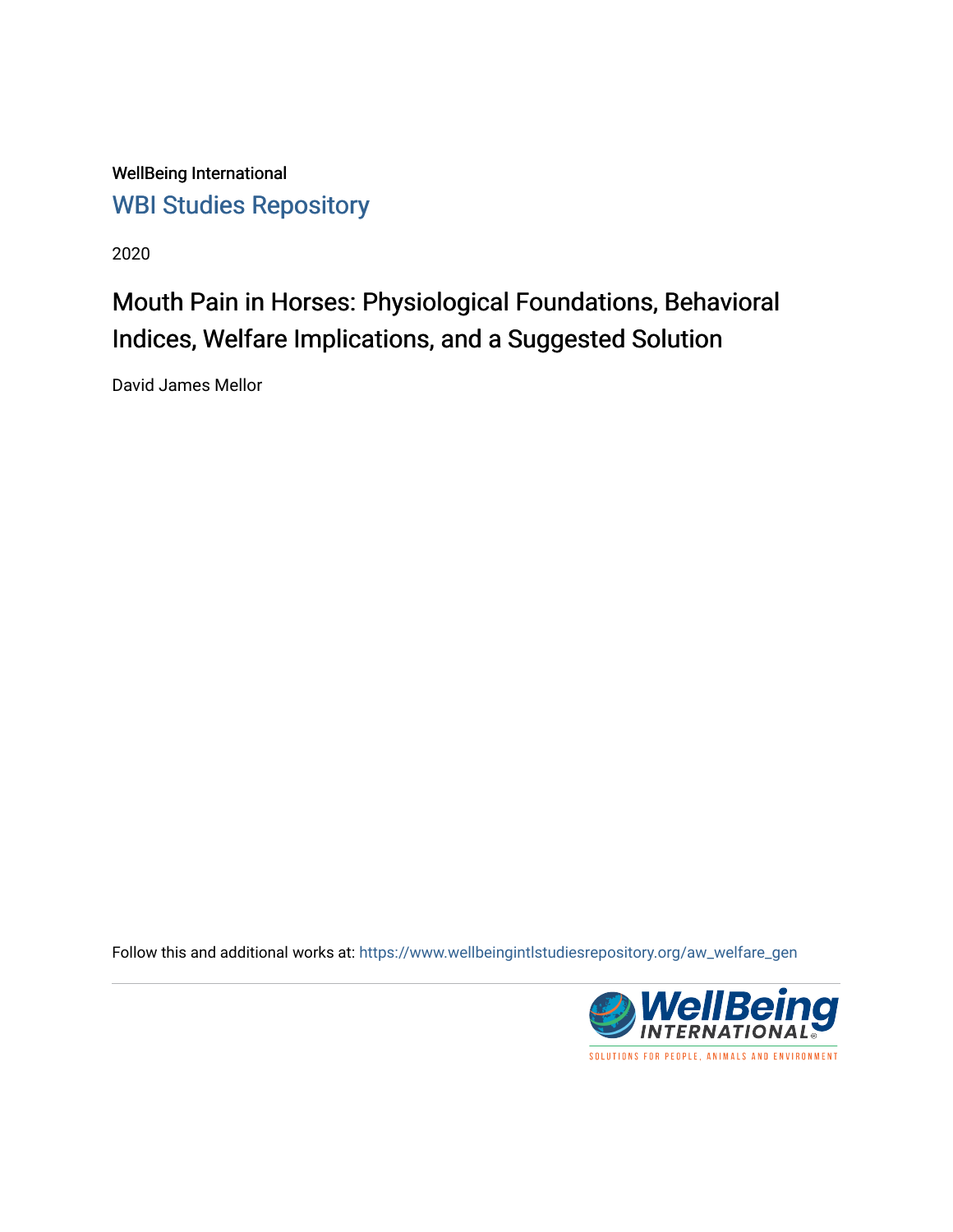

*Review*

# **Mouth Pain in Horses: Physiological Foundations, Behavioural Indices, Welfare Implications, and a Suggested Solution**

## **David J. Mellor**

Animal Welfare Science and Bioethics Centre, School of Veterinary Science, Massey University, Palmerston North 4474, New Zealand; j.mellor@massey.ac.nz; Tel.: +64-21-390-855

Received: 8 March 2020; Accepted: 26 March 2020; Published: 29 March 2020



**Simple Summary:** Mouth pain in horses, specifically that caused by bits, is evaluated as a significant welfare issue. The conscious experiences of pain generated within the body generally, its roles, and its assessment using behaviour, as well as the sensory functionality of the horse's mouth, are outlined as background to a more detailed evaluation of mouth pain. Bit-induced mouth pain elicited by compression, laceration, inflammation, impeded blood flow, and the stretching of tissues is considered. Observable signs of mouth pain are behaviours that are present in bitted horses and absent or much less prevalent when they are bit-free. It is noted that many equestrians do not recognise that these behaviours indicate mouth pain, so that the magnitude of the problem is often underestimated. The negative experiences that are most responsible for welfare compromise include the pain itself, but also, related to this pain, potentially intense breathlessness, anxiety, and fear. Finally, a series of questions is proposed to clarify issues that are relevant to increasing the adoption of bit-free bridles in order to avoid bit-induced mouth pain.

**Abstract:** A proposition addressed here is that, although bitted horses are viewed by many equestrians as being largely free of bit-related mouth pain, it seems likely that most behavioural signs of such pain are simply not recognised. Background information is provided on the following: the major features of pain generation and experience; cerebrocortical involvement in the conscious experience of pain by mammals; the numerous other subjective experiences mammals can have; adjunct physiological responses to pain; some general feature of behavioural responses to pain; and the neural bases of sensations generated within the mouth. Mouth pain in horses is then discussed. The areas considered exclude dental disease, but they include the stimulation of pain receptors by bits in the interdental space, the tongue, the commissures of the mouth, and the buccal mucosa. Compression, laceration, inflammation, impeded tissue blood flow, and tissue stretching are evaluated as noxious stimuli. The high pain sensitivity of the interdental space is described, as are likely increases in pain sensitivity due to repeated bit contact with bruises, cuts, tears, and/or ulcers wherever they are located in the mouth. Behavioural indices of mouth pain are then identified by contrasting the behaviours of horses when wearing bitted bridles, when changed from bitted to bit-free bridles, and when free-roaming unbitted in the wild. Observed indicative behaviours involve mouth movements, head-neck position, and facial expression ("pain face"), as well as characteristic body movements and gait. The welfare impacts of bit-related pain include the noxiousness of the pain itself as well as likely anxiety when anticipating the pain and fear whilst experiencing it, especially if the pain is severe. In addition, particular mouth behaviours impede airflow within the air passages of the upper respiratory system, effects that, in their turn, adversely affect the air passages in the lungs. Here, they increase airflow resistance and decrease alveolar gas exchange, giving rise to suffocating experiences of breathlessness. In addition, breathlessness is a likely consequence of the low jowl angles commonly maintained during dressage. If severe, as with pain, the prospect of breathlessness is likely to give rise to anxiety and the direct experience of breathlessness to fear. The related components of welfare compromise therefore

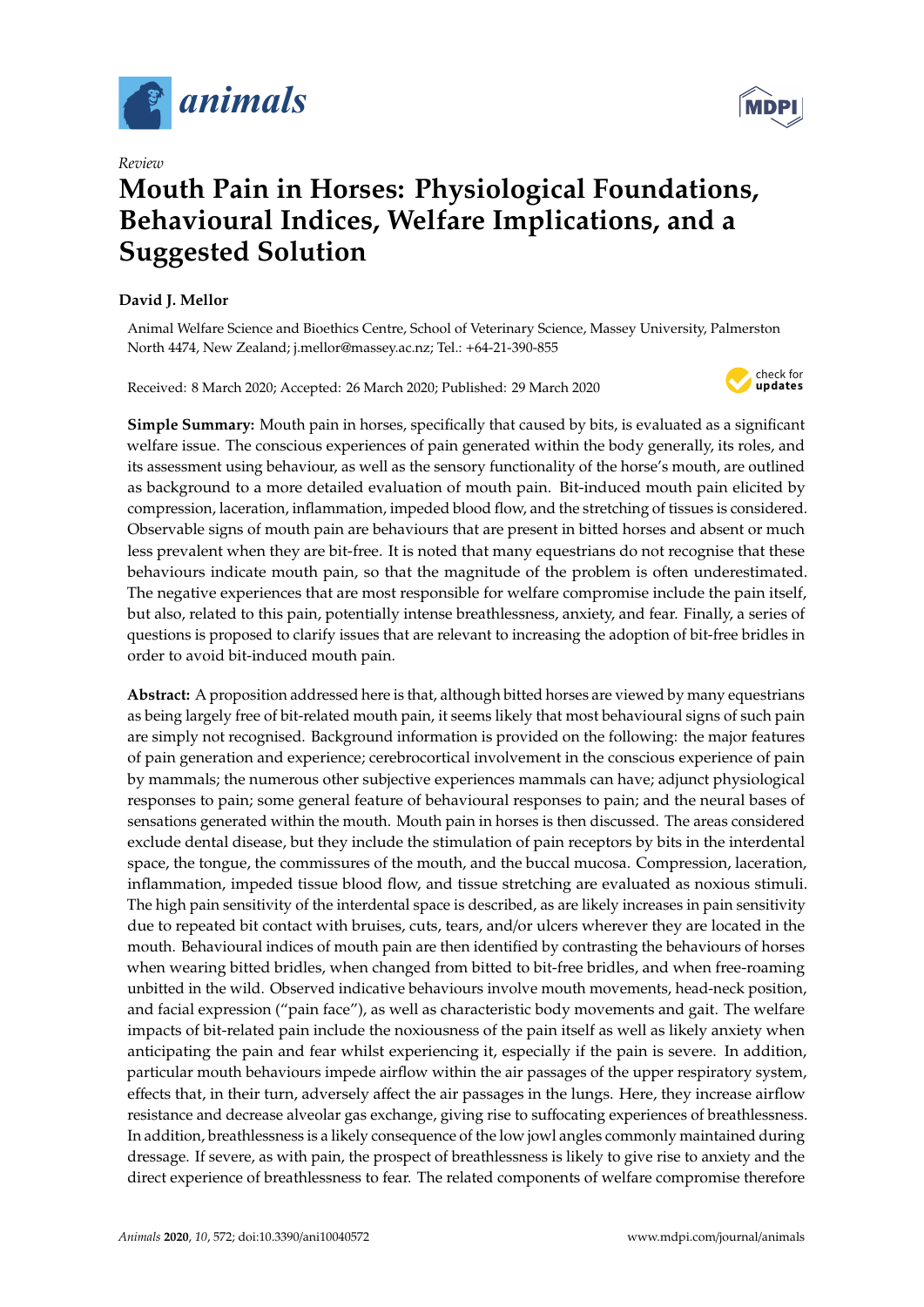likely involve pain, breathlessness, anxiety, and fear. Finally, a 12-point strategy is proposed to give greater impetus to a wider adoption of bit-free bridles in order to avoid bit-induced mouth pain.

**Keywords:** "bit blindness"; bitted to bit-free behaviour; conscious noxious experience; gum, tongue and lip pain; oral lesions; pain grimace; pain-induced breathlessness; anxiety and fear; remedial strategy

#### **1. Introduction**

Things in plain sight can often be overlooked because they have established an ever-present familiarity in a context where competing ideas do not receive serious attention. Eventually, they become such an integral and essential part of current thinking that when other ideas are suggested they are confidently dismissed. However, when adherents to such widely accepted views are eventually faced with credible challenges, some become uneasy, defensive, and/or combative, whilst others seek to constructively explore how the new perspective may improve understanding. These well-recognised elements of the dynamics of change became apparent during the present author's review of key publications that are relevant to the significance of mouth pain in horses. Although the equine veterinary and behavioural literature is replete with relevant reports, with relatively few exceptions (e.g., [\[1](#page-18-0)[–11\]](#page-19-0)), mouth pain itself does not appear to have received the direct attention it deserves [\[10\]](#page-19-1).

The primary purpose of the present review is to rectify this situation. It begins with a detailed but brief account of the following: the key physiological characteristics of pain; evidence that pain is experienced consciously by mammals, including horses; the diversity of pain types generated widely throughout the body; and, generally, how pain may be assessed behaviourally (Section [2\)](#page-2-0). Attention is then focused on the neural foundations of the rich intensity of sensations that are generated within the mouths of horses (Section [3\)](#page-6-0). Thereafter, equine mouth pain is addressed directly, especially that caused by bits (Section [4\)](#page-7-0). Particular attention is given to the following: the exceptional sensitivity of oral tissues to noxious stimulation; the major sites within the mouth where bit-related traumatic injuries occur; and compression, laceration, inflammation, impeded tissue blood flow, and tissue stretching as major stimuli that may cause mouth pain. Specific behavioural indices of bit-induced pain are then described by outlining the behaviours of horses ridden or driven while bitted and bit-free, and by comparing them with the behaviours of wild, free-roaming horses (Section [5\)](#page-12-0). Negative animal welfare impacts of bit use are then shown to extend beyond bit-induced mouth pain to also include the interacting experiences of intense breathlessness, anxiety, and fear (Section [6\)](#page-14-0). The review ends with a strategy designed to evaluate a potential solution to bit-induced mouth pain in horses by providing a coherent basis to expand the use of bit-free bridles (Section [7\)](#page-16-0).

#### <span id="page-2-0"></span>**2. General Features of Pain**

#### *2.1. Major Features of Pain Generation and Experience*

A systematic description of the key attributes of pain was provided by the International Society for the Study of Pain in 1979 (Table [1\)](#page-3-0) [\[12\]](#page-19-2) and was subsequently paraphrased by others (e.g., [\[13–](#page-19-3)[15\]](#page-19-4)). Pain warns human beings (and other animals) that tissue damage might occur, is occurring, or has occurred, thereby enabling or eliciting immediate escape, withdrawal, or other behavioural responses (see Section [2.5\)](#page-5-0). The experience of pain also alerts animals to opportunities for avoiding pain-causing circumstances in the future. Specific pain receptors (nociceptors) detect harmful or potentially harmful (i.e., noxious) stimuli that can cause tissue damage. Nociceptor-generated impulses are carried via their associated nerves to pain pathways in the spinal cord, or cranial nerves, and thence to the lower and higher centres of the brain where they are converted or transduced into conscious experiences of pain (i.e., perceived pain). The character of perceived pain varies according to the features of the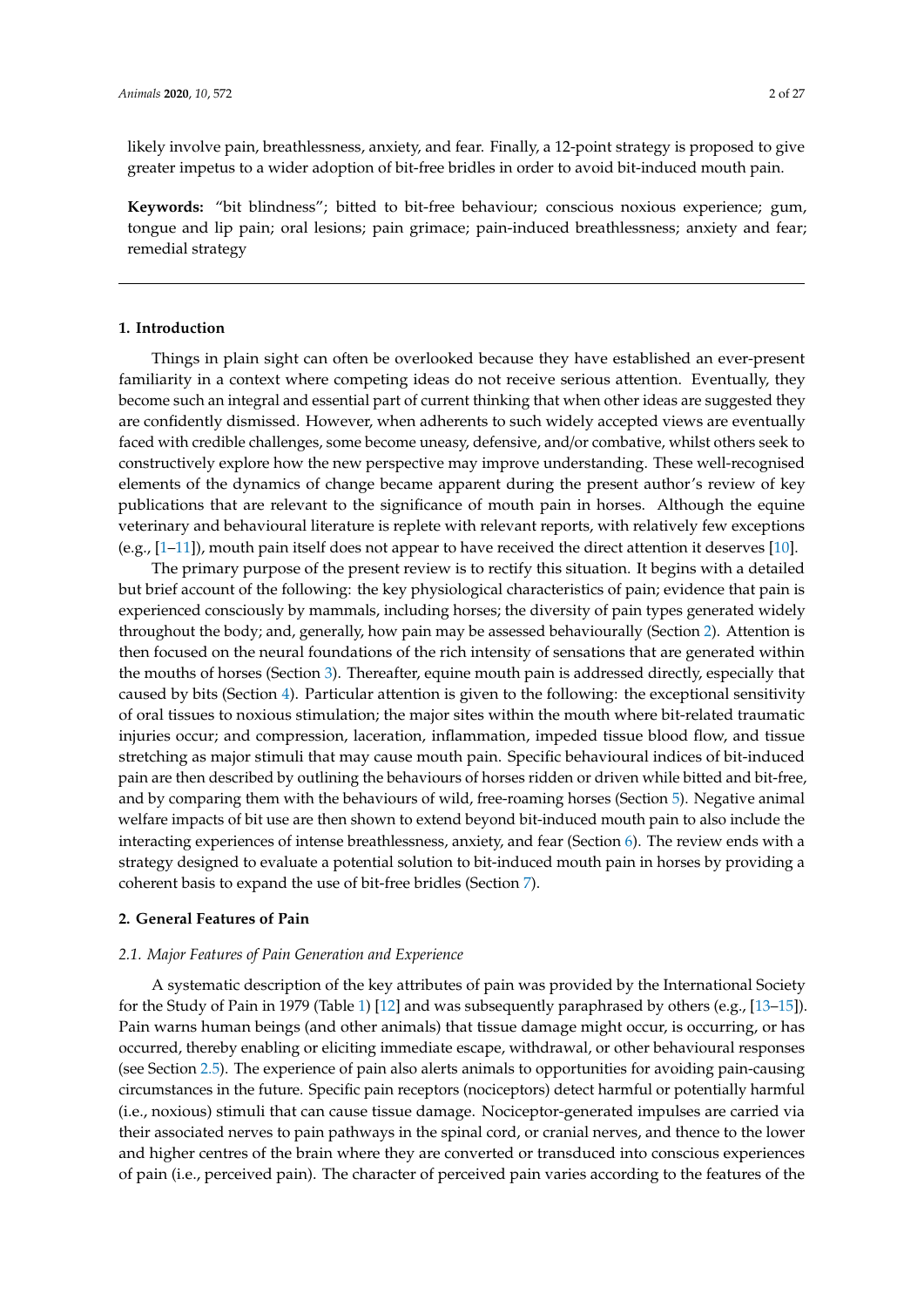nociceptive input (e.g., site, duration, intensity), and according to other factors that can affect the way the brain processes that input (e.g., prior experience, emotional state, individual variation). Pain is an unpleasant, sometimes an exceptionally unpleasant, subjective experience, which is usually linked to tissue damage. Across mammalian species, the pain detection apparatus is apparently equally sensitive, but pain tolerance may vary.

<span id="page-3-0"></span>

| <b>Attribute</b> | Description                                                                                                                                                                          |
|------------------|--------------------------------------------------------------------------------------------------------------------------------------------------------------------------------------|
| Purpose          | Pain is understood to have evolutionary survival value.                                                                                                                              |
| Detection        | Pain sensations depend on activation of a discrete set of receptors<br>(nociceptors) by noxious stimuli.                                                                             |
| Perception       | Further processing via nerve pathways to the brain and within the brain<br>enables the noxious stimuli to be consciously perceived as pain.                                          |
| Character        | Pain perception varies according to site, duration and intensity of<br>stimulation and can be modified by previous experience, emotional state<br>and innate individual differences. |
| Definition       | Pain is defined as an unpleasant sensory and emotional experience<br>associated with actual or potential tissue damage, or is describable in<br>terms of such damage.                |
| Variation        | The pain-detection threshold is fairly uniform in mammals, whereas<br>pain tolerance may be more species-specific and subject to modification.                                       |

|  |  |  | <b>Table 1.</b> Major attributes of pain (modified from [12]). |  |  |  |  |  |  |  |  |
|--|--|--|----------------------------------------------------------------|--|--|--|--|--|--|--|--|
|--|--|--|----------------------------------------------------------------|--|--|--|--|--|--|--|--|

This characterisation of pain was later modified in order to be more applicable to non-human animals [\[16\]](#page-19-5): "*Animal pain is an aversive sensory and emotional experience representing an awareness by the animal of damage or threat to the integrity of its tissues; (note, that there may not be any damage); it changes the animal's physiology and behaviour to reduce or avoid damage, to reduce the likelihood of recurrence and to promote recovery; non-functional pain occurs when the intensity or duration of the experience is not appropriate for the damage sustained (especially if none exists) and when physiological and behavioural responses are unsuccessful in alleviating it*."

These attributes of pain apply to nociceptive inputs generated by the compression or stretching of sensitive tissues and by physically invasive injuries; other stimuli include those associated with impeded tissue blood flow (ischaemia), extreme heat or cold, corrosive agents, poisoning, and disease-induced pathology [\[13](#page-19-3)[–15](#page-19-4)[,17–](#page-19-6)[21\]](#page-19-7). In line with these various causes of pain, it is noteworthy that at least 30 varieties of it have been identified [\[22\]](#page-19-8). However, the pain induced in the mouth by compression, bruising, laceration, ulceration, impeded tissue blood flow, and/or stretching of sensitive tissues has been emphasised here (Section [4\)](#page-7-0).

#### *2.2. Cerebrocortical Involvement in the Conscious Experience of Pain in Mammals*

Anthropomorphism, i.e., the attribution of human traits, emotions, or intentions to non-human entities, including animals, has been regarded by some commentators as a threat to the objectivity of scientific reasoning (e.g., [\[23,](#page-19-9)[24\]](#page-19-10)). Concerns about anthropomorphic reasoning have led, among other things, to skepticism regarding whether or not animals can experience pain in ways that cause them to suffer (e.g., [\[25](#page-19-11)[,26\]](#page-19-12)), and whether mammals other than human beings can be shown unequivocally to have any conscious experiences at all, including pain experience (e.g., [\[27](#page-19-13)[,28\]](#page-19-14)). Such concerns also underlie an apparent hesitation, reluctance, or extreme caution among some scientists to accept that animals can have a wide range of observable subjective experiences, including pain, which are of significance to their welfare (e.g., in horses [\[28,](#page-19-14)[29\]](#page-20-0)), despite a large body of supporting literature to the contrary (Section [2.3\)](#page-4-0).

However, such views are not widely accepted by animal welfare and other scientists [\[15,](#page-19-4)[20,](#page-19-15)[30\]](#page-20-1). Instead, the majority hold that animals would consciously experience pain when it can be shown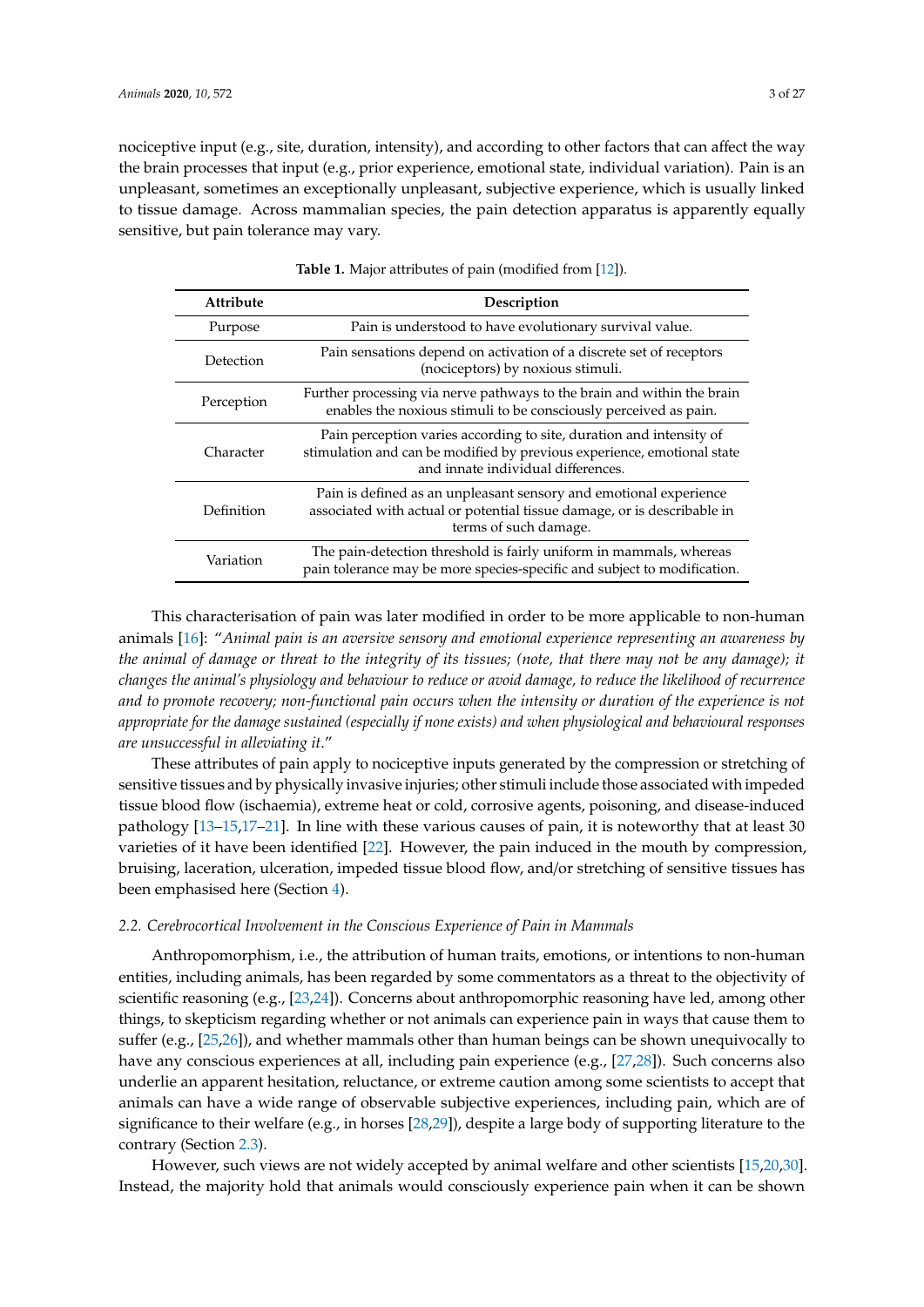that coincident physiological and behavioural responses are indeed due to nociceptive inputs from areas of the body subject to noxious stimulation [\[13](#page-19-3)[–15,](#page-19-4)[20,](#page-19-15)[21](#page-19-7)[,30\]](#page-20-1). Such arguments rely on the cautious application of scientifically informed best judgement, which underlies conclusions that recognise a legitimate role for what has come to be known as "critical anthropomorphism" [\[30](#page-20-1)[,31\]](#page-20-2). Moreover, evidence that the cerebral cortex of mammals has an integral role in the conscious experience of pain [\[32–](#page-20-3)[34\]](#page-20-4) further supports this reasoned approach.

It has long been known that changes in cerebrocortical function are aligned with alterations in the frequency components of cortical electrical activity, as recorded using an electroencephalogram (EEG) [\[35\]](#page-20-5). The statistical analyses of particular variables in EEG power spectra may be conducted using the well-established Fast Fourier Transformation method [\[36\]](#page-20-6). Specific changes in EEG power spectra have been shown to reflect alterations in the activity of the cerebral cortex associated with the conscious experience of pain [\[37\]](#page-20-7). Such spectral analyses of EEGs, used first in conscious human beings [\[37](#page-20-7)[–41\]](#page-20-8), were then applied to other animals (e.g., [\[42–](#page-20-9)[48\]](#page-20-10)) in studies of responses to the acute noxiousness of painful events. Examples of this include the immersion of an arm in ice water in humans, and surgery, castration, tail docking, or dehorning in animals. The majority of the animal studies have been conducted by utilising a "minimal anaesthesia model" [\[49\]](#page-20-11) that enabled pain-free studies of specific EEG responses to otherwise consciously experienced painful stimuli. Each study, justified ethically, was aimed at improving understanding the life stages and situations where pain may be experienced, the mechanisms responsible for generating pain, and/or pain minimisation using pain-relieving agents.

The model involves maintaining mammals on a stable, light plane of general anaesthesia; this allows particular cerebrocortical responses to different noxious stimuli to be detected by reducing the background variability in cerebrocortical electrical activity due to extraneous stimuli (for further details see [\[49](#page-20-11)[,50\]](#page-20-12)). To date, this technique has been used successfully to investigate responses to noxious sensory stimuli, as well as the effects of systemic analgesics and local anaesthetic nerve blockade, in a wide range of mammals, as follows:

Horses—castration [\[44\]](#page-20-13) and the effects of systemic analgesia [\[45\]](#page-20-14);

Red deer (*Cervus elaphus*)—velvet antler removal with and without nerve blockade [\[48\]](#page-20-10);

Cattle—amputation dehorning with and without nerve blockade [\[51\]](#page-20-15), the humaneness of slaughter [\[52–](#page-21-0)[55\]](#page-21-1);

Lambs—ontological changes in responses to castration [\[47](#page-20-16)[,56\]](#page-21-2);

Pigs—ontological changes in responses to tail docking [\[57\]](#page-21-3), the noxious effects of castration with and without nerve blockade [\[46\]](#page-20-17), the humaneness of intraperitoneal sodium pentobarbital injection as a killing method [\[58\]](#page-21-4), postnatal changes in responses to noxious stimulation [\[59\]](#page-21-5);

Tammar wallabies (*Macropus eugenii eugenii*)—ontological changes in responses to toe clamping [\[60\]](#page-21-6);

Rats—ontological changes in responses to tail clamping [\[61\]](#page-21-7), the effects of noxious thermal, mechanical, and electrical stimuli [\[62\]](#page-21-8), the humaneness of decapitation as a killing method [\[63\]](#page-21-9), the efficacy of systemic analgesics [\[64\]](#page-21-10);

Dogs—the effects of novel analgesics [\[65\]](#page-21-11).

These observations on cerebrocortical responses support the conclusion that, depending on the circumstances, noxious sensory inputs, due to nociceptor stimulation, can result in a wide range of mammals, including horses, having conscious experiences of pain.

#### <span id="page-4-0"></span>*2.3. Terrestrial Mammals Can Have Numerous Other Subjective Experiences in Addition to Pain*

In addition to the many varieties of pain [\[22\]](#page-19-8), there are numerous other subjective sensations, feelings, and emotions, collectively known as 'affects' [\[66\]](#page-21-12), which animals may experience consciously. Evidence for this has been provided during the last 15–20 years by numerous studies of the brain processing of specific sensory inputs that lead to the generation of different affects (for references, see [\[30](#page-20-1)[,67–](#page-21-13)[73\]](#page-22-0). There are affects related mainly to the internal state of the animal, which include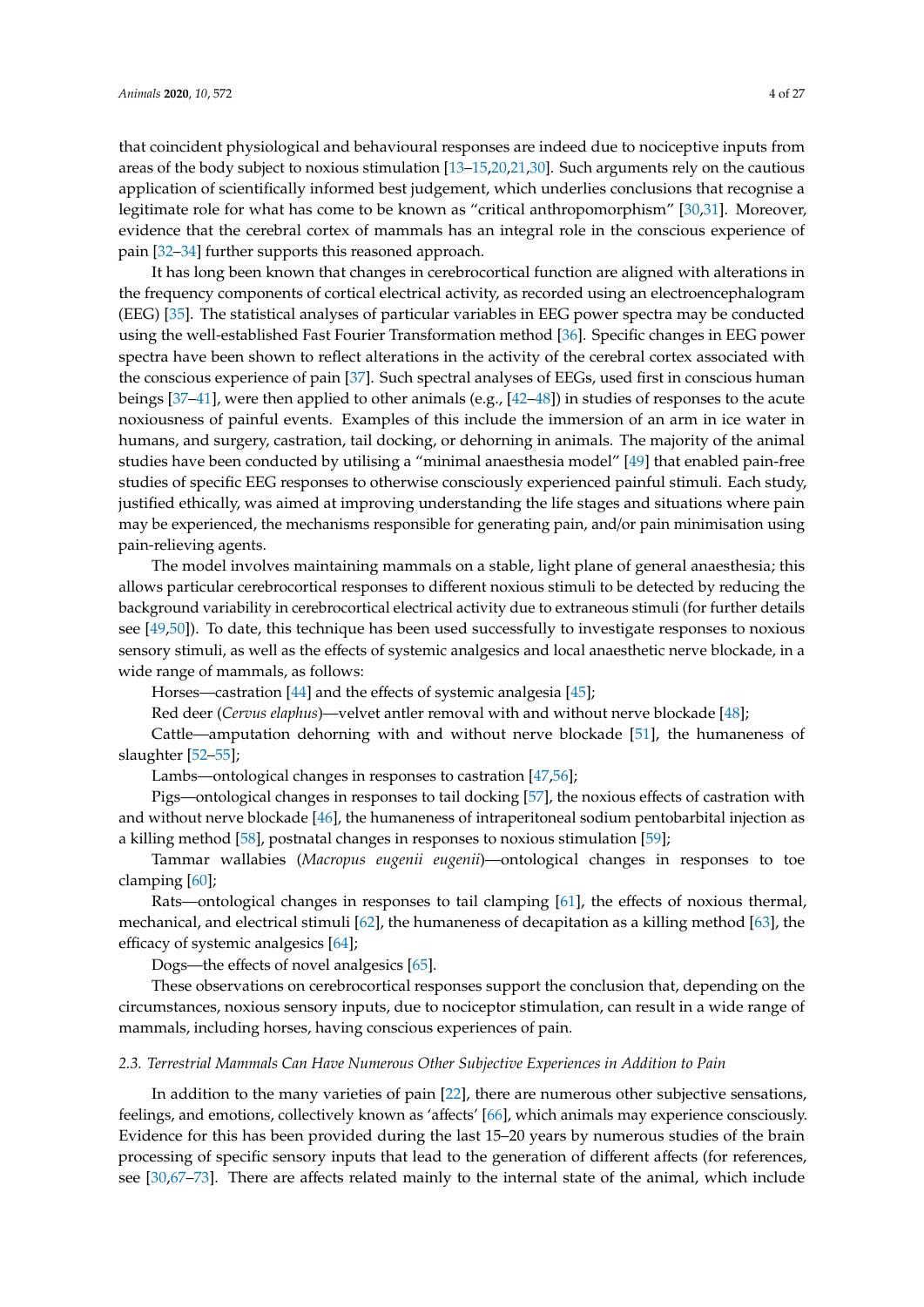breathlessness, thirst, hunger, nausea, dizziness, debility, weakness, and sickness, as well as pain. Another group of affects mainly reflects the animal's perception of its external circumstances. These affects may be negative, such as anxiety, fear, panic, frustration, anger, helplessness, loneliness, boredom, and depression, or, when animals utilise opportunities to have rewarding experiences, the affects may be positive and include various forms of comfort, pleasure, interest, confidence, and a sense of being in control. The major conclusion from these affective neuroscience observations is that many mammals, including horses, are demonstrably capable of consciously experiencing a wide range of positive and negative subjective sensations, feelings, and emotions, including pain in its various noxious forms.

#### *2.4. Adjunct Physiological Responses to Pain-Inducing Stimuli*

There are other physiological changes elicited by potentially painful stimuli in mammals, many of which involve the sympathetic nervous system (SNS) and the hypothalamic–pituitary–adrenocortical axis (the HPA axis). Detailed descriptions of these responses and of their usefulness as indirect indices of pain and the effectiveness of analgesics have been provided elsewhere (e.g., [\[14](#page-19-16)[,17–](#page-19-6)[21](#page-19-7)[,28,](#page-19-14) [30](#page-20-1)[,74](#page-22-1)[–81\]](#page-22-2)). Briefly, SNS responses include changes in the circulating concentrations of adrenaline and noradrenaline, as well as related changes in heart rate, blood pressure, respiratory rate, and whole body or regional temperature; HPA responses have usually focused on elevations in circulating glucocorticoid concentrations. SNS and HPA responses have been studied extensively in cattle, sheep, goats, pigs, horses, and other mammals. Although these physiological changes have been well validated as responses to nociceptor stimulation, they may also capture simultaneous impacts of other negative states [\[13](#page-19-3)[,17](#page-19-6)[,28](#page-19-14)[,82\]](#page-22-3), for example, fear, which may be elicited directly by the pain itself, or which may be due to frightening aspects of the circumstances in which the pain is experienced (see Section [6\)](#page-14-0), for example, the presence of predators or other threats.

#### <span id="page-5-0"></span>*2.5. General Behavioural Responses to Pain*

Behaviour is perhaps the most often used indicator of when animals are in pain. Typically, they exhibit changes from normal day-to-day behaviours reflected in appearance, demeanour, posture, gait, activity/inactivity, vocalisation/silence, interactions with other animals (including people), and reactivity to handling. Moreover, animals may "guard" or protect the painful site [\[14,](#page-19-16)[20,](#page-19-15)[21,](#page-19-7)[83\]](#page-22-4). Additional signs include a decline in or an absence of behaviours that the animals are usually highly motivated to perform, such as playing, grooming, eating, and sleeping [\[15,](#page-19-4)[20,](#page-19-15)[71\]](#page-21-14). The administration of local anaesthetics and/or systemic analgesics also partially or completely restores normal behaviours, or diminishes specific pain-related behaviours [\[14](#page-19-16)[,15](#page-19-4)[,17](#page-19-6)[,21](#page-19-7)[,74](#page-22-1)[,76](#page-22-5)[,77,](#page-22-6)[80,](#page-22-7)[83](#page-22-4)[–89\]](#page-22-8).

Building on the longstanding application of facial expression to the assessment of pain in human beings, interest in utilising this approach to assess the presence, absence, intensity, and/or duration of pain in other mammals has burgeoned in recent years (see [\[15\]](#page-19-4) for a detailed review). Facial expression is assessed by using a coding scheme that measures or records changes in the disposition of individual "action units" of the face. Taken together, these allow distinct facial expressions to be identified, albeit with species-specific features, when animals are and are not experiencing pain; they may also offer the potential for scaling the intensity of pain when present. To date, "grimace scales" or "pain faces" have been described for mice, rats, rabbits, ferrets, cats, piglets, lambs, sheep, and horses [\[15\]](#page-19-4). It is noteworthy for the present purposes that scales for horses have recently received significant attention [\[90–](#page-22-9)[97\]](#page-23-0); however, note the caveat that the prevalence of observable pain-related behaviours tend to decrease when caregivers are with the horse [\[98\]](#page-23-1). After evaluating the strengths, weaknesses, validation, reliability, and practicality of all of these mammalian scales, McLennan and colleagues concluded that:

"*There is good evidence that facial expression can be a useful, valid and reliable tool for recognising and evaluating pain in humans and other animals. Both the sensory and emotional components of pain have been demonstrated to a*ff*ect facial expression, which thus gives a true representation of*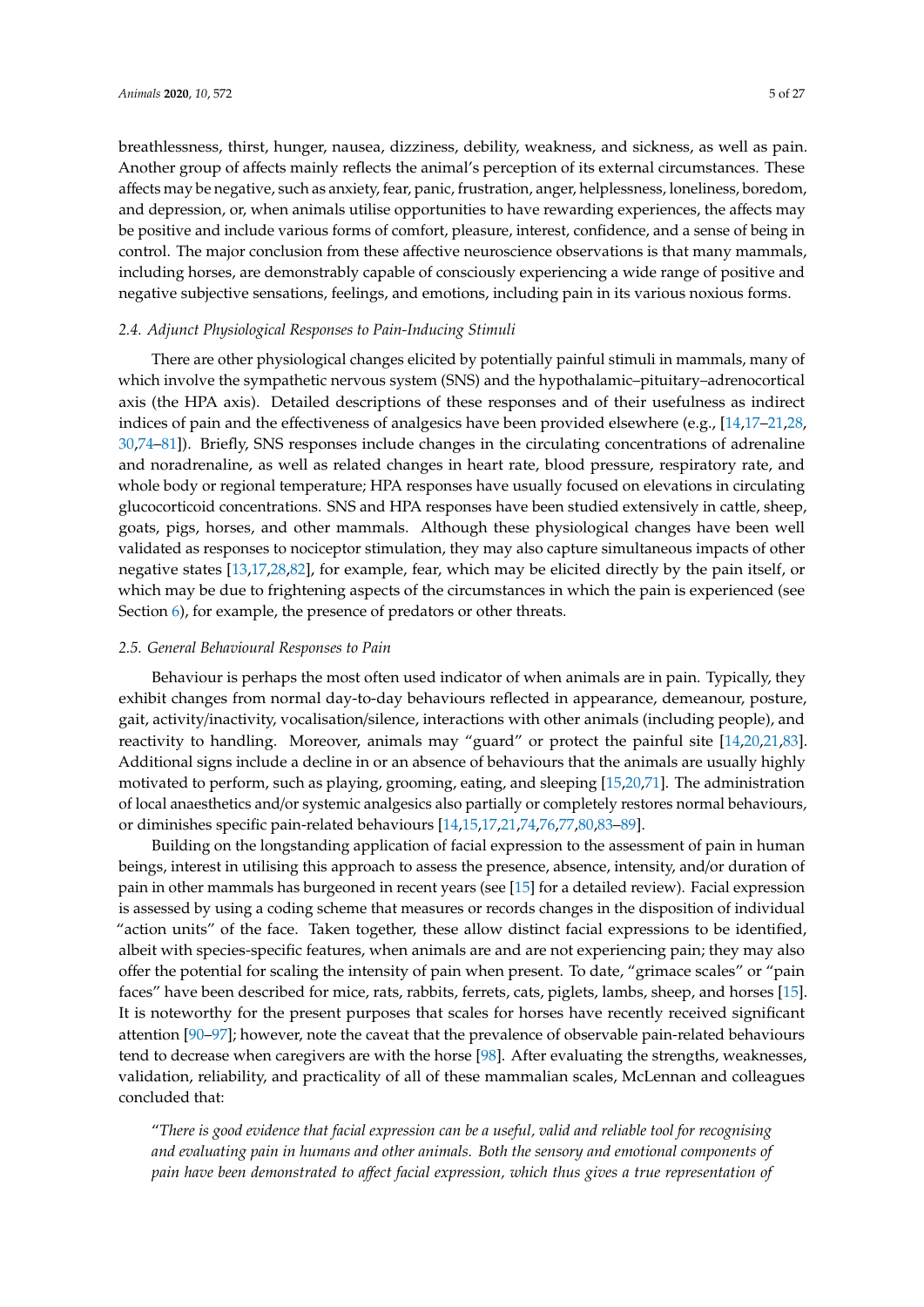## *the a*ff*ective state of the animal. Many of the mammalian species studied to date have similar facial expression responses to pain*." [\[15\]](#page-19-4)

They then provided advice on further studies that would enhance the value of these scales for pain assessment. Finally, it is noted here that underlying all such scales is the explicit understanding that the mammals to which they apply can and do consciously experience pain, and that pain is affectively noxious [\[15\]](#page-19-4).

#### *2.6. Summing up*

The above general observations focus on terrestrial mammals. They refer to the numerous different types of pain generated by a multiplicity of causes that impinge on organs and tissues throughout the body. It is apparent that pain, among a variety of other negative affects, is experienced consciously and is often unpleasant, sometimes intensely unpleasant. Indices of different pains may be physiological and/or behavioural. However, the utility of such indices depends heavily upon accessing contextual information in order to improve the capability to identify specific types of pain and to discriminate that pain from other factors, such as fear. Accordingly, after briefly considering the wide range of sensations generated within the oral cavity (Section [3\)](#page-6-0), the focus here will shift specifically to mouth pain in horses, its potential causes, and its recognition (Section [4\)](#page-7-0).

#### <span id="page-6-0"></span>**3. Sensations Generated within the Mouth**

The tissues of the mouth are among the most richly innervated of any in the body regarding the number and variety of sensory receptors they contain [\[99\]](#page-23-2). Excluding taste, these receptors sensitively detect mechanical events (touch), thermal events (hot, cold, warm) and noxious events (pain). The associated impulse traffic is transmitted via the trigeminal nerve to lower regions of the brain and then upward to specific areas of the sensory cortex [\[99\]](#page-23-2). Here, the impulses are processed into particular conscious sensations in ways that also identify their sites of origin, for example, the gums, palate, other areas of the oral mucosa, the teeth, tongue, masticatory muscles and/or facial skin [\[99\]](#page-23-2). Taken together, these sensations provide information about the state and structure of the mouth itself and objects within the mouth, including foreign objects. Moreover, the richness of this sensory innervation means that stimulation of oral tissues generates bodily experiences that can be among the most intense possible [\[99\]](#page-23-2).

#### *3.1. Tissues Supplied by the Trigeminal Nerve*

The name "trigeminal" is derived from the Latin word "tria", meaning three, and "geminus", meaning twin. Thus, although commonly referred to in the singular form as "the trigeminal nerve", it in fact consists of a pair of nerves, one running to the tissues on the right and the other to the tissues on the left side of the head. The trigeminal is the fifth of 12 pairs of cranial nerves which emerge directly from the brain [\[100](#page-23-3)[–102\]](#page-23-4). By convention they are labelled with the Roman numerals I–XII, the trigeminal being V. The paired trigeminal nerves each have three branches, designated V1, V2, and V3. As noted, these carry touch-, temperature- and/or nociceptor-related information to the brain: V1 from the eye (cornea, ciliary body, lacrimal gland, conjunctiva), the skin of the upper eyelid, forehead and nose, and the mucous membranes of the nasal cavity; V2 from the lower eyelid, side of the face, nose, upper lip, upper gum, and upper teeth; and V3 from the lower lip and chin, the jaw, lower gum and mandibular teeth, the mucous membranes of the rostral two-thirds of the tongue, some of the muscles used for chewing, and some parts of the ear. V3 also incorporates motor fibres that innervate the muscles of mastication, the ventral surface of the oral cavity, and the palate.

#### *3.2. Tissues Supplied by the Facial Nerve*

The facial nerve (VII) has both sensory and motor functions [\[100,](#page-23-3)[101,](#page-23-5)[103\]](#page-23-6). The sensory fibres of the facial nerve innervate the rostral two-thirds of the tongue, an area also supplied with trigeminal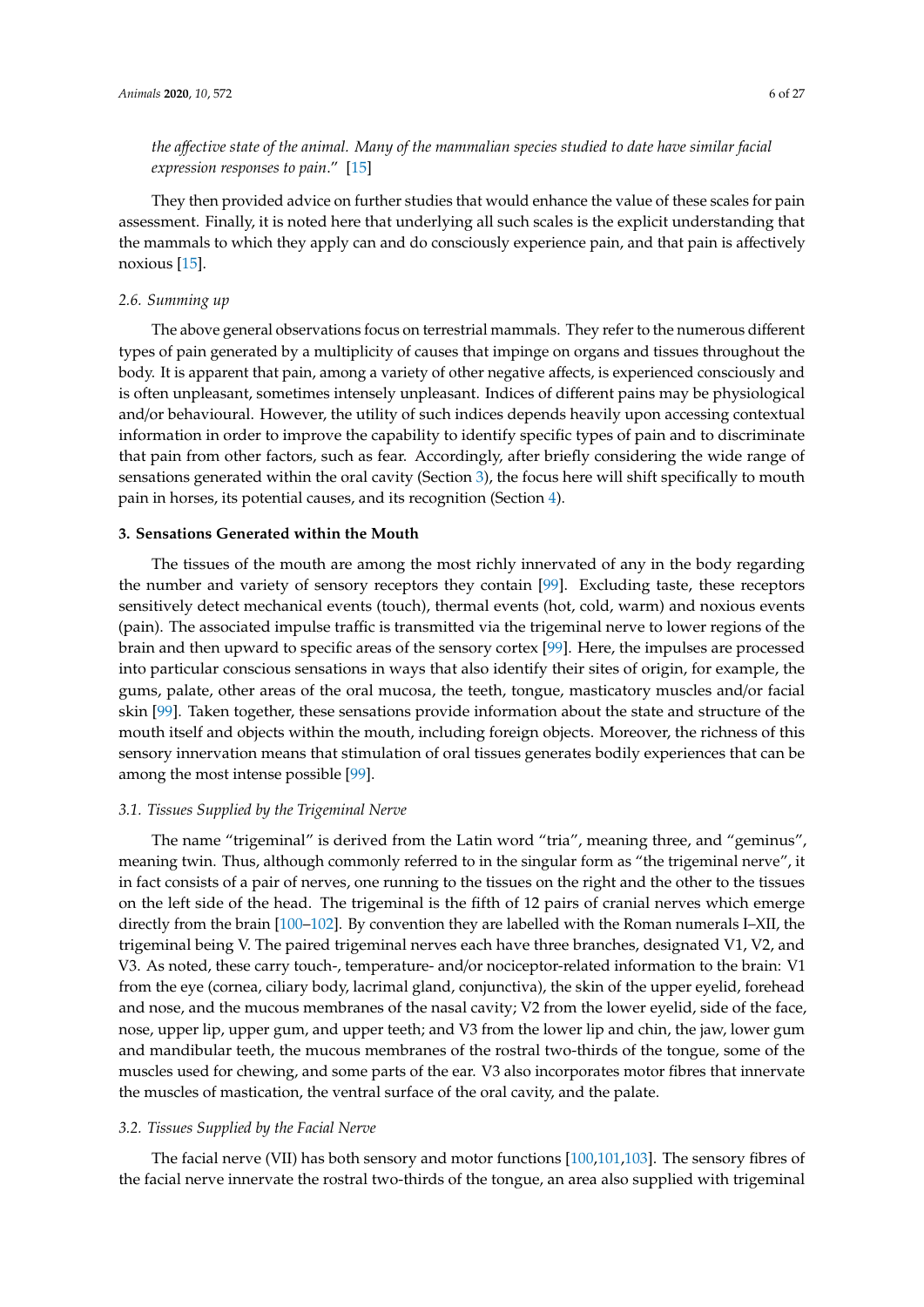V3 fibres. However, VII is mainly a motor nerve. Its fibres innervate the ear canal, salivary glands (parasympathetic control), lacrimal glands, nasal cavity, palate, and muscles of facial expression. The facial muscles are superficial, flat and thin, originate from bony structures of the skull and then radiate out to adjacent areas of the skin. Facial expressions that constitute pain-induced grimaces (see Section [2.5\)](#page-5-0) or "pain faces" (e.g., [\[94\]](#page-22-10)), reflect nociceptive inputs via the trigeminal nerve (V), as well as inputs from elsewhere in the body carried in the spinal nociceptive pathways [\[15\]](#page-19-4).

#### <span id="page-7-0"></span>**4. Mouth Pain in Horses**

The exceptional sensitivity of oral tissues to noxious stimulation [\[99\]](#page-23-2) highlights the importance of understanding the various ways common riding or driving practices would stimulate oral nociceptors sufficiently to cause horses significant pain. The types of stimuli considered here are compression, laceration, inflammation, impeded tissue blood flow, and tissue stretching, and the practices considered are the use of bits and, briefly, tongue ties. Disease-related dental pain is not considered.

#### *4.1. Bit-Induced Nociceptor Stimulation and Pain*

#### <span id="page-7-1"></span>4.1.1. The Interdental Space

Bridles are usually adjusted so that the bit is in contact with a largely tooth-free segment of the gums on each side of the mandible, i.e., behind the incisors and in front of the premolars in the so-called "interdental space"  $[7,104-106]$  $[7,104-106]$  $[7,104-106]$ . The gums are modified periosteum, i.e., the membrane that surrounds bone, and are richly supplied with nociceptors [\[99,](#page-23-2)[107\]](#page-23-9). Accordingly, rein tension transmitted as bit pressure applied to the mandibular gums can readily generate intense pain, especially as the pressure per unit area of direct bit–gum contact is amplified by the round cross-section of the bit and the usually narrow upper edge of the interdental mandible [\[7](#page-19-17)[,11](#page-19-0)[,104](#page-23-7)[,108\]](#page-23-10).

The magnitude of this amplification can be estimated by utilising the following information.

- (1). The established relationship between tension (T, units N), mass (m, units kg) and gravitational acceleration (g = 9.8 metres/sec<sup>2</sup>), which is "T = mg" or "T = 9.8 m" [\[109\]](#page-23-11).
- (2). Known rein tensions in various situations. Examples include zero N (Newtons) with a loose rein, maxima of 51 to 166 N, and mean values that ranged from 9 to 59 N [\[110–](#page-23-12)[115\]](#page-23-13).
- (3). An estimated area of bit–gum contact on the interdental space ( $CA_{bg}$ ) of 0.387 cm<sup>2</sup> [\[2\]](#page-19-18), which is equivalent to a  $6.22 \times 6.22$  mm square.

The mass equivalent (kg) of rein tension (N) may be calculated using a different form of the above equation, namely "m = T / 9.8", and the mass per unit cross-sectional area (kg/cm<sup>2</sup>) using "m / 0.387". Thus, the mass equivalents of the above values are a minimum of zero kg, a range of maxima of 5.2 to 16.9 kg, and a range of overall mean values of 0.9 to 6.0 kg, respectively. The related figures for mass per unit area are zero kg/cm $^2$  for the minimum, 13.4 to 43.7 kg/cm $^2$  for the range of maximum values, and 2.3 to 15.5 kg/cm<sup>2</sup> for the range of overall mean values. The estimated amplification factor is 2.58. Apart from the "loose rein" minimum, and a report of estimated mean bit pressures that were mostly between 0.93 and 1.1 kg/cm<sup>2</sup> [\[116\]](#page-23-14), most of the above bit pressures would be painful, some of them exceptionally so. It is therefore of interest that, with one exception [\[115\]](#page-23-13), bit-induced pain was not mentioned in any of the above papers on rein tension [\[110–](#page-23-12)[114,](#page-23-15)[116,](#page-23-14)[117\]](#page-23-16).

Readers may gain a personal insight into the likely intensity of such pain by conducting on themselves what has come to be known as the "Mellor pen-test". This test is intended to simulate the compressive effects of bit pressure applied to the gums of the interdental space of a horse. It involves applying pressure to the barrel of a pen placed against the gums below the front incisor teeth of the lower jaw (Figure [1\)](#page-8-0). In common with the experiences of audiences totaling at least 450 addressed by the author to date (e.g., see [\[118\]](#page-23-17)), it is anticipated that the vast majority of readers will find that intense pain may be generated by low pressures.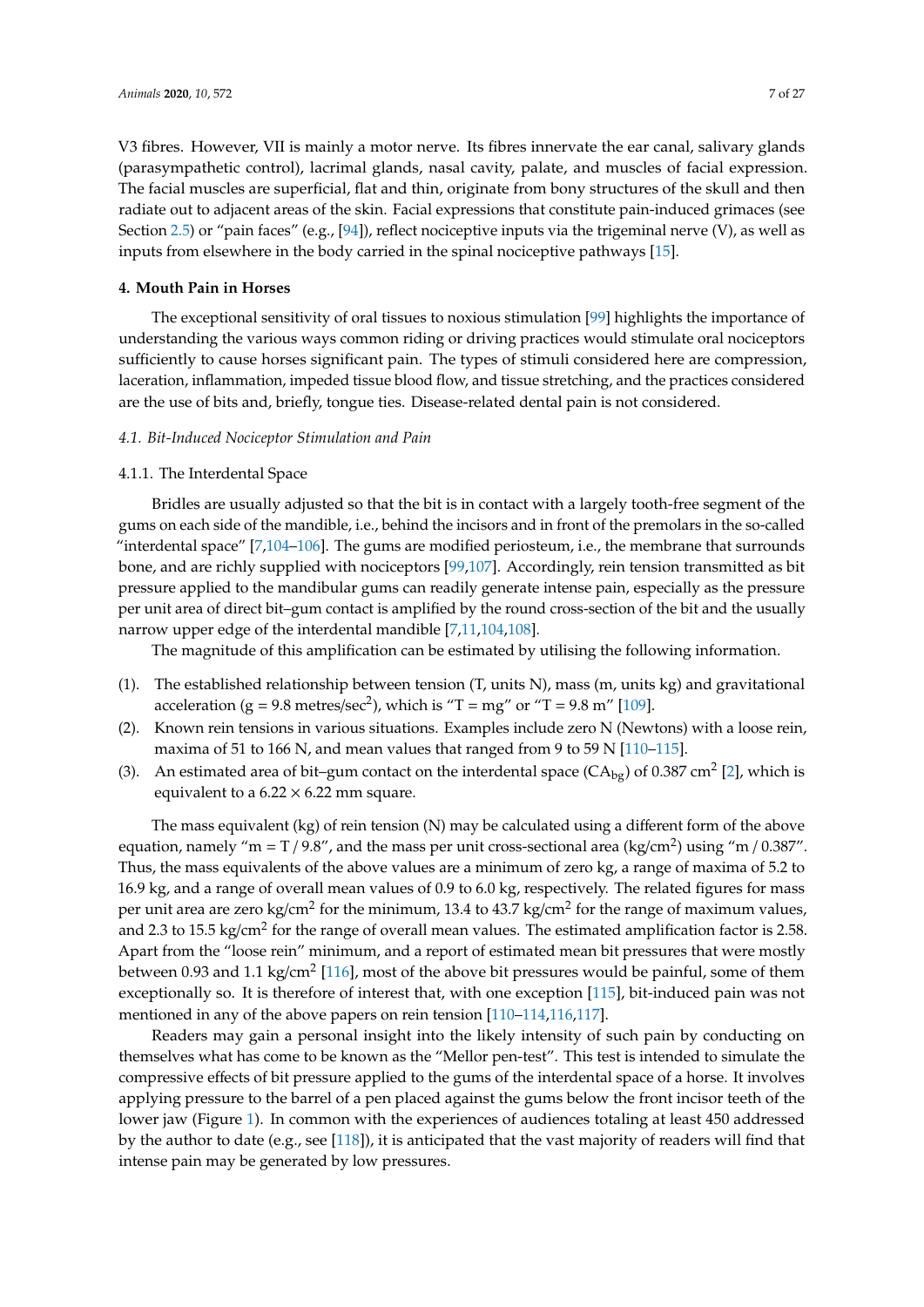*Animals* **2020**, *10*, 572 8 of 27

<span id="page-8-0"></span>







 $(C)$  (D)

of the horse. Gums are exquisitely sensitive to painful stimuli, including compression. Rein tension transferred to the bit in contact with the gums of the interdental space causes pain. (A) Position 1: Hold the pen in front of your mouth; (B) Position 2: Open your mouth, place the pen where the upper and lower lips meet on each side, and then push the pen towards the back of your throat. No gum contact, no significant pain; (C) Position 3a: Roll your bottom lip down and locate the pen on your gum, below your central incisors; (D) Position 3b: Now release your lip and with both hands holding the pen, apply compressive pressure to your gum, carefully increasing the pressure in steps from very low until the pain is too intense to continue. How much compression-induced pain could you stand? **Figure 1.** The 'Mellor pen test." This simulates bit pressure applied to the gums of the interdental space

As a further exercise, first access a set of top-loading kitchen scales for weighing up to at least the weighing tray so that the bone of the terminal phalanx bears most of the pressure; and then press directly downward to hold the scale readings successively at 1, 2 and 3 kg, taking a break between each level. Bearing in mind that the fingertip is much less immediately susceptible to pain-inducing pressure than are the exquisitely sensitive gums, readers should note how long they can maintain these scale readings before pain compels withdrawal. Now compare these scale levels with the values for bit pressure per unit area (kg/cm<sup>2</sup>) given above and note that 3 kg/cm<sup>2</sup> is considerably less than most  $\sigma$  scale reading before pair compare the values with the values  $\sigma$ 3kg. With an index finger pointing down vertically, place its *tip* (not the distal fingerprint surface) on of them.

Finally, the reader may also wish to imagine lying flat on their back on a raised platform with sufficient space under it to suspend a small carry-on aircraft flight bag. The bag is attached to light reins fixed to each end of a metal bit located, as with the "Mellor pen test", on the mandibular gums below the front incisor teeth (Figure 1). Now i[ma](#page-8-0)gine that the weight of the bag is increased from 2 up to a 7 kg carry-on maximum. Then, imagine that the weight is increased progressively to a 20 kg maximum for stowed luggage, noting that this is less than half the figure of  $43.7 \text{ kg/cm}^2$  derived from the 166 N maximum rein tension referred to above.

It is anticipated that the combined results of these three exercises will speak for themselves.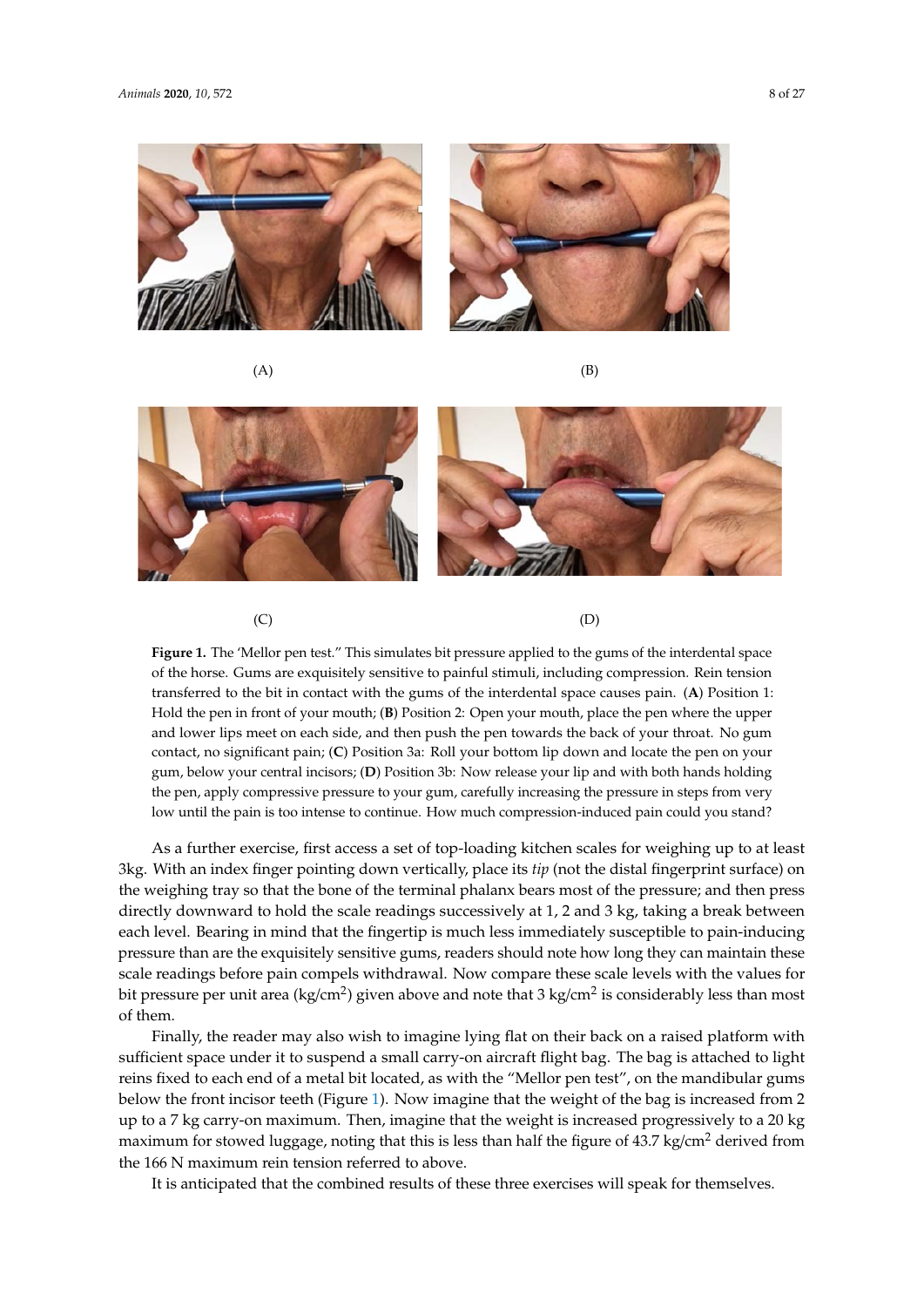The mandibular periostitis (bone spur formation) observed in the interdental space of horses wearing bitted bridles and its absence or virtual absence in free-roaming or feral equids, when taken together, provide evidence of significant traumatic impacts of bit use. Three postmortem studies of equid mandibles illustrate this: (1) interdental bone spurs were found in ~88% of 32 working horses but there were none in 28 Przewalski horses [\[119\]](#page-24-0); (2) interdental space roughness was reported in 48% of 87 Warmbloods or trotters, in 25% of eight donkeys, but only in 7% of 68 zebra [\[108\]](#page-23-10); and (3) spurs were observed in ~61% of mandibles from 66 domestic horses, but none were seen in 12 feral and Przewalski horses [\[7\]](#page-19-17). In addition, live assessment of oral lesions revealed that 28–30% of 50 polo ponies and 50 racehorses had interdental bone spurs, which were generally more severe in the racehorses [\[120\]](#page-24-1). Finally, in the first postmortem study mentioned above, the erosion of enamel and dentine of the first mandibular premolar, indicative of bit wear, was observed in 62% of 29 working horses [\[119\]](#page-24-0). Likewise, in the third postmortem study above, premolar erosion was observed in 61% of the 66 domestic horse mandibles, such that, overall, 88% of those mandibles exhibited either bone spurs or premolar erosion, or both [\[7\]](#page-19-17).

The formation of bone spurs in affected horses is apparently due to inflammation associated with repeated incidents of bit-induced bruising, laceration, and/or ulceration of the interdental gums [\[7](#page-19-17)[,121–](#page-24-2)[123\]](#page-24-3). Such gum lesions reportedly occurred in 26% of 261 Trotters observed after a race [\[124\]](#page-24-4), increased from 8% before to 31% after events in 77 competition horses [\[125\]](#page-24-5), and were more common and severe in racehorses than polo ponies [\[120\]](#page-24-1). All such lesions are painful [\[107\]](#page-23-9), and human experience would suggest that the intensity of that pain would be increased when there is further direct compressive contact between these lesions and a bit. Likewise, in view of the dense nociceptive innervation of the dentine and, to a lesser extent, the tooth pulp [\[126\]](#page-24-6), further compressive bit contact with significantly worn teeth (mentioned above [\[7](#page-19-17)[,119\]](#page-24-0)) would also be likely to increase the intensity of any associated pain.

#### <span id="page-9-0"></span>4.1.2. The Tongue

The tongue, being densely supplied with mechanoreceptors [\[99\]](#page-23-2), exhibits exceptional tactile sensitivity which underlies its haptic functions of delicate investigation and selective manipulation of food and other objects both inside and outside the mouth. It is also well supplied with nociceptors, although a reported low responsiveness of horses to severe lacerations in the mobile rostral portion of the tongue, amounting in some cases to near amputation [\[104](#page-23-7)[,127\]](#page-24-7), suggests that nociceptor density in the tongue may be less than in the periosteal gums of the interdental space [\[99](#page-23-2)[,107](#page-23-9)[,128\]](#page-24-8). However, this does not imply that the tongue is insensitive to painful stimuli, because injuries such as puncture wounds, abscesses, or ulcers located caudally in the tongue can apparently cause enough pain to seriously impede chewing and swallowing [\[127\]](#page-24-7).

Nevertheless, several observations suggest that the tongue may be somewhat protected from bit-induced penetrative injuries. Studies that reveal significant bit-related injuries at multiple oral sites report no or very low occurrences of significant tongue lacerations or ulcers [\[120,](#page-24-1)[124,](#page-24-4)[125](#page-24-5)[,129](#page-24-9)[,130\]](#page-24-10). The tough keratinized squamous epithelial lining of at least the dorsal surface of the tongue [\[131\]](#page-24-11) may contribute to this, but it might also make bruises from non-penetrative bit-related compression more difficult to detect.

Bruising of the tongue would likely occur at its lateral edges when the horse uses it to partially cushion the interdental gums against significant bit pressure. Under bit pressure, the tongue may lie ventrally across the full width of the oral cavity covering the interdental gums on each side, such that, at its edges, the tongue may become painfully compressed between the bit and the mandible [\[11](#page-19-0)[,125](#page-24-5)[,132\]](#page-24-12). Although this might reduce the overall pain experienced, it would not eliminate it. This is because narrow under-the-bit compression across the width of the tongue between its lateral edges would still be painful, and some pain-inducing nociceptor stimulation may still occur within the highly pain-sensitive interdental spaces (see Section [4.1.1\)](#page-7-1), despite cushioning by the tongue.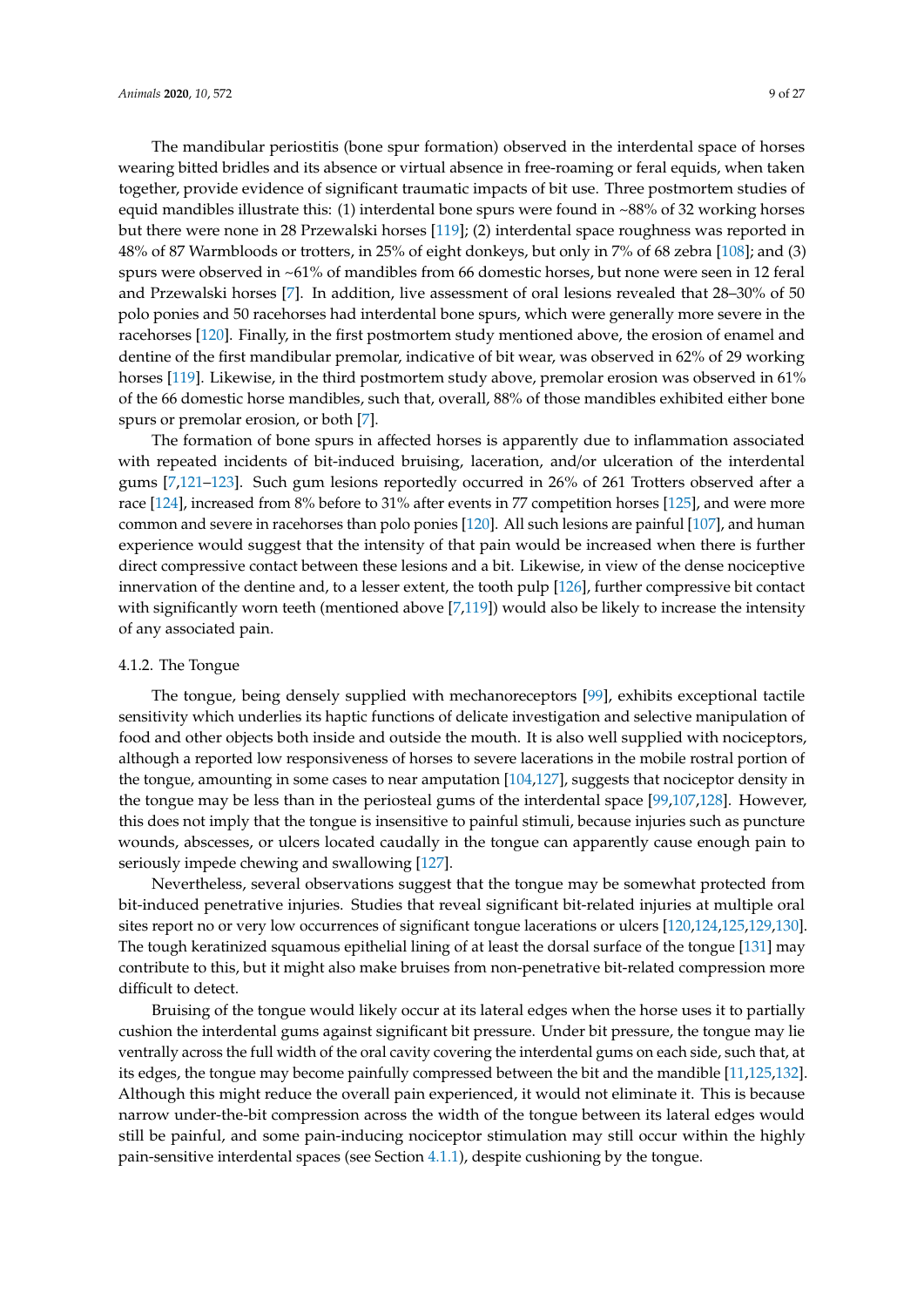Another strategy apparently deployed by horses to ameliorate bit-induced pain is to manoeuvre the tongue to lie above or behind the bit [\[11](#page-19-0)[,133](#page-24-13)[,134\]](#page-24-14). The position above the bit would potentially enable the frenulum and adjacent sublingual tissues to absorb some of the bit pressure generated by rein tension. Although this would itself be painful, this strategy may be sufficient to reduce the bit pressure applied directly to the interdental gums and/or to the premolars for the outcome to be a net reduction in pain. That a significant proportion of horses utilize this "tongue over the bit" strategy is indicated by the relatively frequent use of tongue ties to prevent them from doing so [\[134–](#page-24-14)[136\]](#page-24-15). Thus, 72% of Thoroughbred trainers in Australia reportedly used tongue ties with over 30% of horses wearing a tongue tie at least once [\[134\]](#page-24-14). Moreover, once applied to a racehorse, a tongue tie was used in 84% of their subsequent races. Overall tongue tie use was greater in jumps races (45%) than in flat races (32%) [\[136\]](#page-24-15). In the United Kingdom, tongue ties were used over a 2-year period in 5% of horses, and after being used once they were applied in an average of 77% of the races run by those horses during the following year [\[135\]](#page-24-16). Advocates for this intervention often proffer the justification that "tongue-tied" racehorses are more responsive to the bit and are therefore easier to control, and/or that they are less susceptible to compromised breathing resulting from dorsal displacement of the soft palate which impedes their racing performance [\[134](#page-24-14)[–138\]](#page-24-17). Note however that contrary evidence exists, which shows that bit-induced mouth pain makes many horses difficult to control [\[11\]](#page-19-0) (Section [5\)](#page-12-0).

Nevertheless, regarding the greater purported sensitivity to the bit and effectiveness of control, advocates of this intervention reason that: (1) bit-induced mouth pain is used to control potentially unruly horses; (2) some horses relocate their tongues over the bit to alleviate the pain; (3) "tongue over the bit" horses are less responsive to the bit and are therefore harder to control; and (4) when tongue ties are used to restore a "bit over the tongue" configuration, responsiveness to the bit and effectiveness of control return. However, so does a greater intensity of bit-induced pain. It therefore follows that tongue tie use enables its advocates to impose on horses, or threaten them with, bit-induced pain at noxious intensities designed to achieve the sense of control they seek. Note in addition that use of tongue ties is itself aversive and likely adds significantly to the pain.

Tongue ties are usually applied by grasping the tongue, drawing it sideways out of the mouth, winding the tie around the tongue one or more times and securing it below the mandible ventral to the interdental space; the purposes are to hold the tongue flat against the ventral surface of the oral cavity and to stop it from being retracted [\[139\]](#page-25-0). Nylon stocking, leather, or rubber bands are used. It is common for a length of tongue beyond the tie to protrude from the horse's mouth. Problems with tongue tie use, reported by nearly a quarter of Australian Standardbred trainers, include lacerations, bruising and swelling of the tongue, difficulty swallowing, and stress behaviours [\[139](#page-25-0)[,140\]](#page-25-1). It is proposed here that the stress behaviours indicate pain-related aversion to the tie. The likely sources of significant pain include the following: lengthwise over-stretching of the tongue during application of the tie; compression of the tongue directly under the tie; impeded blood flow to the rostral tongue while the tie is in place and its restoration when the tie is removed (ischaemic pain); and pain linked to any bruising and lacerations. In addition, the tie narrows the tongue medially, which prevents it from overlying the interdental space on each side, thereby increasing the likelihood that, under rein tension, the bit would have direct contact with the highly pain-sensitive periosteal gums (see Section [4.1.1\)](#page-7-1).

#### 4.1.3. The Commissures of the Lips and the Buccal Mucosa

The incidence of commissure lesions has been reported in several studies. (1) Acute lesions were apparent in 64% of Finnish trotters, where blood was visible on the bit or the wound in 10% that had the most severe lesions [\[124\]](#page-24-4). (2) About 9% of Danish horses in dressage, show jumping, eventing, and endurance competitions had commissure lesions, some of which were accompanied by visible blood [\[130\]](#page-24-10). (3) In 50 polo ponies and 50 racehorses, commissure ulcerations numbered 15 and 53, respectively, where both the prevalence and severity of the lesions were greater in the racehorses than the polo ponies [\[120\]](#page-24-1). The prevalence in these racehorses was later estimated to be ~25% [\[124\]](#page-24-4). (4) Mild, apparently older lesions, both inside the commissures and in the adjacent buccal mucosa,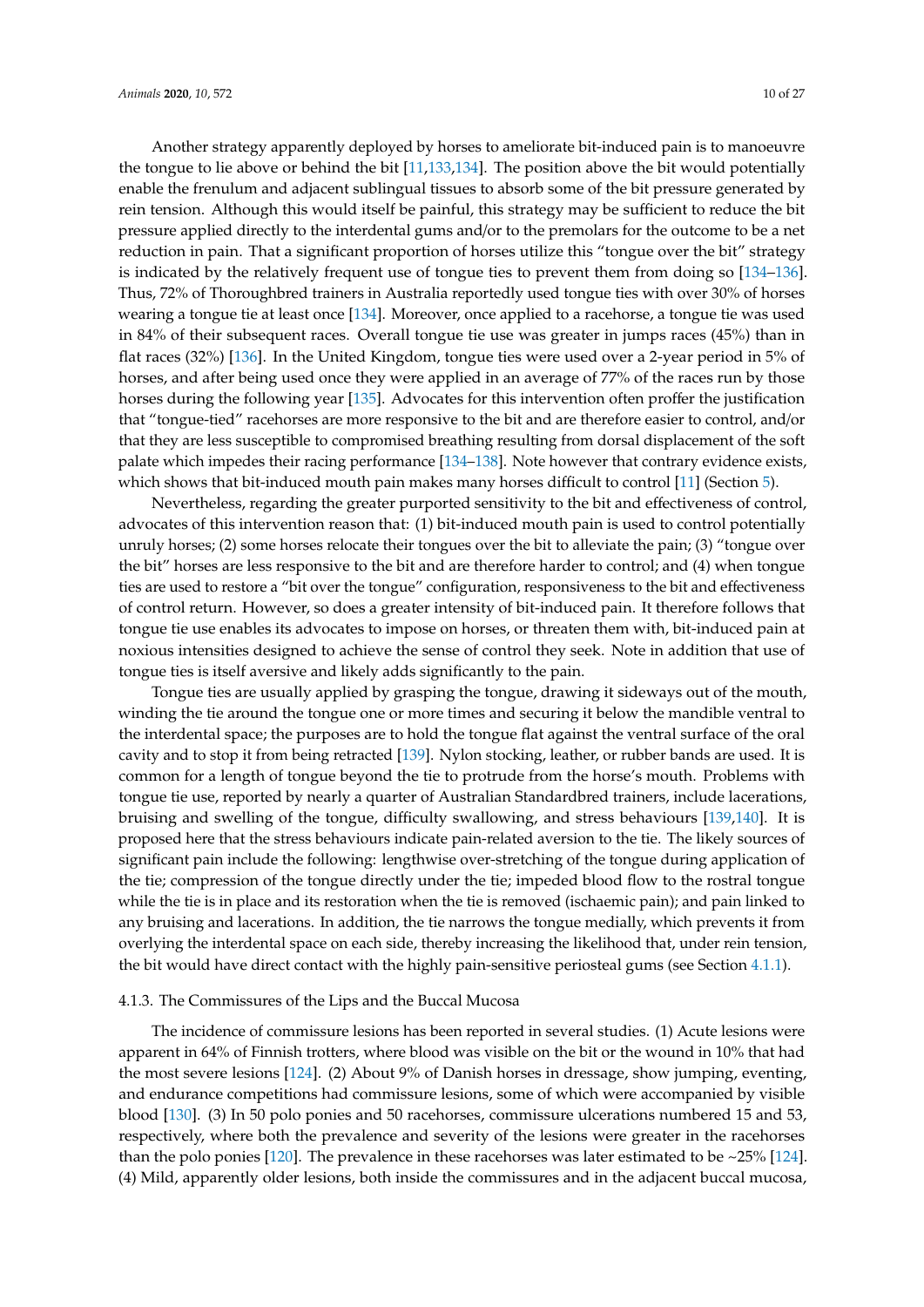were found in 26% of Icelandic horses prior to prescribed gait competitions, and a further 4% had severe lesions in the buccal mucosa [\[125\]](#page-24-5). And (5), buccal ulceration or evidence of previous ulceration adjacent to maxillary molars was apparent in 94% of ridden Swedish horses [\[129\]](#page-24-9). These observations and the finding that no fresh lesions were observed in brood mares that had not recently been used wearing a bitted bridle [\[129\]](#page-24-9) implicate bit use as a cause [\[124\]](#page-24-4).

Commissure and adjacent buccal bruising, laceration, ulceration, and bleeding provide clear evidence of prior damaging impacts of bit pressure on the nociceptors of the internal mucosal and external lip tissues sufficient to cause significant pain. Moreover, this pain would be intensified by bit and/or molar tooth pressure on any recently formed lesions. A further indication of high bit pressure on the commissures is the readily observable stretching of the lips to up to double their resting non-bitted length when rein tension is applied [\[1](#page-18-0)[,11](#page-19-0)[,96](#page-23-18)[,97](#page-23-0)[,141\]](#page-25-2). Note that this stretching, whether short-lived or sustained, would itself cause pain. The reader may confirm this by repeating the "Mellor pen test" position 2 (Figure [1B](#page-8-0)), but instead of applying little pressure, for this purpose the pen should be pushed carefully towards the back of the mouth as far and for as long as the induced lip-stretching pain will allow.

#### *4.2. General Comments and Summing up*

The reported post-race prevalence of lesions over the full range of severity at all oral sites was 84% in Finnish trotters [\[124\]](#page-24-4), 88% in Swedish trotters [\[129\]](#page-24-9), and in three studies of Icelandic horses after competition events it was 60% in 2012, 33% in 2014, and 43% in 2016 (for references see [\[124](#page-24-4)[,125\]](#page-24-5)). To date, with few exceptions (e.g., [\[124\]](#page-24-4)), key publications that have dealt specifically with bit-induced oral trauma either did not mention pain at all or made only fleeting reference to it (e.g., [\[7,](#page-19-17)[108](#page-23-10)[–120](#page-24-1)[,125](#page-24-5)[,129,](#page-24-9)[130\]](#page-24-10). Nevertheless, it is apparent from the preceding analysis that the principal welfare issue here is pain.

All oral sites referred to above are richly supplied with nociceptors and are susceptible to bruising, laceration and ulceration. The prevalence of these lesions clearly indicates that, notwithstanding many riders' specific intentions to the contrary, rein tensions transmitted to the bit may often cause tissue trauma and associated pain at intensities that are of welfare concern. Note, in addition, that the periosteal gums of the interdental space are especially sensitive to noxious stimulation. In fact, they are so sensitive that low bit pressures which would not produce detectable lesions can still cause significant pain, as indicated by the "Mellor pen test" (Figure [1\)](#page-8-0), and higher pressures that do produce visible lesions would cause marked to extremely severe pain.

It is noteworthy that once lesions at any oral site have developed, repeated direct contact with the bit would magnify the intensity of the resulting pain [\[22,](#page-19-8)[142\]](#page-25-3), whether the bit pressure is transient or sustained, is applied abruptly or slowly, or repeatedly oscillates up and down during the rhythmic step phases of the trot or canter [\[110–](#page-23-12)[115\]](#page-23-13). Moreover, inflammatory reactions in and around the lesions would likely lead to the development of pain hypersensitivity due to decreases in nociceptor stimulus thresholds within the lesions and nearby tissues (see [\[22](#page-19-8)[,142\]](#page-25-3) for details of how pain experience changes after injury). Moreover, the persistent aggravation of lesions and the nearby inflamed tissues by repeated bit contact would delay healing and resolution of any associated pain (see [\[124\]](#page-24-4) for references]). Finally, protracted, repetitive, and noxious oral stimulation may lead to a more widespread and lasting hypersensitivity in the form of trigeminal neuralgia, which, recognised behaviourally, manifests as recurring episodes of sudden, sharp, and exceptionally intense pain experienced in various facial locations remote from the mouth [\[1](#page-18-0)[,5](#page-19-19)[,11](#page-19-0)[,143\]](#page-25-4), episodes which may be triggered at both oral and non-oral locations [\[144,](#page-25-5)[145\]](#page-25-6).

It is beyond the scope of this review to consider the impact of bit design on these phenomena. Suffice it to say here that oral contact sites and thus the location and severity of lesions appear to depend on particular design features of different bits and how the bits are used [\[104,](#page-23-7)[106](#page-23-8)[,120](#page-24-1)[,124,](#page-24-4)[125,](#page-24-5)[129](#page-24-9)[,130](#page-24-10)[,133\]](#page-24-13). However, with some exceptions (e.g., [\[106](#page-23-8)[,133\]](#page-24-13)), many investigations are handicapped by having to rely on horses that have been made available by owners who supply them wearing their own tack when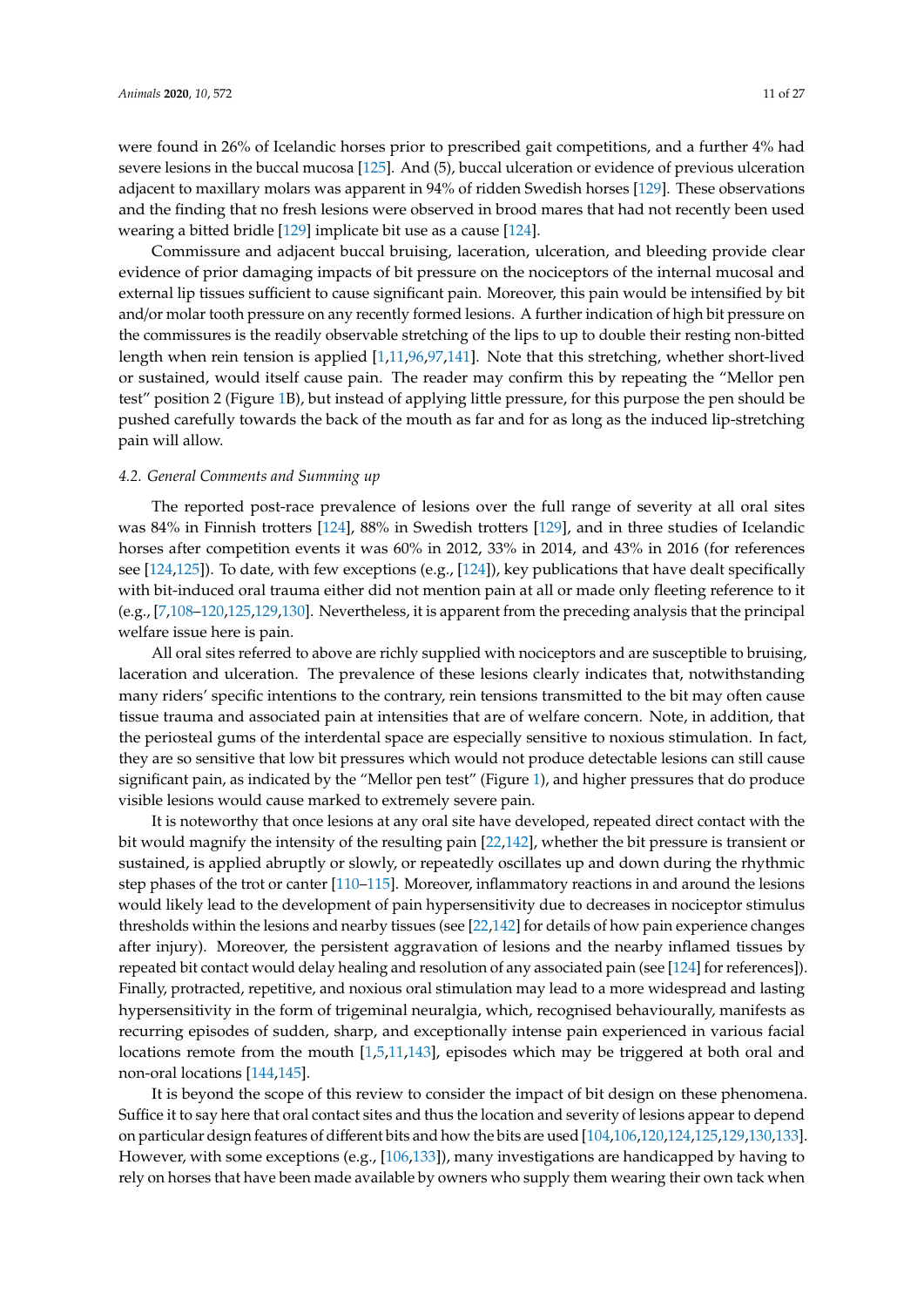participating in various independently scheduled equestrian activities, so that rigorous comparisons of the specific impacts of different bit types can be difficult.

#### <span id="page-12-0"></span>**5. Behavioural Indices of Mouth Pain in Horses**

As noted above (Section [2.5\)](#page-5-0), behaviour is often used to indicate when animals, including horses, are in pain. Some behavioural responses to mouth pain may be identified easily as being due to noxious oral stimuli, whereas the link with other responses may not be as obvious. This is because indicative behaviours may involve the mouth, tongue, lips, nostrils, eyes, ears, head, neck, trunk, legs, and/or tail, as well as changes in posture, gait, and the vigour and character of locomotory activity. The available information for the present analysis, summarised in Table [2,](#page-12-1) has been presented with three overlapping orientations: first, behaviours of bitted horses, especially those involved in competitive athletic events; second, behavioural changes when horses are transitioned from being bitted to bit-free; and third, bit-free behaviour, in particular that of domesticated horses wearing halters or no tack, and that of wild, free-roaming horses. [Table [2](#page-12-1) near here]

**Table 2.** Some behavioural indices of bit-related mouth pain in horses.

#### **Indicative Pain-Related Behaviours in Ridden Bitted Horses**

<span id="page-12-1"></span>*Mouth:* resists bridling; fussing with the bit, persistent jaw movements, chewing; crossing the jaw; slightly open or gaping mouth; teeth grinding, holding the bit between the teeth; tongue persistently moving or protruding from the mouth, tongue placed above the bit or retracted behind it; excessive salivation or drooling. *Head-neck:* sudden evasive movements due to abrupt increases in rein tension; side-to-side or up-down head shaking, jawline above horizontal; head tilted, stiff necked; rein-induced low jowl-angle, neck arched, nasal plane at or behind the vertical; reaches forward so rider uses longer rein. *Pain face:* identifiable nostril flare, lip positions, ear positions, eye white visibility and facial muscle tension. *Body movement*/*gait:* stiff or choppy stride, hair trigger responses, crabbing; difficult to control, hesitant to move forward, difficult to stop, side-stepping from straight-line motion; bucking; rearing; tail swishing. Refs: [\[6](#page-19-20)[,28](#page-19-14)[,83](#page-22-4)[,90,](#page-22-9)[96,](#page-23-18)[97](#page-23-0)[,115,](#page-23-13)[133](#page-24-13)[,140](#page-25-1)[,141,](#page-25-2)[146](#page-25-7)[–158\]](#page-25-8); plus YouTube archive videos <sup>a</sup>

#### **Bitted to Bit-Free Changes in Ridden Horse Behaviour**

*Mouth:* all bit-related mouth behaviours absent; quiet, closed mouth, tongue inside mouth and appropriately placed; little or no teeth grinding; no drooling. *Head-neck:* head shaking absent; lower head-neck position and wider jowl angle; head, neck and spinal column properly aligned longitudinally. *Pain face:* no indications of mouth-related pain in healthy animals. *Body movement*/*gait:* calm, relaxed and cooperative demeanour; engaged, lively, energised and exhibits vitality of fitness; head freedom supports balanced, aligned and smooth rhythm of motion; tail movement in synchrony with spinal movement. Refs: [\[1,](#page-18-0)[4](#page-19-21)[,9,](#page-19-22)[11](#page-19-0)[,147–](#page-25-9)[151\]](#page-25-10); plus YouTube archive videos<sup>a</sup>

#### **Behaviours of Bit-Free Horses at Rest or When Running Free**

As expected, domesticated horses wearing loosely-but-snugly fitted bit-free bridles do not display any of the bit-related behaviours noted above while standing at rest or engaging in exercise ranging from walking to galloping; nor do horses wearing halters while standing in stalls or moving freely in turnout paddocks. Likewise, neither do wild, free-roaming horses when standing alert or when walking, trotting, cantering and galloping during roundups. Refs: [\[159,](#page-25-11)[160\]](#page-26-0); YouTube archive videos of bit-free domesticated horses, and of ~150 free-roaming, wild Brumbies (Australia), Camargue horses (France), Kaimanawa horses (New Zealand) and Mustangs (USA) <sup>a</sup>

<sup>a</sup> Google "YouTube plus the named activity or event for competition horses", or "stipulate documentaries and roundups about bit-free, wild or free-roaming horses", then follow links to the numerous filmed records [\[10\]](#page-19-1).

On the basis of detailed behavioural observations (Table [2\)](#page-12-1), a bit in a horse's mouth at zero rein tension might appear to be accepted by the horse or may merely be tolerated as a mild irritant. However, as rein tensions rise, the bit clearly becomes increasingly aversive because the horse is confronted with escalating inescapable pain (Section [4\)](#page-7-0). Abrupt, highly aversive increases in rein tension often occur when a sharp change of direction or speed is elicited, for example, during competitive events requiring agility such as barrel racing, calf roping, and polo matches [\[10\]](#page-19-1). Though somewhat less abrupt, frequent changes in rein tension commonly occur during competitive cross-country and show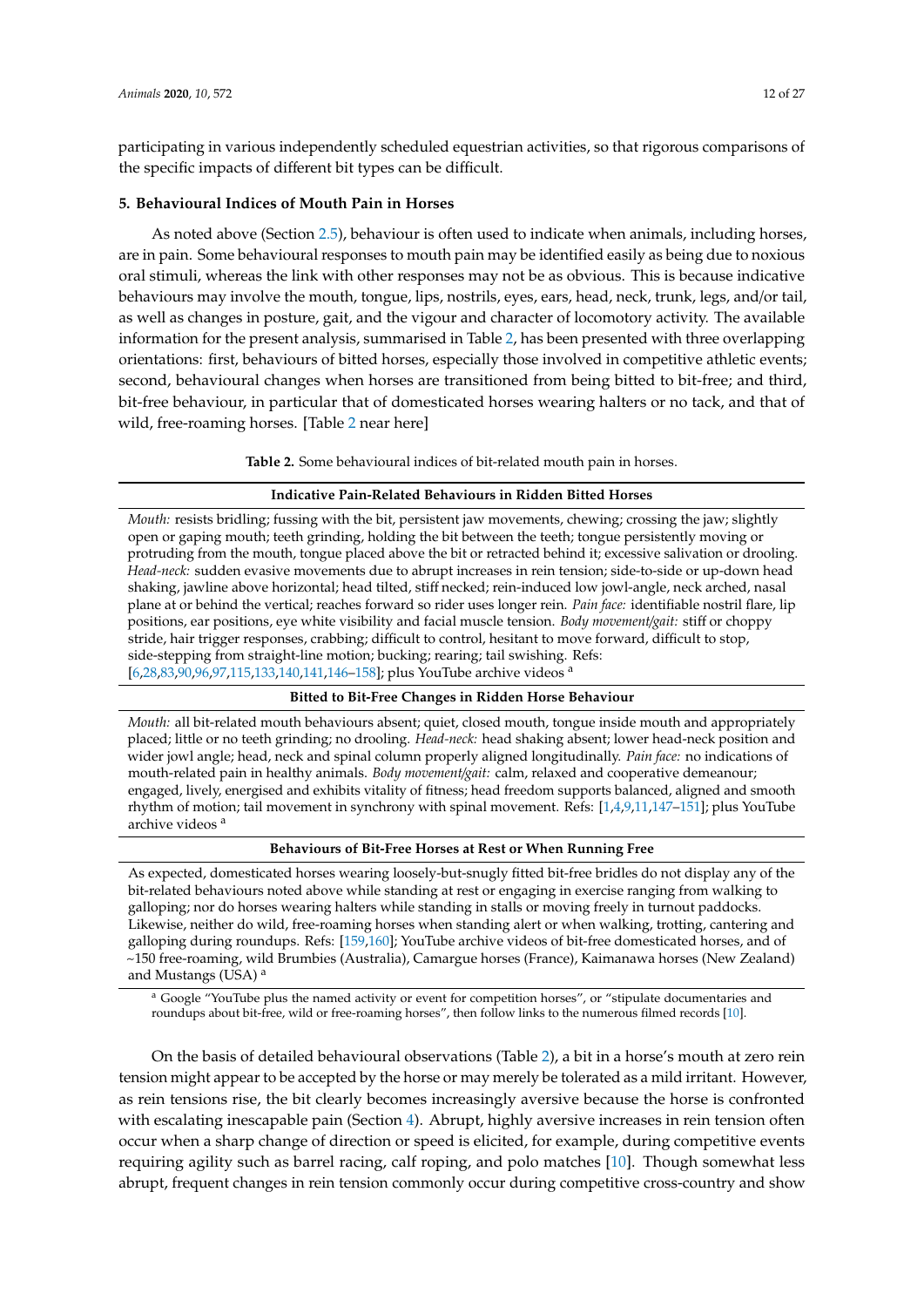jumping events [\[10\]](#page-19-1). In contrast, elevated rein tensions are often sustained for at least the first half of flat races, steeplechase, and harness races until the horses are "given their heads" to accelerate towards the finish line, after which they are again "reined in" when jockeys seek to reduce their speed to a walk [\[10\]](#page-19-1). Some pain-induced behaviours may also be apparent during events that primarily focus on deportment and demeanour at low speed, in particular dressage and some draft horse competitions [\[10\]](#page-19-1). However, it is not suggested here that throughout every ride horses would continuously experience significant pain, but it is clear that under the circumstances just described highly aversive levels of pain would be experienced with the rein tensions known to be used.

It is recommended that readers assess the behavioural evidence outlined in Table [2](#page-12-1) for themselves and draw their own conclusions. YouTube videos in particular are a rich resource [\[10\]](#page-19-1). Filmed independently, they provide objectively observable records of equine behaviour in all of the circumstances referred to above, and many more. Likewise, equine events are regularly screened on television. Finally, whether they participate as equestrians or not, readers who personally attend these events or who are recreationally involved with less formal equine activities may make their own direct observations of the behaviour of horses wearing bitted and bit-free bridles, halters, or no bridles at all.

It should be noted that the bit-free bridles referred to here are those that are loosely and comfortably fitted and are used in ways that are intended to be pain-free (e.g., [\[11](#page-19-0)[,148,](#page-25-12)[161,](#page-26-1)[162\]](#page-26-2)). At their best, therefore, they do not replace the control of horses via bit-induced mouth pain with control via rein tension conveyed to rigid or tight bridle straps in contact with sensitive parts of the face or head, such as the muzzle, nose, jaw, and/or poll [\[4](#page-19-21)[,163](#page-26-3)[,164\]](#page-26-4). Accordingly, their use contrasts sharply with the consequences of firm-handed rein pressure on the bosal-like nosebands of hackamore bridles [\[165](#page-26-5)[,166\]](#page-26-6), or on other bit-free bridles designed with tightly fitting or rigid nosebands or straps [\[161](#page-26-1)[,163,](#page-26-3)[164\]](#page-26-4).

Those readers who engage in an exploration of the pain-related behaviours noted in Table [2](#page-12-1) will quickly discover that most horses do not display all of them at once, or over an extended period. For example, among the 69 such behaviours identified by the riders of 66 horses that were changed from bitted bridles to a bit-free bridle, before the change only 57 exhibited the most prevalent combination of behaviours described as "hates the bit", 43 were "not controllable", 37 engaged in "head shaking", 33 were "difficult to steer", 32 engaged in "choppy striding", 31 in "tail swishing', 29 in "hair trigger responses", 25 had their "mouth gaping open", 24 had "anxious eyes", 23 "grabbed the bit", 20 "bucked", and 12 had their "tongue over the bit" [\[11\]](#page-19-0). Nevertheless, 65 of the 66 horses exhibited aversion to the bit in a total of 69 ways, which were considered to express their immediate responses to the bit-related pain and/or their frustration at thwarted attempts to avoid it [\[11\]](#page-19-0). In contrast, and importantly, these behaviours and others referred to in Table [2](#page-12-1) were absent or rarely observed in ridden horses transitioned from wearing bitted to bit-free bridles, and in domesticated or free-roaming wild horses wearing no tack.

It is widely acknowledged among equestrians that some horses show just a few signs of aversion to the bit; what is not acknowledged is that every horse has the potential to be averse to the bit as a foreign body in its mouth and that horses have many ways of expressing that aversion [\[11\]](#page-19-0). In part, this lack of acknowledgement is due to what the present author calls "bit blindness". This is a descriptive term, not a critical or pejorative one. Its purpose is to highlight a widespread lack of recognition that the distinctive behaviours described here (Table [2\)](#page-12-1), which are observable almost every day, are in fact specific indices of bit-induced mouth pain. Note however that such "bit blindness" really reflects a misinterpretation. It arises because bit use and the associated behaviours have been part of human–horse interactions for at least four millennia [\[167\]](#page-26-7). Thus, it is suggested here that a pervasive familiarity has led to a perception that these regularly observed behaviours are natural to the horse, being little to do with the presence of a bit. The persistence of this perception down the years has quite understandably influenced the vast majority of equestrians who are active today. A similar phenomenon has been observed with dairy cattle. Apart from the most severe cases, dairy farmers markedly underestimated the proportion of lame cows in their herds. After being shown the behavioural signs of less severe lameness, many of them said, "I thought cows just walked that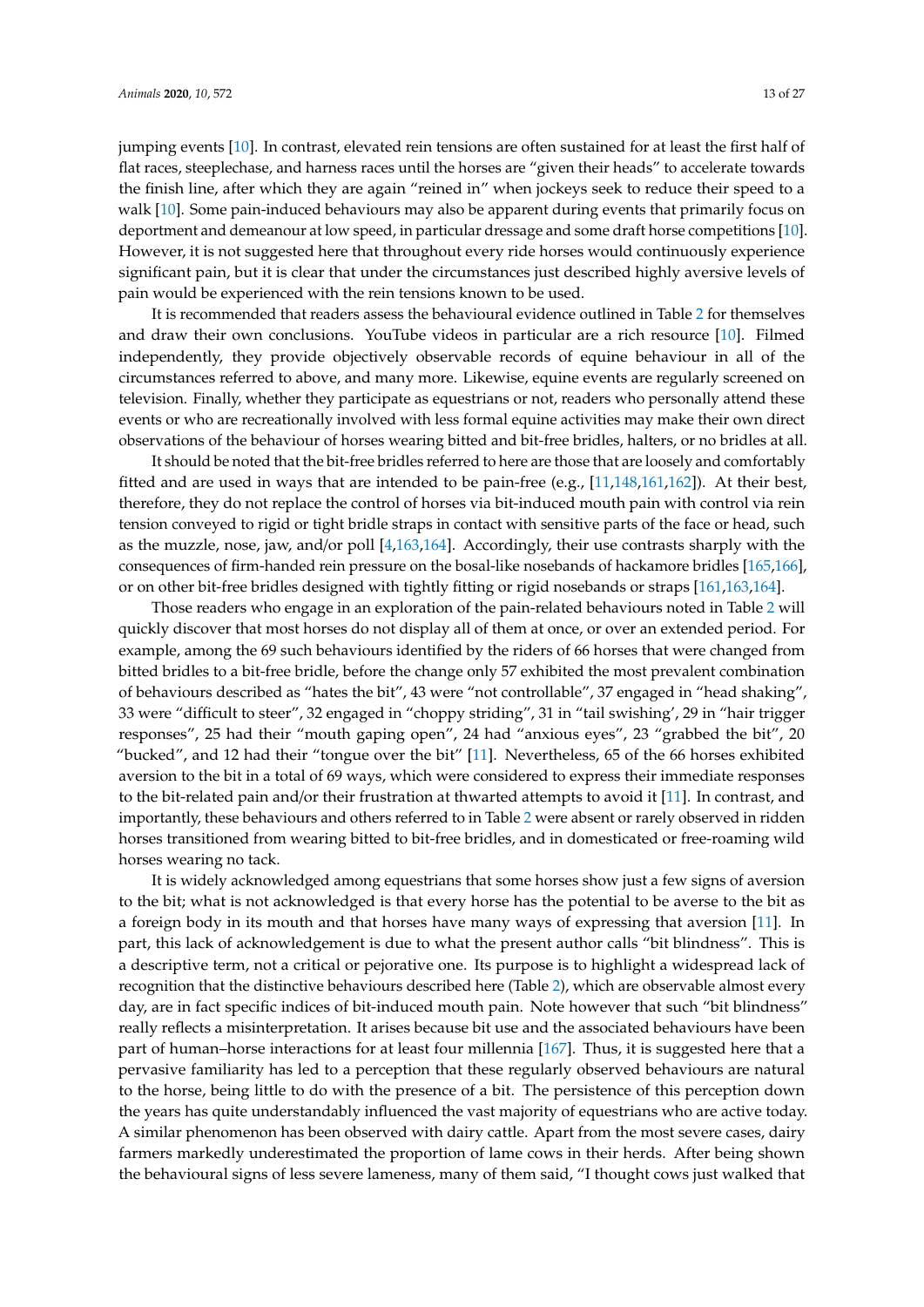way" [\[168–](#page-26-8)[170\]](#page-26-9). Once fully recognised, however, the signs of bit-induced mouth pain in horses, as with lameness in dairy cows, cannot be "unseen". Nevertheless, resolute defenders of the previously prevalent view might even then use minimising, distracting, or euphemistic words or phrases to divert attention from what these behaviours actually indicate [\[170\]](#page-26-9). When these behaviours are considered in the context of the whole analysis conducted here, their meaning is clear—equestrians whose approach is to firmly control horses using bitted bridles will often, even if unintentionally, cause them pain, sometimes very severe pain.

#### <span id="page-14-0"></span>**6. Welfare Implications of Bit-Induced Mouth Pain in Horses**

The evidence-based analysis conducted here shows unequivocally that bit-induced mouth pain is likely to be a significant cause of welfare compromise in the majority of conventionally bridled horses. Moreover, the greater the rein tension, whether abruptly applied, short-lived, sustained, or cyclical, the greater will be the following factors: the noxiousness of the immediate pain experience; the likelihood of tissue trauma and the associated continuing pain; the intensity of any pain elicited by later bit contact with the tissues injured previously; and the time required for those lesioned tissues to heal. Nevertheless, as already stated, it is not suggested here that throughout every ride horses would continuously experience significant pain, but it is clear that under most of the competitive circumstances described above (Section [5\)](#page-12-0), highly aversive levels of pain would be experienced with the stronger rein tensions known to be used.

Yet, there are even wider welfare consequences than the direct impacts of the pain experience itself. They relate to specific behaviours elicited by the bit-induced pain and involve the following factors: the horse's open mouth; its tongue relocated over the bit or retracted behind it; and when initiated by the rider or driver, the presence of low jowl angles maintained by firm application of rein tension. In animal welfare terms, they all lead to compromised breathing and unpleasant, sometimes exceptionally unpleasant sensations of breathlessness, experienced by people as suffocation [\[171\]](#page-26-10). The reader is referred to the previous full account of these phenomena [\[10\]](#page-19-1) in order to access the 164 published sources that underlie the following brief explanation.

### *6.1. Respiratory Consequences of an Open Mouth and Relocation of the Tongue above or behind the Bit*

Unlike people, dogs, ruminants, and most other mammals, horses are "obligate nasal breathers". For fully effective respiration they must breathe through their noses and, being exceptional athletes, the physiological demands on their respiratory systems are substantial. For example, in order to meet the oxygen demands of vigorous muscular activity when at full gallop, Thoroughbred racehorses must breathe in and out 110–130 times a minute, achieving total airflows of 1800–2000 L/minute, which represent a 25–27 fold increase on the values at rest. This is equivalent to breathing in and out 180–200 10 L buckets of air every minute. To achieve this, the respiratory passages need to be as widely open as possible, as even minor obstructions disproportionately impede airflow in accord with Poiseuille's Law [\[172\]](#page-26-11). This is largely achieved by the creation of negative pressure in the oral cavity and oropharynx by swallowing with the mouth closed, and keeping it closed [\[146,](#page-25-7)[173](#page-26-12)[,174\]](#page-26-13). This negative pressure holds the soft palate firmly down onto the root of the tongue deep in the throat (Figure [2\)](#page-15-0), and requires the establishment of airtight seals at the lips with the mouth closed and, deep in the throat, with the larynx fitting tightly into the soft palate orifice (the ostium intrapharyngium) (see the legend of Figure [2](#page-15-0) for a more detailed explanation). If one or both of these seals is broken, air enters the oral cavity and oropharynx, freeing the soft palate to balloon up into the nasopharynx, where it vibrates at each breath, impeding airflow. A bit-induced mouth opening, even a small opening, breaks the lip seal, and the bit-induced bulging of the tongue deep in the throat can also break the palato-laryngeal seal [\[146](#page-25-7)[,173,](#page-26-12)[174\]](#page-26-13). Palatal instability results, and this may progress in steps of increasing severity to an extreme of palato–laryngeal disengagement in which the soft palate is drawn above the epiglottis, partially or completely blocking airflow during inspiration and impeding it on expiration [\[146](#page-25-7)[,173](#page-26-12)[,174\]](#page-26-13). Clinically described as dorsal displacement of the soft palate (DDSP), this upper airway impediment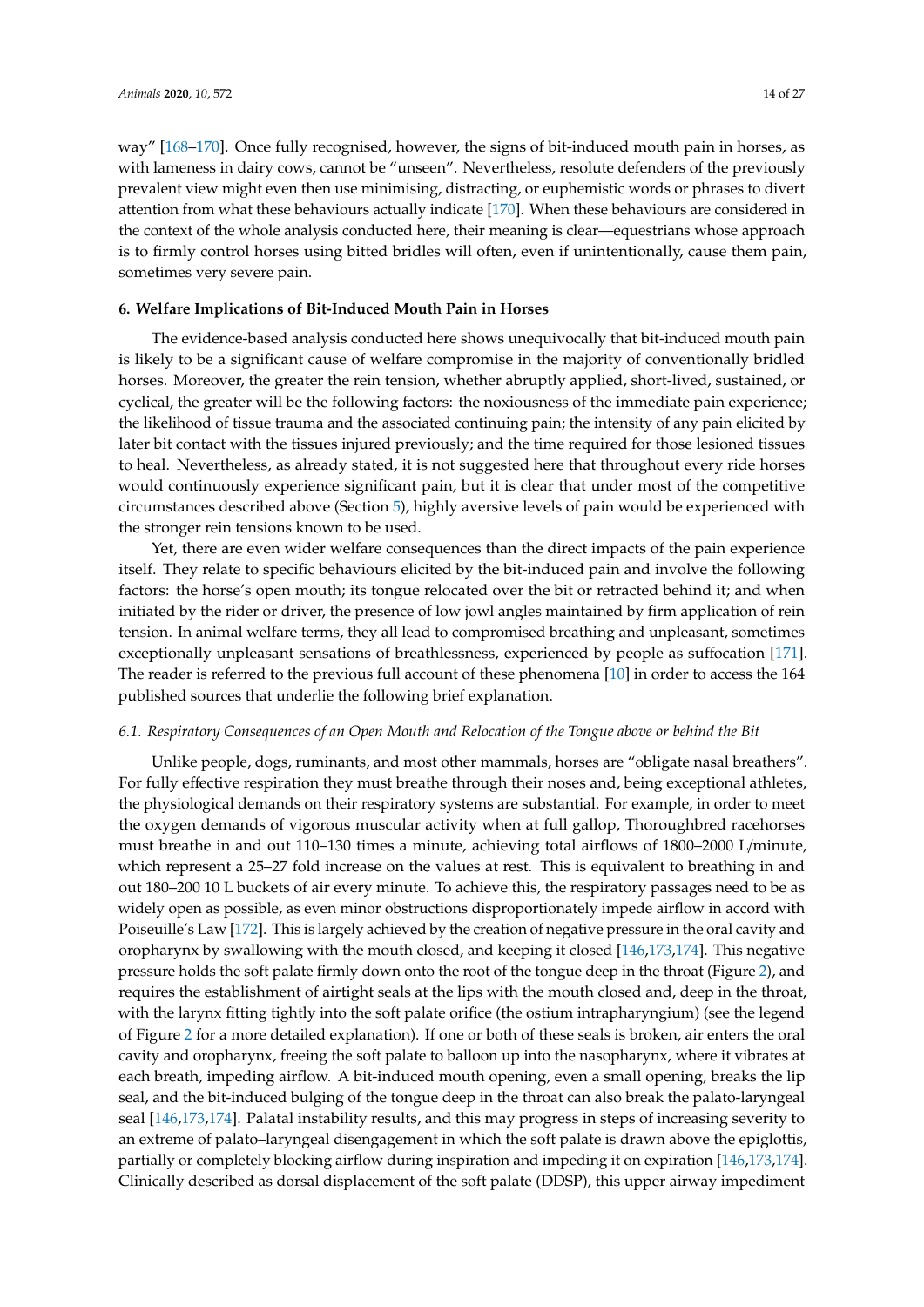to airflow initiates a cascade of pathophysiological changes in the lower airways [\[10\]](#page-19-1). Recognised as exercise induces pulmonary haemorrhage (EIPH), proposed to be one feature of negative pressure pulmonary oedema (NPPO) [\[10,](#page-19-1)[173\]](#page-26-12), these changes include increased airflow resistance in the lower airways and/or impeded respiratory gas exchange in the alveoli [\[175–](#page-26-14)177]. It is these effects that generate alveoli [175–177]. It is these effects that generate the subjectively [unple](#page-26-15)asant, and therefore welfare‐ the subjectively unpleasant, and therefore welfare-compromising experiences of breathlessness, which human patients with NPPO describe as intense feelings of suffocation [\[171\]](#page-26-10).

<span id="page-15-0"></span>

**Figure 2.** Diagram of the relationship of the soft palate and the larynx of the horse while breathing **Figure 2.** Diagram of the relationship of the soft palate and the larynx of the horse while breathing with its mouth closed (modified from [\[146\]](#page-25-7) with permission). The larynx (the "button") fits tightly with its mouth closed (modified from [146] with permission). The larynx (the "button") fits tightly into the ostium intrapharyngium (the "buttonhole") of the soft palate, creating an airtight seal so that into the ostium intrapharyngium (the "buttonhole") of the soft palate, creating an airtight seal so that air cannot enter the oropharynx. This, and closed lips, enables a negative pressure to be maintained air cannot enter the oropharynx. This, and closed lips, enables a negative pressure to be maintained in the oral cavity and oropharynx, which holds the soft palate against the root of the tongue, thereby in the oral cavity and oropharynx, which holds the soft palate against the root of the tongue, thereby widening the nasopharyngeal airway. Disengagement of the soft palate and larynx and/or loss of the widening the nasopharyngeal airway. Disengagement of the soft palate and larynx and/or loss of the lip seal dissipate the negative pressure in the oral cavity and oropharynx, which then allows the soft lip seal dissipate the negative pressure in the oral cavity and oropharynx, which then allows the soft palate to rise, vibrate with each breath, and impede nasopharyngeal airflow. The double‐headed palate to rise, vibrate with each breath, and impede nasopharyngeal airflow. The double-headed arrow arrow indicates the directions of airflow. Reproduced from [10], also published by *Animals*. indicates the directions of airflow. Reproduced from [\[10\]](#page-19-1), also published by *Animals*.

# 6.2. Respiratory Impacts of Low Jowl Angles Maintained by the Firm Application of Rein Tension

The jowl angle is the angle of intersection of the leading edge of the neck and the line of the The jowl angle is the angle of intersection of the leading edge of the neck and the line of the lower jaw. The jowl angle of a horse at rest and unconstrained by rein tension would normally be about 90◦ or slightly more. When galloping, it may cyclically extend its head-neck to jowl angles that approach 120° [\[146\]](#page-25-7). This straightens and widens the nasopharynx and disproportionately reduces nasopharyngeal airflow resistance (Poiseuille's Law: [\[172\]](#page-26-11)); it also stretches and straightens the extrathoracic trachea, which makes it less susceptible to dynamic collapse during inspiration. On the other hand, jowl angles of less than 90◦ are accompanied by reduced cross-sectional areas of the nasopharynx, which disproportionately, and markedly, increases airflow resistance and decreases airflow rates [\[146](#page-25-7)[,172\]](#page-26-11), as well as alveolar gas exchange [\[10\]](#page-19-1). The extent of compromised breathing at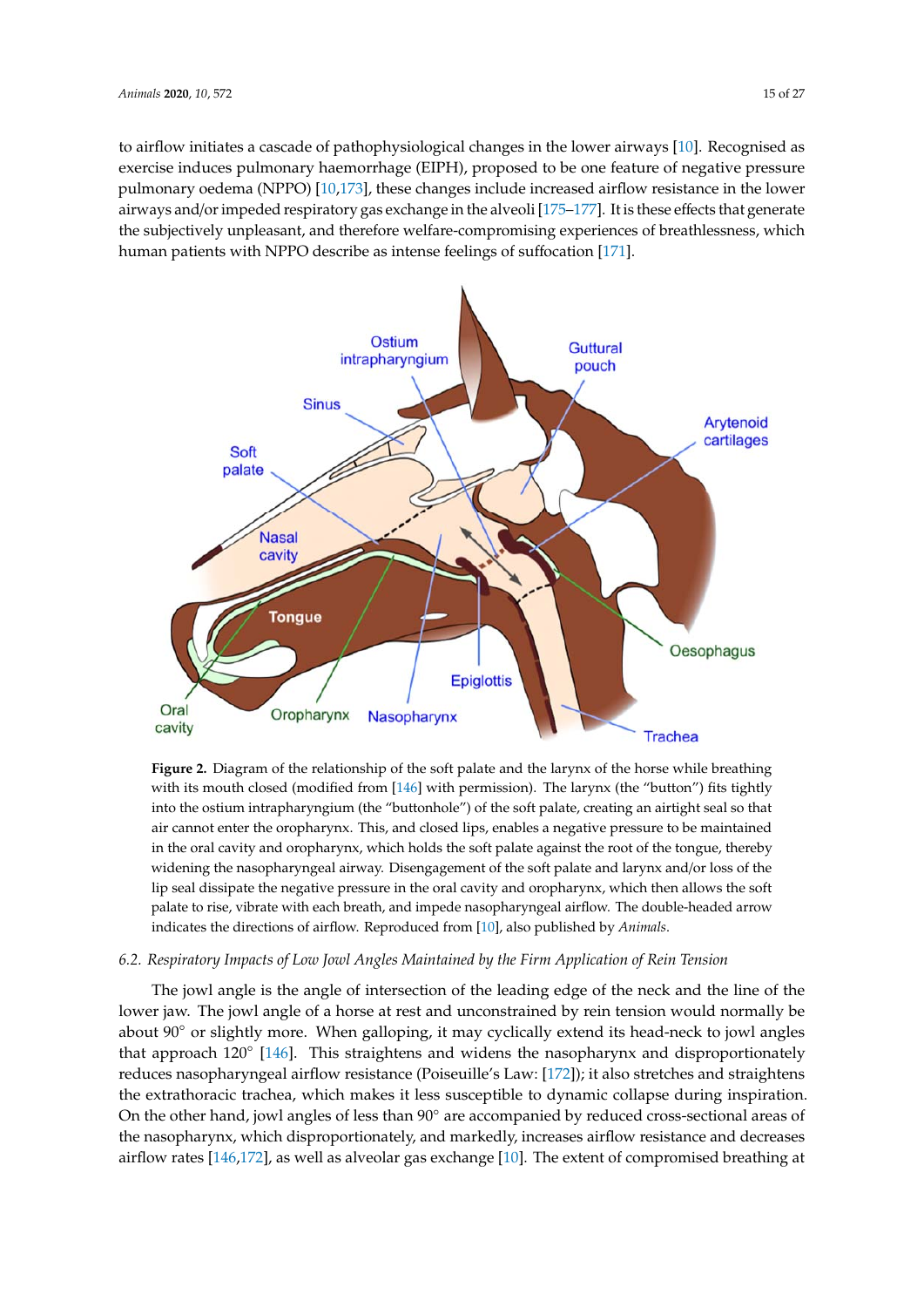jowl angles of  $\sim$ 33 $\degree$  when the nasal plane is nearly vertical, or of  $\lt$  33 $\degree$  when the nasal plane is behind the vertical as in the Rolkur position [\[8\]](#page-19-23), is likely to generate intense feelings of breathlessness.

It is apparent that the unnaturally low jowl angles seen during dressage, and the extreme of Rolkur, are achieved by high rein tensions causing significant mouth pain [\[115,](#page-23-13)[178,](#page-26-16)[179\]](#page-26-17). This is also likely with the low jowl angles often observed, albeit transiently, during different phases of show jumping and other events (Table [2](#page-12-1) and YouTube videos). However, the threat of a return of marked bit-related pain experienced during early dressage and other training may motivate the horse to cooperatively adopt these lower jowl angles in response to lower rein tensions than were originally required. The following observation is consistent with this suggestion. Dressage riders maintained higher mean bit pressures of  $\sim 6.6 \text{ kg/cm}^2$  by continuously applying rein tension, whereas, when the required jowl angles were maintained by reins of constant length secured to a surcingle frame, the horses self-selected lower mean bit pressures of  $\sim$ 2.1 kg/cm<sup>2</sup> by marginally reducing their jowl angles themselves (bit pressures were calculated from reported rein tension data of [\[115\]](#page-23-13)). Nevertheless, although the lower self-selected bit pressures would also have been painful, albeit less so, the low jowl angles would still have compromised airflow and likely generated unpleasant experiences of breathlessness [\[10,](#page-19-1)[171\]](#page-26-10).

#### *6.3. Pain-Related Conflict Behaviours and Summing up*

Conflict behaviours are characterised as a response of horses that are apparently having difficulty coping with mental or physical discomfort, reflected in some form of resistance to handling or training cues and/or to equipment [\[180\]](#page-26-18). All such behaviours are absent in wild, free-roaming horses [\[66,](#page-21-12)[160\]](#page-26-0), but are characteristic of the ridden horses (Table [2\)](#page-12-1). Typical examples of these conflict behaviours include head shaking, mouth gaping open or resisting bit contact, tugging or pulling the reins out of rider's hands, and excessive tail swishing during ridden activities [\[115,](#page-23-13)[152](#page-25-13)[–154](#page-25-14)[,157\]](#page-25-15). It is apparent that these behaviours are the same as some of those elicited by bit-induced mouth pain (Table [2\)](#page-12-1), which suggests that mouth pain may be at least one of several factors that underlie conflict behaviours. It is suggested here that anxiety in anticipation of pain, and fear whilst experiencing it, especially if the pain is intense, may be additional emotional constituents of conflict behaviours. Moreover, anxiety may also accompany the experience of suffocating breathlessness in circumstances when it is anticipated, and fear when it actually occurs [\[30](#page-20-1)[,171\]](#page-26-10).

The above observations support the conclusion that, in addition to the direct impacts of bit-induced mouth pain, the associated negative subjective experiences of breathlessness, anxiety and fear are also likely to be components of the associated animal welfare compromise [\[10,](#page-19-1)[70\]](#page-21-15).

#### <span id="page-16-0"></span>**7. A Suggested Solution**

The foregoing analysis shows that there is no longer any need to ask, "Do we have a 'bit' of a problem?" [\[118\]](#page-23-17), because we clearly do. Moreover, the analysis provides a compelling case for taking decisive steps to seek real solutions.

What the present author describes as "straitjacket solutions" will not be of assistance. Although they diminish some of the problematic behaviours they are specifically aimed at controlling (see [\[179\]](#page-26-17) for further critique), they do not reduce the pain which is the root cause. Examples include the following: the use of martingales for head tossing; bits with flanges to minimise relocation of the tongue over the bit or its bulging upwards in the throat; tongue ties to keep the tongue forward and flat on the ventral surface of the mouth; and exceptionally tight nosebands to keep the mouth closed. Note that at least two of these interventions may generate extra pain; tongue ties by stimulating lingual nociceptors (Section [4.1.2\)](#page-9-0) and exceptionally tight nosebands by stimulating skin-periosteal nociceptors at pressure points on the nose and jaw (e.g., [\[8](#page-19-23)[,179](#page-26-17)[,181](#page-26-19)[–183\]](#page-27-0)).

A remedy does appear to be available by discontinuing the use of the bit and utilising bit-free bridles. The Bedouin of North Africa and some American Indians commonly rode bit-free [\[148,](#page-25-12)[164\]](#page-26-4). During the last two-to-three decades, bit-free riding of sport and recreational horses has burgeoned,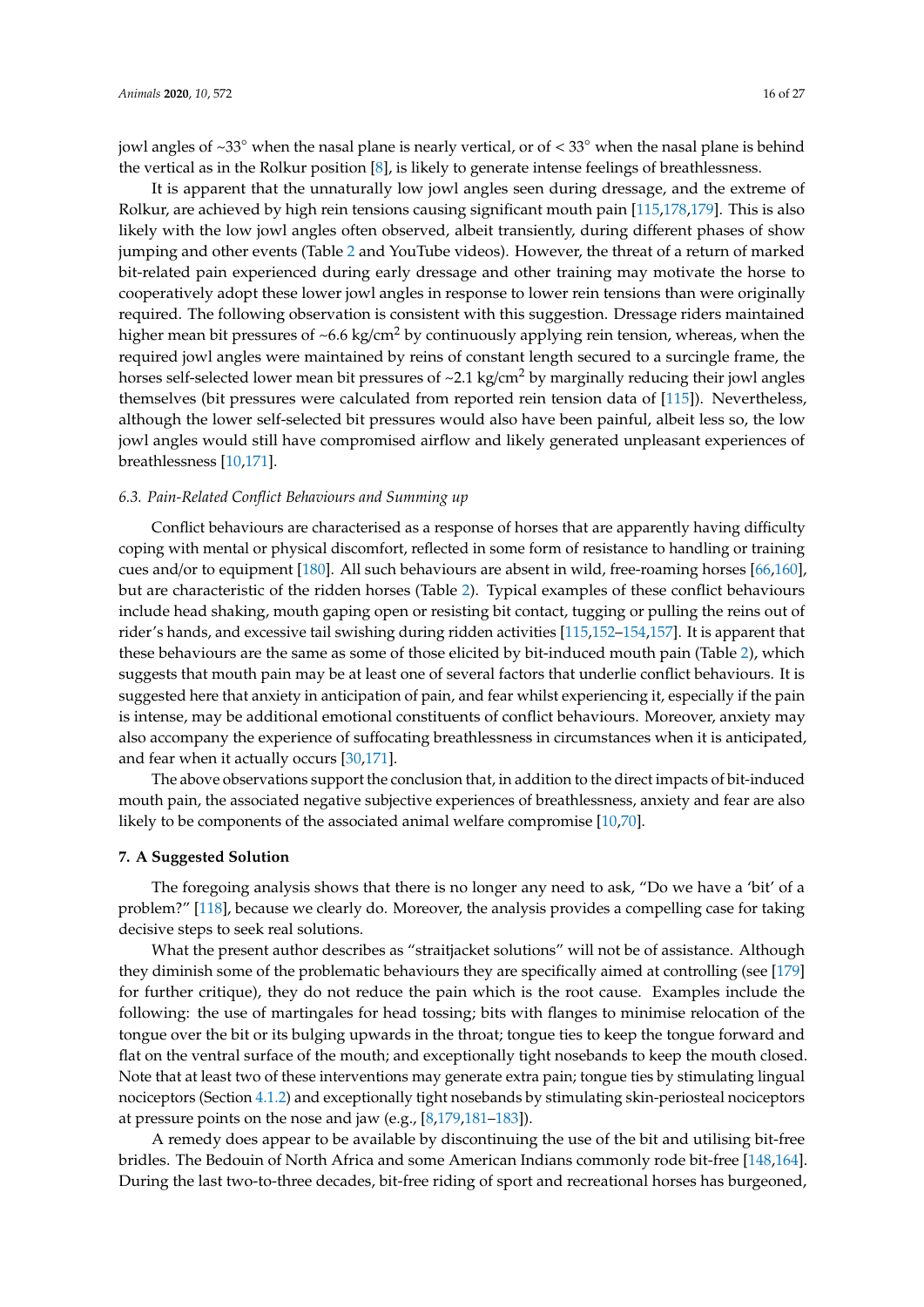and this has been accompanied by a progressive increase in scientific comparisons of bitted and bit-free riding (see Table [2\)](#page-12-1). New designs of bit-free bridles, the use of which is specifically intended to be pain-free, continue to be developed (e.g., [\[162\]](#page-26-2)). Accordingly, there is a considerable amount of experience and information available that could guide the wider use of such bridles.

Those unfamiliar with bit-free riding or driving often raise concerns that without a bit, the horse being a strong and potentially unruly animal, would be uncontrollable and a danger to itself and to riders, drivers, and bystanders. This is the dominant view that underlies the current requirement for Thoroughbreds and harness horses to be controlled by a bit while racing. This is also reflected in the wider conviction that without a bit horses participating in numerous other competitive events could not be controlled safely, nor with the agility and/or precision desired in each case.

So, how might we proceed? We cannot simply ignore the bit problem, which has now been identified so clearly. Inaction when a problem is not apparent is understandable. Inaction once a significant problem has been recognised is unacceptable. Recognition of such a problem brings with it an ethical responsibility to act.

Outlined below are 12 questions designed to guide specific steps that could progress this matter. Brief comment is made on each one based on more than 20 years of experience of numerous individuals who have engaged in bit-free recreational and other riding.

1. *What specific competitive events have been tested for control and safety using bit-free bridles?*

It appears that no data for comparing the responses of horses ridden bitted or bit-free have been collected, although opportunities for doing so are available with dressage. Bit-free dressage, excluding Grand Prix, is supported in the Netherlands [\[184\]](#page-27-1), and two online American Western dressage associations give riders the choice of competing using bitted or bit-free bridles [\[185](#page-27-2)[,186\]](#page-27-3). In addition, it would be worthwhile to set up other studies that compare the safety and control of horses ridden bitted and bit-free in other competitive events, including, but not limited to, flatraces, steeplechases, and harness races. However, the requirement that bits must be worn during such racing events means that off-track trials would probably be needed.

2. *Have horses trained from the outset to be ridden bit-free been tested in competition for their ease of control and whether or not they can be ridden safely?*

Not yet, but sufficient time has passed since bit-free riding became more popular for there to be many young horses that would be eligible for such testing.

3. *Can horses trained from the outset to be ridden with bitted bridles be successfully transitioned to being ridden safely bit-free?*

Yes, many years of successful transitioning of horses for recreational riding attest to this, as do a number of published studies (Table [2\)](#page-12-1). However, additional studies would be beneficial.

4. *If so, what proportion of horses are not able to be transitioned to bit-free riding?*

Evidence is lacking on the proportion of horses that cannot be so transitioned, but anecdotal reports from horse owners or riders familiar with bitted bridle use suggest that a large majority of horses do respond well when ridden bit-free [\[11\]](#page-19-0)

5. *In the horses that can be transitioned, how long does it take?*

Owners or riders report that benefits are apparent during the first day and that further improvements occur during subsequent days or weeks [\[11](#page-19-0)[,147\]](#page-25-9).

6. *Are there particular bit-free bridles that improve the success rate of making this transition?*

No data are yet available. It would be anticipated that there would be greater benefits with bit-free bridles that do not cause pain.

7. *What are the detailed specifications of the most e*ff*ective bit-free bridles?*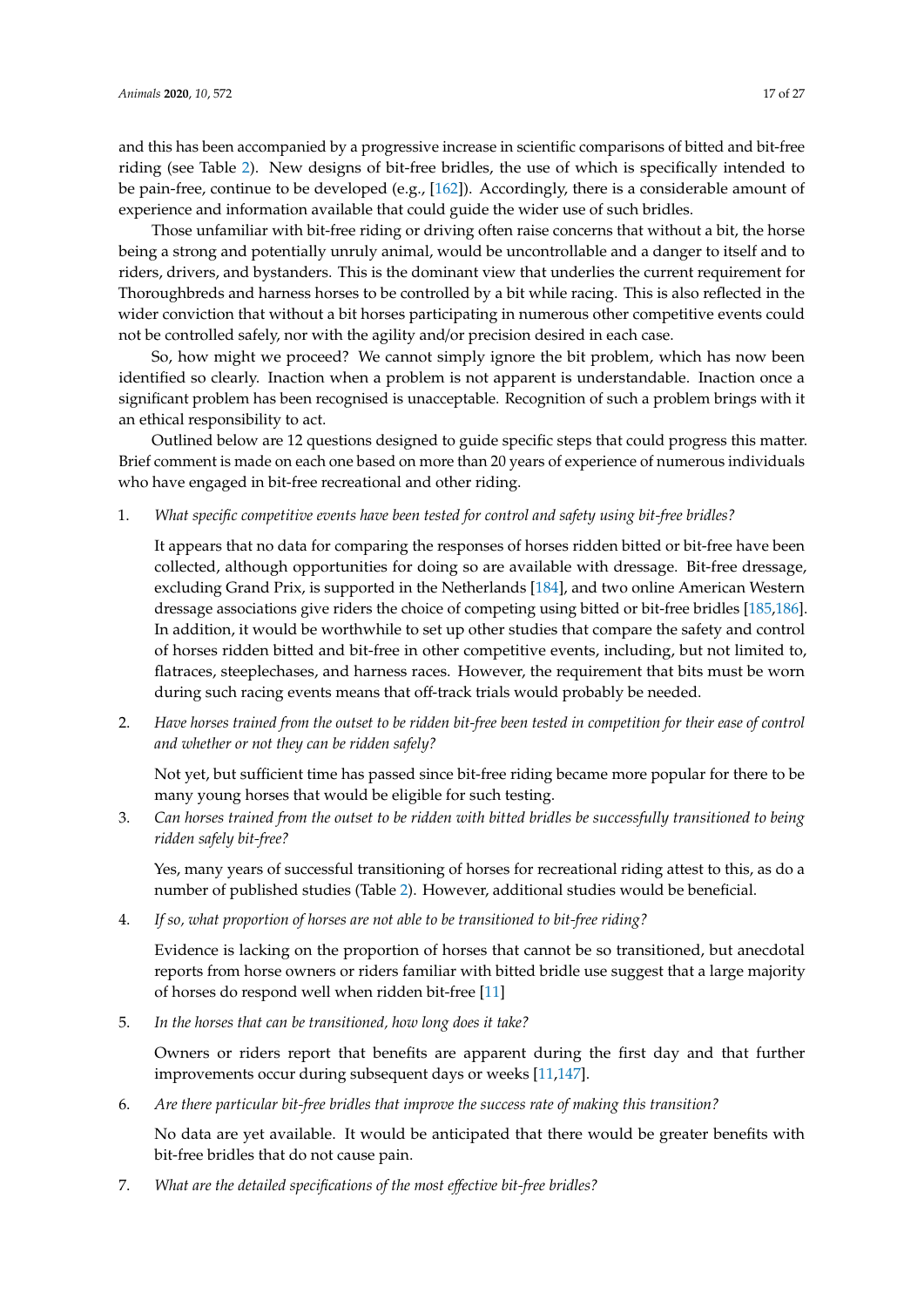Design provisions should not be aimed specifically at causing pain, nor should equipment permit pain to be inflicted, even when misused.

8. *Are there particular trainers who are more successful with transitioning horses to bit-free riding?*

This would almost certainly be the case, but none have yet been compared so none have been documented.

9. *If so, what training of trainers is necessary to increase the number who are successful?*

The content of training programmes would at least partly depend on the outcomes of the foregoing trials. Presumably such training would involve adequate study of available literature combined with knowledgeable hands-on supervision and involvement. Equestrian organisations could consider sponsoring and encouraging the conduct of training workshops and other such activities in teaching establishments.

10. *Can riders be trained so that they can successfully transition their own horses to bit-free riding?*

The answer is yes, but only if they are well informed, willing to take advice, and are well motivated.

11. *What proportion of horses can never successfully make this transition?*

As yet, there are apparently no anecdotal or other reports of complete failure to make the transition. The foregoing trials would be expected to provide specific information about success or failure rates, and possible reasons for any failures.

12. *What is the relative performance of horses ridden bitted and bit-free in di*ff*erent competitive events?*

Although not yet determined rigorously, anecdotal reports suggest that improvements in performance can be expected. This needs to be investigated in carefully designed studies in which the athletic performance of bitted and bit-free horses is compared during time-based competitions, such as in the cross-country and show jumping elements of three-day-events. This also applies to flatraces, steeplechases, and harness races, but, as noted above, the requirement that bits be worn in such events will probably mean that off-track trials will need to be arranged.

Each of these questions is equally applicable to the bit-free driving of harnessed horses, including competition Trotters and cart horses.

Regarding the last of these questions, the drive to make this transition would likely be boosted greatly if horses ridden or driven bit-free were shown to athletically outperform those wearing bitted bridles. However, this should not be made a precondition for addressing the previous 11 questions. The compelling case made here for actively taking remedial action regarding bit-induced mouth pain in horses demands that all of these questions be addressed rigorously and with scientifically robust study designs.

**Funding:** This research received no external funding.

**Acknowledgments:** I am especially grateful to Bob Cook (Tufts University, USA) for extremely helpful discussion before and during the writing of this review. I also thank numerous colleagues in the Animal Welfare Science and Bioethics Centre at Massey University for the comments and critique they offered on specific matters, and Debbie Hill in the Massey School of Veterinary Science who provided invaluable practical support by accessing and providing copies of the numerous publications quoted here. I note, however, that I was entirely responsible for the synthesis, integration, orientation and presentation of the published evidence underling the physiological and behavioural explanations, the interpretation of the anticipated animal welfare implications, and the formulation of the 12 questions aimed at providing information to guide a bit-free solution to the bit-induced mouth pain that horses demonstrably experience.

**Conflicts of Interest:** The author declares no conflict of interest.

#### **References**

<span id="page-18-0"></span>1. Cook, W.R. Bit-induced pain: A cause of fear, flight, and facial neuralgia in the horse. *Pferdeheilkunde* **2003**, *19*, 75–82. [\[CrossRef\]](http://dx.doi.org/10.21836/PEM20030111)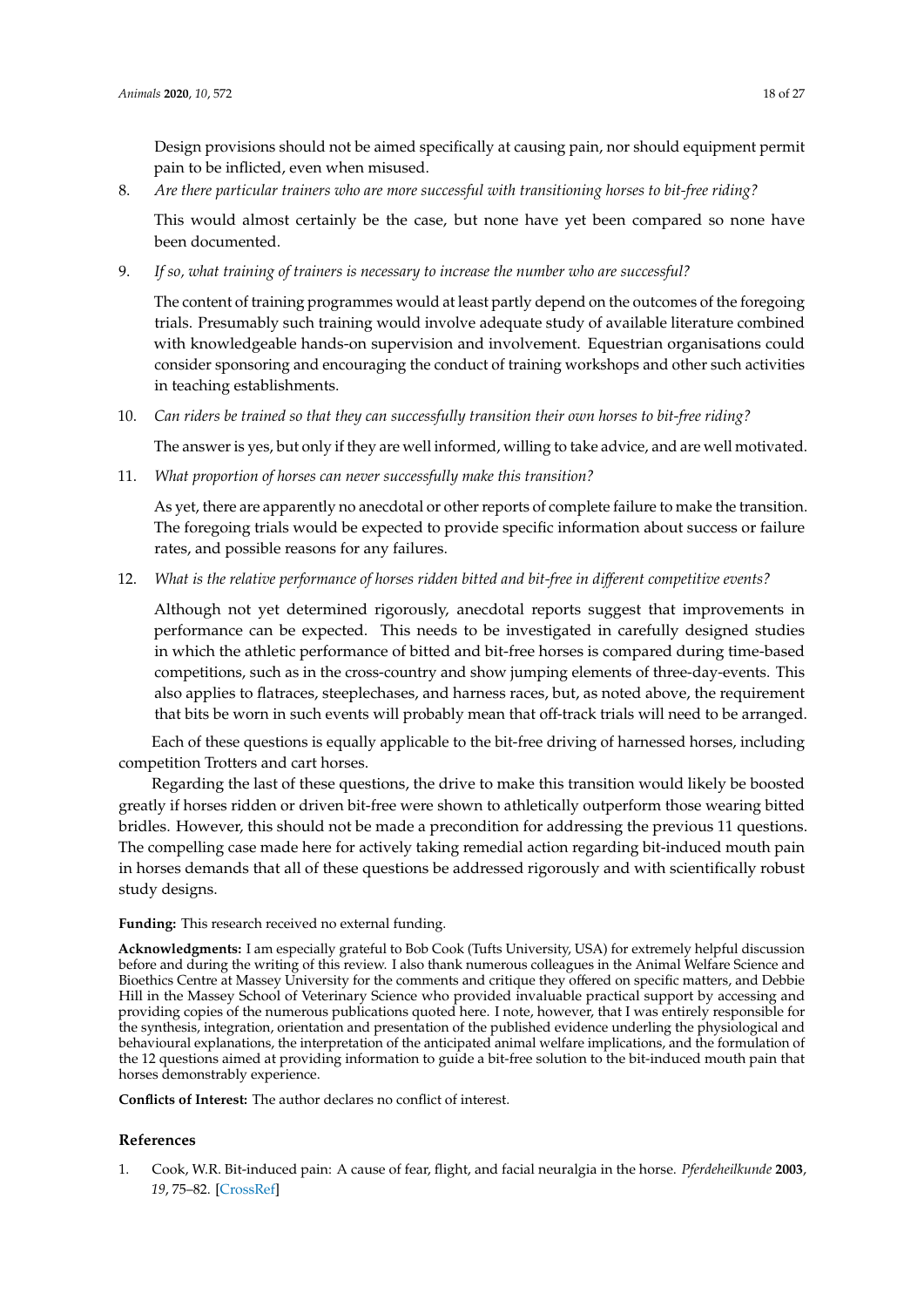- <span id="page-19-18"></span>2. Cook, W.R.; Strasser, H. Harmful effects of the bit. In *Metal in the Mouth: The Abusive E*ff*ects of Bitted Bridles*; Kells, S., Ed.; Sabine Kells: Qualicum Beach, BC, Canada, 2003; pp. 3–13.
- 3. McLean, A.N.; McGreevy, P.D. Behavioral problems with the ridden horse. In *The Domestic Horse: The Origins, Development, and Management of Its Behaviour*; Mills, D.S., McDonnell, S.M., Eds.; Cambridge University Press: Cambridge, UK, 2005; pp. 196–211.
- <span id="page-19-21"></span>4. Quick, J.S.; Warren-Smith, A.K. Preliminary investigation of horses' (*Equus caballus*) responses to different bridles during foundation training. *J. Vet. Behav.* **2009**, *4*, 169–176. [\[CrossRef\]](http://dx.doi.org/10.1016/j.jveb.2008.12.001)
- <span id="page-19-19"></span>5. Hannah, C. The Truth about Bits: Facial [Trigeminal] Neuralgia. *Horse and Human* 2009. Available online: http://www.horseandhuman.co.nz/articles/html/[the\\_truth\\_about\\_bits\\_part4.html](http://www.horseandhuman.co.nz/articles/html/the_truth_about_bits_part4.html) (accessed on 18 February 2020).
- <span id="page-19-20"></span>6. Williams, L.R.; Warren-Smith, A.K. Conflict responses exhibited by dressage horses during competition. *J. Vet. Behav. Clin. Appl. Res.* **2010**, *5*, 215. [\[CrossRef\]](http://dx.doi.org/10.1016/j.jveb.2009.11.002)
- <span id="page-19-17"></span>7. Cook, W.R. Damage by the bit to the equine interdental space and second lower premolar. *Equine Vet. Educ.* **2011**, *23*, 355–360. [\[CrossRef\]](http://dx.doi.org/10.1111/j.2042-3292.2010.00167.x)
- <span id="page-19-23"></span>8. McGreevy, P.D. The fine line between pressure and pain: Ask the horse. *Vet. J.* **2011**, *188*, 250–251. [\[CrossRef\]](http://dx.doi.org/10.1016/j.tvjl.2010.10.011)
- <span id="page-19-22"></span>9. Jahiel, J. Increase Comfort, Reduce Risk: The Bitless Bridle. *Equestrian Medical Safety Association* 2014, Fall Newsletter. pp. 5–12. Available online: http://[emsaonline.net](http://emsaonline.net/wp-content/uploads/gravity_forms/1-5f7def)/wp-content/uploads/gravity\_forms/1-5f7def (accessed on 17 February 2020).
- <span id="page-19-1"></span>10. Mellor, D.J.; Beausoleil, N.J. Equine welfare during exercise: An evaluation of breathing, breathlessness and bridles. *Animals* **2017**, *7*, 41. [\[CrossRef\]](http://dx.doi.org/10.3390/ani7060041)
- <span id="page-19-0"></span>11. Cook, W.R.; Kibler, M. Behavioural assessment of pain in 66 horses, with and without a bit. *Equine Vet. Educ.* **2019**, *31*, 551–560. [\[CrossRef\]](http://dx.doi.org/10.1111/eve.12916)
- <span id="page-19-2"></span>12. Merskey, H. Pain terms: A list of definitions and notes on usage. *Pain* **1979**, *6*, 249–252.
- <span id="page-19-3"></span>13. Mellor, D.J.; Cook, C.J.; Stafford, K.J. Chapter 9: Quantifying some responses to pain as a stressor. In *The Biology of Animal Stress: Basic Principles and Implications for Welfare*; Moberg, G.P., Mench, J.A., Eds.; CAB International: Wallingford, UK, 2000; pp. 171–198.
- <span id="page-19-16"></span>14. Sneddon, L.U.; Elwood, R.W.; Adamo, S.A.; Leach, M.C. Defining and assessing animal pain. *Anim. Behav.* **2014**, *97*, 201–212. [\[CrossRef\]](http://dx.doi.org/10.1016/j.anbehav.2014.09.007)
- <span id="page-19-4"></span>15. McLennan, K.M.; Miller, A.L.; Dalla Costa, E.; Stucke, D.; Corke, M.J.; Broom, D.M.; Leach, M.C. Conceptual and methodological issues relating to pain assessment in mammals: The development and utilisation of pain facial expression scales. *Appl. Anim. Behav. Sci.* **2019**, *217*, 1–15. [\[CrossRef\]](http://dx.doi.org/10.1016/j.applanim.2019.06.001)
- <span id="page-19-5"></span>16. Molony, V. Comments on anand and craig, pain 67 (1996). *Pain* **1997**, *70*, 293. [\[CrossRef\]](http://dx.doi.org/10.1097/00006396-199704000-00031)
- <span id="page-19-6"></span>17. Mellor, D.J.; Stafford, K.J. Acute castration and/or tailing distress and its alleviation in lambs. *N. Z. Vet. J.* **2000**, *48*, 33–43. [\[CrossRef\]](http://dx.doi.org/10.1080/00480169.2000.36156)
- 18. Stafford, K.J.; Mellor, D.J. Dehorning and disbudding distress and its alleviation in calves. *Vet. J.* **2005**, *169*, 337–349. [\[CrossRef\]](http://dx.doi.org/10.1016/j.tvjl.2004.02.005)
- 19. Stafford, K.J.; Mellor, D.J. The welfare significance of the castration of cattle: A review. *N. Z. Vet. J.* **2005**, *53*, 271–278. [\[CrossRef\]](http://dx.doi.org/10.1080/00480169.2005.36560)
- <span id="page-19-15"></span>20. Weary, D.M.; Niel, L.; Flower, F.C.; Fraser, D. Identifying and preventing pain in animals. *Appl. Anim. Behav. Sci.* **2006**, *100*, 64–76. [\[CrossRef\]](http://dx.doi.org/10.1016/j.applanim.2006.04.013)
- <span id="page-19-7"></span>21. Prunier, A.; Mounier, L.; Le Neindre, P.; Leterrier, C.; Mormede, P.; Paulmier, V.; Prunet, P.; Terlouw, C.; Guatteo, R. Identifying and monitoring pain in farm animals: A review. *Animal* **2013**, *6*, 998–1010. [\[CrossRef\]](http://dx.doi.org/10.1017/S1751731112002406)
- <span id="page-19-8"></span>22. Gregory, N.G. *Physiology and Behaviour of Animal Su*ff*ering*; Blackwell Science: Oxford, UK, 2004.
- <span id="page-19-9"></span>23. Wynne, C.D.L. What are animals? Why anthropomorphism is still not a scientific approach to behavior. *Comp. Cogn. Behav. Rev.* **2007**, *2*, 125–135. [\[CrossRef\]](http://dx.doi.org/10.3819/ccbr.2008.20008)
- <span id="page-19-10"></span>24. Serpell, J.A. How happy is your pet? The problem of subjectivity in the assessment of companion animal welfare. *Anim. Welf.* **2019**, *28*, 57–66. [\[CrossRef\]](http://dx.doi.org/10.7120/09627286.28.1.057)
- <span id="page-19-11"></span>25. Bermond, D.G. A neuropsychological and evolutionary approach to animal consciousness and animal suffering. *Anim. Welf.* **2001**, *10*, S47–S62.
- <span id="page-19-12"></span>26. Key, B. Why fish do not feel pain. *Anim. Sentience* **2016**, *3*, 1–33.
- <span id="page-19-13"></span>27. Dawkins, M.S. Animal welfare with and without consciousness. *J. Zool.* **2017**, *301*, 1–10. [\[CrossRef\]](http://dx.doi.org/10.1111/jzo.12434)
- <span id="page-19-14"></span>28. Waran, N.; Randle, H. What we can measure, we can manage: The importance of using robust welfare indicators in equitation science. *Appl. Anim. Behav. Sci.* **2017**, *190*, 74–81. [\[CrossRef\]](http://dx.doi.org/10.1016/j.applanim.2017.02.016)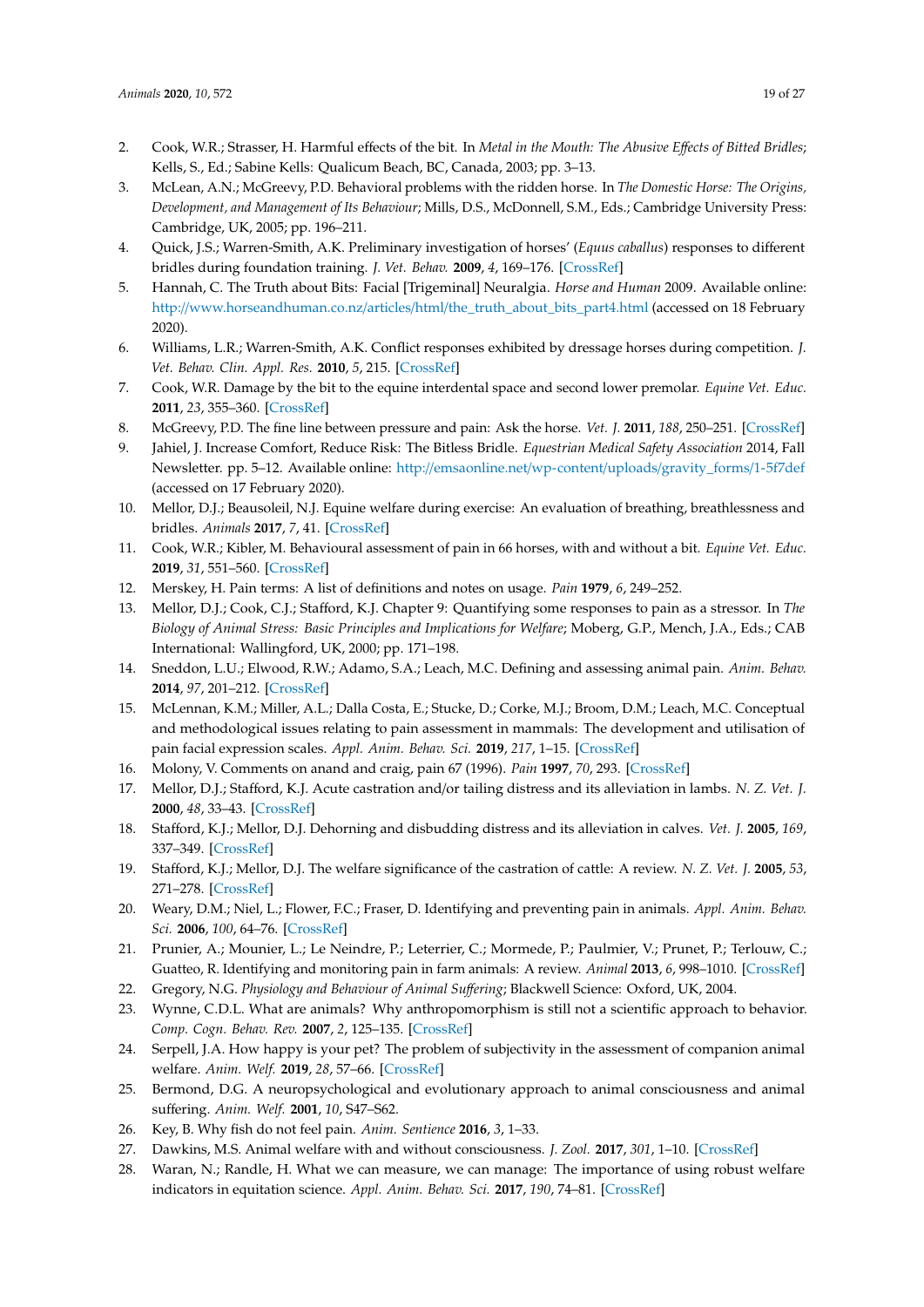- <span id="page-20-0"></span>29. Lesimple, C. Indicators of horse welfare: State-of-the-art. *Animals* **2020**, *10*, 294. [\[CrossRef\]](http://dx.doi.org/10.3390/ani10020294)
- <span id="page-20-1"></span>30. Mellor, D.J. Welfare-aligned sentience: Enhanced capacities to experience, inte ract, anticipate, choose and survive. *Animals* **2019**, *9*, 440. [\[CrossRef\]](http://dx.doi.org/10.3390/ani9070440)
- <span id="page-20-2"></span>31. Critical Anthropomorphism. *Wikipedia*. 2019. Available online: https://[en.wikipedia.org](https://en.wikipedia.org/wiki/Critical_anthropomorphism)/wiki/Critical\_ [anthropomorphism](https://en.wikipedia.org/wiki/Critical_anthropomorphism) (accessed on 15 December 2019).
- <span id="page-20-3"></span>32. Talbot, J.D.; Marrett, S.; Evans, A.C.; Meyer, E.; Bushnell, M.C.; Duncan, G.H. Multiple representations of pain in human cerebral cortex. *Science* **1991**, *251*, 1355–1358. [\[CrossRef\]](http://dx.doi.org/10.1126/science.2003220)
- 33. Jones, A.K.P.; Friston, K.; Frackowiak, R.S.J. Localization of responses to pain in human cerebral cortex. *Science* **1992**, *255*, 215–216. [\[CrossRef\]](http://dx.doi.org/10.1126/science.1553549)
- <span id="page-20-4"></span>34. Treede, R.D.; Kenshalo, D.R.; Gracely, R.H.; Jones, A.K.P. The cortical representation of pain. *Pain* **1999**, *79*, 105–111. [\[CrossRef\]](http://dx.doi.org/10.1016/S0304-3959(98)00184-5)
- <span id="page-20-5"></span>35. Adrian, E.D.; Matthews, B.H.C. The interpretation of potential waves in the cortex. *J. Physiol.* **1934**, *81*, 440–471. [\[CrossRef\]](http://dx.doi.org/10.1113/jphysiol.1934.sp003147)
- <span id="page-20-6"></span>36. Coole, J.W.; Tukey, J.W. An algorithm for the machine calculation of complex fourier series. *Math. Comput.* **1965**, *19*, 297–301. [\[CrossRef\]](http://dx.doi.org/10.1090/S0025-5718-1965-0178586-1)
- <span id="page-20-7"></span>37. Chen, A.C.N.; Dworkin, S.F.; Haug, J.; Gehrig, J. Topographic brain measures of human pain and pain responsivity. *Pain* **1989**, *37*, 129–141. [\[CrossRef\]](http://dx.doi.org/10.1016/0304-3959(89)90125-5)
- 38. Bromm, B.; Lorenz, J. Neurophysiological evaluation of pain. *Electroencephalogr. Clin. Neurophysiol.* **1998**, *107*, 227–253. [\[CrossRef\]](http://dx.doi.org/10.1016/S0013-4694(98)00075-3)
- 39. Chang, P.F.; Arendt-Nielsen, L.; Graven-Nielsen, T.; Svensson, P.; Chen, A.C.N. Topographic effects of tonic cutaneous nociceptive stimulation on human electroencephalograph. *Neurosci. Lett.* **2001**, *305*, 49–52. [\[CrossRef\]](http://dx.doi.org/10.1016/S0304-3940(01)01802-X)
- 40. Chang, P.F.; Arendt-Nielsen, L.; Graven-Nielsen, T.; Svensson, P.; Chen, A.C.N. Different EEG topographic effects of painful and non-painful intramuscular stimulation in man. *Exp. Brain Res.* **2001**, *141*, 195–203. [\[CrossRef\]](http://dx.doi.org/10.1007/s002210100864)
- <span id="page-20-8"></span>41. Chang, P.F.; Arendt-Nielsen, L.; Chen, A.C.N. Differential cerebral responses to aversive auditory arousal versus muscle pain: Specific EEG patterns are associated with human pain processing. *Exp. Brain Res.* **2002**, *147*, 387–393. [\[CrossRef\]](http://dx.doi.org/10.1007/s00221-002-1272-9)
- <span id="page-20-9"></span>42. Ong, R.M.; Morris, J.P.; O'Dwyer, J.K.; Barnett, J.L.; Hemsworth, P.H.; Clarke, I.J. Behavioural and EEG changes in sheep in response to painful acute electrical stimuli. *Aust. Vet. J.* **1997**, *75*, 189–193. [\[CrossRef\]](http://dx.doi.org/10.1111/j.1751-0813.1997.tb10064.x)
- 43. Jongman, E.C.; Morris, J.P.; Barnett, J.L.; Hemsworth, P.H. EEG changes in 4-week- old lambs in response to castration, tail docking and mulesing. *Aust. Vet. J.* **2000**, *78*, 339–343. [\[CrossRef\]](http://dx.doi.org/10.1111/j.1751-0813.2000.tb11789.x)
- <span id="page-20-13"></span>44. Murrell, J.C.; Johnson, C.B.; White, K.L.; Taylor, P.M.; Haberham, Z.L.; Waterman-Pearson, A.E. Changes in the EEG during castration in horses and ponies anaesthetized with halothane. *Vet. Anaesth. Analg.* **2003**, *30*, 138–146. [\[CrossRef\]](http://dx.doi.org/10.1046/j.1467-2995.2003.00138.x)
- <span id="page-20-14"></span>45. Murrell, J.C.; White, K.L.; Johnson, C.B.; Taylor, P.M.; Doherty, T.J.; Waterman- Pearson, A.E. Investigation of the EEG effects of intravenous lidocaine during halothane anaesthesia in ponies. *Vet. Anaesth. Analg.* **2005**, *32*, 212–221. [\[CrossRef\]](http://dx.doi.org/10.1111/j.1467-2995.2005.00201.x)
- <span id="page-20-17"></span>46. Haga, H.A.; Ranheim, B. Castration of piglets: The analgesic effects of intratesticular and intrafunicular lidocaine injection. *Vet. Anaesth. Analg.* **2005**, *32*, 1–9. [\[CrossRef\]](http://dx.doi.org/10.1111/j.1467-2995.2004.00225.x)
- <span id="page-20-16"></span>47. Johnson, C.B.; Stafford, K.J.; Sylvester, S.P.; Ward, R.N.; Mitchinson, S.; Mellor, D.J. Effects of age on the electroencephalographic response to castration in lambs anaesthetised using halothane in oxygen. *N. Z. Vet. J.* **2005**, *53*, 433–437. [\[CrossRef\]](http://dx.doi.org/10.1080/00480169.2005.36589)
- <span id="page-20-10"></span>48. Johnson, C.B.; Wilson, P.R.; Woodbury, M.R.; Caulkett, N.A. Comparison of analgesic techniques for antler removal in halothane-anaesthetized red deer (Cervus elaphus): Electroencephalographic responses. *Vet. Anaesth. Analg.* **2005**, *32*, 61–71. [\[CrossRef\]](http://dx.doi.org/10.1111/j.1467-2995.2005.00228.x)
- <span id="page-20-11"></span>49. Johnson, C.B.; Gibson, T.J.; Stafford, K.J.; Mellor, D.J. Pain perception at slaughter. *Anim. Welf.* **2012**, *21*, 113–122. [\[CrossRef\]](http://dx.doi.org/10.7120/096272812X13353700593888)
- <span id="page-20-12"></span>50. Murrell, J.C.; Johnson, C.B. 2006 Neurophysiological techniques to assess pain in animals (Review). *J. Vet. Pharmacol. Ther.* **2006**, *29*, 325–335. [\[CrossRef\]](http://dx.doi.org/10.1111/j.1365-2885.2006.00758.x) [\[PubMed\]](http://www.ncbi.nlm.nih.gov/pubmed/16958776)
- <span id="page-20-15"></span>51. Gibson, T.J.; Johnson, C.B.; Stafford, K.J.; Mitchinson, S.L.; Mellor, D.J. Validation of the acute electroencephalographic responses of calves to noxious stimulus with scoop dehorning. *N. Z. Vet. J.* **2007**, *55*, 152–157. [\[CrossRef\]](http://dx.doi.org/10.1080/00480169.2007.36760) [\[PubMed\]](http://www.ncbi.nlm.nih.gov/pubmed/17676078)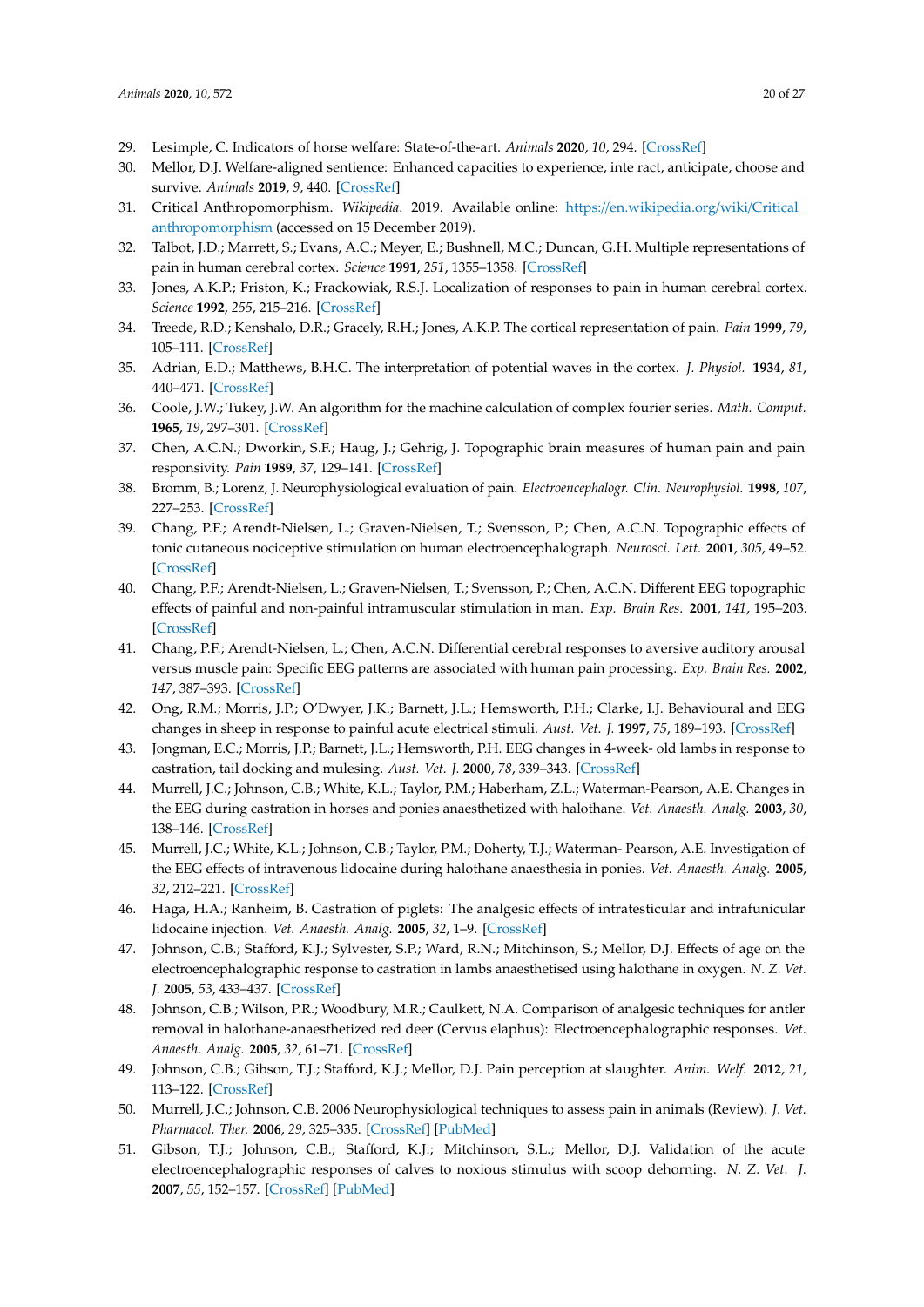- <span id="page-21-0"></span>52. Gibson, T.J.; Johnson, C.B.; Murrell, J.C.; Hulls, C.M.; Mitchinson, S.L.; Stafford, K.J.; Johnstone, A.C.; Mellor, D.J. Electroencephalographic responses of calves to slaughter by ventral neck incision without prior stunning. *N. Z. Vet. J.* **2009**, *57*, 77–83. [\[CrossRef\]](http://dx.doi.org/10.1080/00480169.2009.36882)
- 53. Gibson, T.J.; Johnson, C.B.; Murrell, J.C.; Chambers, P.J.; Stafford, K.J.; Mellor, D.J. Components of EEG responses to slaughter: Effects of cutting neck tissues compared to major blood vessels. *N. Z. Vet. J.* **2009**, *57*, 84–89. [\[CrossRef\]](http://dx.doi.org/10.1080/00480169.2009.36883)
- 54. Gibson, T.J.; Johnson, C.B.; Murrell, J.C.; Mitchinson, S.L.; Stafford, K.J.; Mellor, D.J. Electroencephalographic response to concussive non-penetrating captive bolt stunning in halothane anaesthetised calves. *N. Z. Vet. J.* **2009**, *57*, 90–95. [\[CrossRef\]](http://dx.doi.org/10.1080/00480169.2009.36884)
- <span id="page-21-1"></span>55. Gibson, T.J.; Johnson, C.B.; Murrell, J.C.; Mitchinson, S.L.; Stafford, K.J.; Mellor, D.J. Amelioration of electroencephalographic responses to slaughter by non-penetrating captive bolt stunning after ventral neck incision in halothane anaesthetised calves. *N. Z. Vet. J.* **2009**, *57*, 96–101. [\[CrossRef\]](http://dx.doi.org/10.1080/00480169.2009.36885)
- <span id="page-21-2"></span>56. Johnson, C.B.; Sylvester, S.; Stafford, K.J.; Mitchinson, S.; Ward, R.N.; Mellor, D.J. Effects of age on the electroencephalographic response to castration in lambs anaesthetised using halothane in oxygen from birth to six weeks old. *Vet. Anaesth. Analg.* **2009**, *36*, 273–279. [\[CrossRef\]](http://dx.doi.org/10.1111/j.1467-2995.2009.00448.x)
- <span id="page-21-3"></span>57. Kells, N.J.; Beausoleil, N.J.; Chambers, P.; Sutherland, M.A.; Morrison, R.S.; Johnson, C.B. Electroencephalographic responses of anaesthetized pigs (Sus scrofa) to tail docking using clippers or cautery iron performed at 2 or 20 days of age. *Vet. Anaesth. Analg.* **2017**, *44*, 1156–1165. [\[CrossRef\]](http://dx.doi.org/10.1016/j.vaa.2017.02.003)
- <span id="page-21-4"></span>58. Kells, N.J.; Beausoleil, N.J.; Sutherland, M.A.; Johnson, C.B. Electroencephalographic responses of anaesthetised pigs to intraperitoneal injection of sodium pentobarbital. *Anim. Welf.* **2018**, *27*, 205–214. [\[CrossRef\]](http://dx.doi.org/10.7120/09627286.27.3.205)
- <span id="page-21-5"></span>59. Kells, N.J.; Beausoleil, N.J.; Sutherland, M.A.; Johnson, C.B. Postnatal development of EEG responses to noxious stimulation in pigs (*Sus scrofa*) aged 1–15 days. *Anim. Welf.* **2019**, *28*, 317–329. [\[CrossRef\]](http://dx.doi.org/10.7120/09627286.28.3.317)
- <span id="page-21-6"></span>60. Diesch, T.J.; Mellor, D.J.; Johnson, C.B.; Lentle, R.G. Developmental changes in the electroencephalogram and responses to a noxious stimulus in anaesthetised tammar wallaby joeys (Macropus eugenii eugenii). *Lab. Anim.* **2010**, *44*, 79–87. [\[CrossRef\]](http://dx.doi.org/10.1258/la.2009.009045) [\[PubMed\]](http://www.ncbi.nlm.nih.gov/pubmed/19900986)
- <span id="page-21-7"></span>61. Diesch, T.J.; Mellor, D.J.; Johnson, C.B.; Lentle, R.G. Electroencephalographic responses to tail clamping in anaesthetised rat pups. *Lab. Anim.* **2009**, *43*, 224–231. [\[CrossRef\]](http://dx.doi.org/10.1258/la.2008.0080083) [\[PubMed\]](http://www.ncbi.nlm.nih.gov/pubmed/19237459)
- <span id="page-21-8"></span>62. Murrell, J.C.; Waters, D.; Mitchinson, S.L.; Johnson, C.B. Comparative effect of thermal, mechanical and electrical noxious stimuli on the electroencephalogram of the rat. *Br. J. Anaesth.* **2007**, *98*, 366–371. [\[CrossRef\]](http://dx.doi.org/10.1093/bja/ael377) [\[PubMed\]](http://www.ncbi.nlm.nih.gov/pubmed/17307780)
- <span id="page-21-9"></span>63. Kongara, K.; McIlhone, A.E.; Kells, N.J.; Johnson, C.B. Electroencephalographic evaluation of decapitation of the anaesthetized rat. *Lab. Anim.* **2014**, *48*, 15–19. [\[CrossRef\]](http://dx.doi.org/10.1177/0023677213502016) [\[PubMed\]](http://www.ncbi.nlm.nih.gov/pubmed/24367032)
- <span id="page-21-10"></span>64. Singh, P.; Kongara, K.; Harding, D.; Ward, N.; Dukkipati, V.S.R.; Johnson, C.; Chamber, P. Comparison of electroencephalographic changes in response to acute electrical and thermal stimuli with the tail flick and hot plate test in rats administered with opiorphon. *BMC Neurol.* **2018**, *18*, 43. [\[CrossRef\]](http://dx.doi.org/10.1186/s12883-018-1047-y)
- <span id="page-21-11"></span>65. Kongara, K.; Chambers, J.P.; Johnson, C.B. 2010 Electroencephalographic responses of tramadol, parecoxib and morphine to acute noxious electrical stimulation in anaesthetised dogs. *Res. Vet. Sci.* **2010**, *88*, 127–133. [\[CrossRef\]](http://dx.doi.org/10.1016/j.rvsc.2009.05.012)
- <span id="page-21-12"></span>66. Fraser, D. *Understanding Animal Welfare: The Science in its Cultural Context*; Wiley-Blackwell: Oxford, UK, 2008.
- <span id="page-21-13"></span>67. Mellor, D.J. Enhancing animal welfare by creating opportunities for 'positive affective engagement'. *N. Z. Vet. J.* **2015**, *63*, 3–8. [\[CrossRef\]](http://dx.doi.org/10.1080/00480169.2014.926799)
- 68. Mellor, D.J. Positive welfare states and promoting environment-focused and animal-to-animal interactive behaviours. *N. Z. Vet. J.* **2015**, *63*, 9–16. [\[CrossRef\]](http://dx.doi.org/10.1080/00480169.2014.926800)
- 69. Mellor, D.J. Positive animal welfare states and reference standards for welfare assessment. *N. Z. Vet. J.* **2015**, *63*, 17–23. [\[CrossRef\]](http://dx.doi.org/10.1080/00480169.2014.926802) [\[PubMed\]](http://www.ncbi.nlm.nih.gov/pubmed/24875152)
- <span id="page-21-15"></span>70. Mellor, D.J. Updating animal welfare thinking: Moving beyond the 'five freedoms' towards 'a life worth living'. *Animals* **2016**, *6*, 21. [\[CrossRef\]](http://dx.doi.org/10.3390/ani6030021) [\[PubMed\]](http://www.ncbi.nlm.nih.gov/pubmed/27102171)
- <span id="page-21-14"></span>71. Mellor, D.J. Operational details of the Five Domains Model and its key applications to the assessment and management of animal welfare. *Animals* **2017**, *7*, 60. [\[CrossRef\]](http://dx.doi.org/10.3390/ani7080060) [\[PubMed\]](http://www.ncbi.nlm.nih.gov/pubmed/28792485)
- 72. Mellor, D.J.; Beausoleil, N.J. Extending the 'Five Domains' model for animal welfare assessment to incorporate positive welfare states. *Anim. Welf.* **2015**, *24*, 241–253. [\[CrossRef\]](http://dx.doi.org/10.7120/09627286.24.3.241)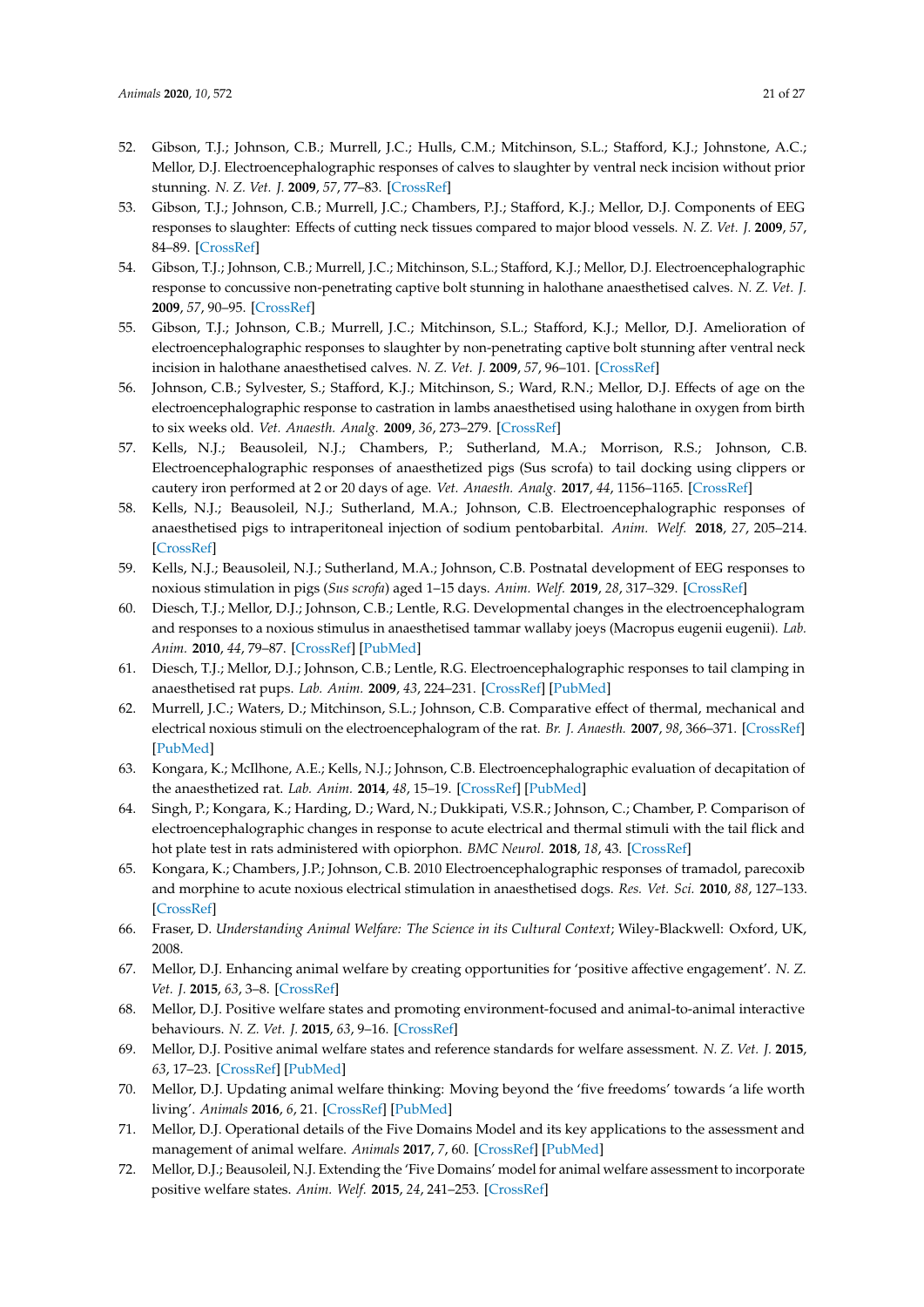- <span id="page-22-0"></span>73. Mellor, D.J.; Beausoleil, N.J. Moving beyond a problem-based focus on poor welfare towards creating opportunities to have positive welfare experiences. In *Mental Health and Well-Being in Animals*, 2nd ed.; McMillan, F.D., Ed.; CAB International: Wallingford, UK, 2019; pp. 50–66.
- <span id="page-22-1"></span>74. Molony, V.; Kent, J.E. Assessment of acute pain in farm animals using behavioural and physiological measurements. *J. Anim. Sci.* **1997**, *75*, 266–272. [\[CrossRef\]](http://dx.doi.org/10.2527/1997.751266x)
- 75. Taylor, P.M.; Pascoe, P.J.; Mama, K.R. Diagnosing and treating pain in the horse: Where are we today? *Vet. Clin. Equine* **2002**, *18*, 1–19. [\[CrossRef\]](http://dx.doi.org/10.1016/S0749-0739(02)00009-3)
- <span id="page-22-5"></span>76. Mellor, D.J.; Stafford, K.J.; Todd, S.E.; Lowe, T.E.; Ward, R.N.; Gregory, N.G.; Bruce, R.A. Comparison of cortisol and catecholamine responses to ring castration and tailing of lambs and amputation dehorning of calves. *Aust. Vet. J.* **2002**, *80*, 228–233. [\[CrossRef\]](http://dx.doi.org/10.1111/j.1751-0813.2002.tb10820.x)
- <span id="page-22-6"></span>77. Molony, V.; Kent, J.E.; McKendrick, I.J. Validation of a method for assessment of an acute pain in lambs. *Appl. Anim. Behav. Sci.* **2002**, *76*, 215–238. [\[CrossRef\]](http://dx.doi.org/10.1016/S0168-1591(02)00014-X)
- 78. Peers, A.; Mellor, D.J.; Wintour, E.M.; Dodic, M. Blood pressure, heart rate, hormonal and other acute responses to rubber ring castration plus tailing of lambs. *N. Z. Vet. J.* **2002**, *50*, 56–62. [\[CrossRef\]](http://dx.doi.org/10.1080/00480169.2002.36251)
- 79. Rutherford, K.M.D. Assessing pain in animals. *Anim. Welf.* **2002**, *11*, 31–53.
- <span id="page-22-7"></span>80. Stafford, K.J.; Mellor, D.J. Painful husbandry procedures in livestock and poultry. In *Improving Animal Welfare*, 2nd ed.; Grandin, T., Ed.; CABI: Wallingford, UK, 2015; pp. 96–124.
- <span id="page-22-2"></span>81. Sutherland, M.A. Welfare implications of invasive piglet husbandry procedures, methods of alleviation and alternatives: A review. *N. Z. Vet. J.* **2015**, *63*, 52–57. [\[CrossRef\]](http://dx.doi.org/10.1080/00480169.2014.961990) [\[PubMed\]](http://www.ncbi.nlm.nih.gov/pubmed/25204203)
- <span id="page-22-3"></span>82. Sapolsky, R.M.; Romero, L.M.; Munck, A.U. How do glucocorticoids influence stress responses? Integrating permissive, suppressive, stimulatory, and preparative actions. *Endocrinol. Rev.* **2000**, *21*, 55–89. [\[CrossRef\]](http://dx.doi.org/10.1210/edrv.21.1.0389)
- <span id="page-22-4"></span>83. Ashley, F.H.; Waterman-Pearson, A.E.; Whay, H.R. Behavioural assessment of pain in horses and donkeys: Application to clinical practice and future studies. *Equine Vet. J.* **2005**, *37*, 565–575. [\[CrossRef\]](http://dx.doi.org/10.2746/042516405775314826) [\[PubMed\]](http://www.ncbi.nlm.nih.gov/pubmed/16295937)
- 84. Petrie, N.; Stafford, K.J.; Mellor, D.J.; Bruce, R.A.; Ward, R.N. The behaviour of calves tail docked with a rubber ring used with or without local anaesthetic. *Proc. N. Z. Soc. Anim. Prod.* **1995**, *55*, 58–60.
- 85. Dinniss, A.S.; Stafford, K.J.; Mellor, D.J.; Bruce, R.A.; Ward, R.N. The behaviour pattern of lambs after castration using a rubber ring and/or castrating clamp with or without local anaesthetic. *N. Z. Vet. J.* **1999**, *47*, 198–203. [\[PubMed\]](http://www.ncbi.nlm.nih.gov/pubmed/16032103)
- 86. Mellor, D.J.; Stafford, K.J. Physiological and behavioural assessment of pain in ruminants: Principles and caveats. *Altern. Lab. Anim.* **2004**, *32* (Suppl. 1), 267–271. [\[CrossRef\]](http://dx.doi.org/10.1177/026119290403201s45)
- 87. Stafford, K.J.; Mellor, D.J. Monitoring pain in animals using behaviour. *Proc. N. Z. Soc. Anim. Prod.* **2002**, *62*, 355–358.
- 88. Sylvester, S.P.; Stafford, K.J.; Mellor, D.J.; Bruce, R.A.; Ward, R.N. Behavioural responses of calves to amputation dehorning with and without local anaesthesia. *Aust. Vet. J.* **2004**, *82*, 697–700. [\[CrossRef\]](http://dx.doi.org/10.1111/j.1751-0813.2004.tb12162.x)
- <span id="page-22-8"></span>89. Taffarel, M.O.; Luna, S.P.L.; de Oliveira, F.A.; Cardoso, G.S.; de Moura Alonso, J.; Pantoja, J.C.; Brondani, J.T.; Love, E.; Taylor, P.; White, K.; et al. Refinement and partial validation of the UNESP-Botucatu multidimensional composite pain scale for assessing postoperative pain in horses. *BMC Vet. Res.* **2015**, *11*, 83. [\[CrossRef\]](http://dx.doi.org/10.1186/s12917-015-0395-8)
- <span id="page-22-9"></span>90. Dalla Costa, E.; Minero, M.; Lebelt, D.; Stucke, D.; Canali, E.; Leach, M.C. Development of the Horse Grimace Scale (HGS) as a pain assessment tool in horses undergoing routine castration. *PLoS ONE* **2014**, *9*, e92281. Available online: https://[www.ncbi.nlm.nih.gov](https://www.ncbi.nlm.nih.gov/pmc/articles/PMC3960217/)/pmc/articles/PMC3960217/ (accessed on 21 January 2020). [\[CrossRef\]](http://dx.doi.org/10.1371/journal.pone.0092281)
- 91. Dalla Costa, E.; Stucke, D.; Dai, F.; Minero, M.; Leach, M.C.; Lebelt, D. Using the horse grimace scale (HGS) to assess pain associated with acute laminitis in horses (*Equus caballus*). *Animals* **2016**, *6*, 47. [\[CrossRef\]](http://dx.doi.org/10.3390/ani6080047) [\[PubMed\]](http://www.ncbi.nlm.nih.gov/pubmed/27527224)
- 92. Wathan, J.; Burrows, A.M.; Waller, B.M.; McComb, K. EquiFACS: The equine facial action coding system. *PLoS ONE* **2015**, *10*, e0131738. [\[CrossRef\]](http://dx.doi.org/10.1371/journal.pone.0131738)
- 93. Gleerup, K.B.; Lindegaard, C. Recognition and quantification of pain in horses: A tutorial review. *Equine Vet. Educ.* **2016**, *28*, 47–57. [\[CrossRef\]](http://dx.doi.org/10.1111/eve.12383)
- <span id="page-22-10"></span>94. Gleerup, K.B.; Forkman, B.; Lindegaard, C.; Andersen, P.H. An equine pain face. *Vet. Anaesth. Analg.* **2015**, *42*, 103–114. [\[CrossRef\]](http://dx.doi.org/10.1111/vaa.12212) [\[PubMed\]](http://www.ncbi.nlm.nih.gov/pubmed/25082060)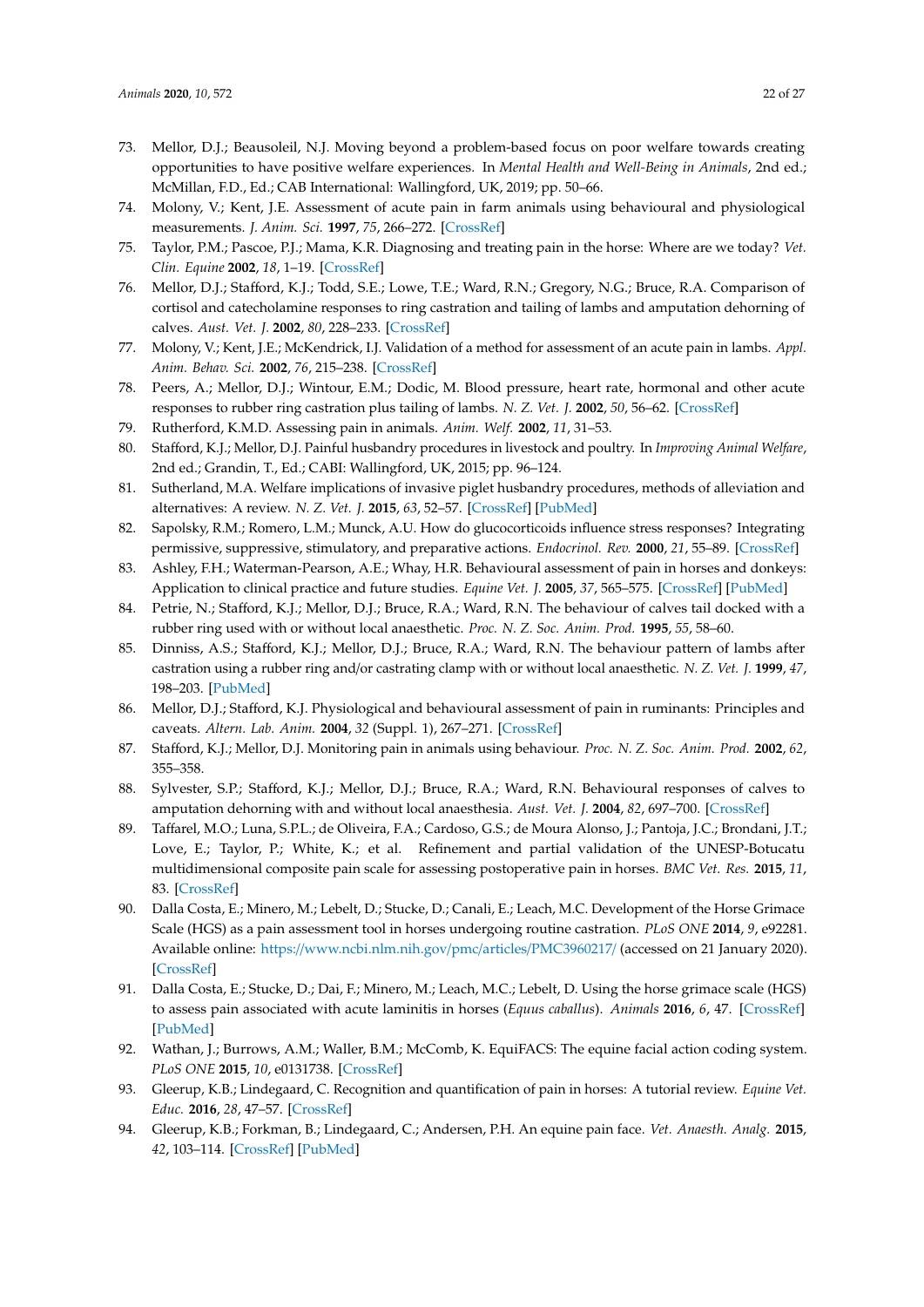- 95. Machteld, C.; van Dierendonck, M.C.; van Loon, J.P.A.M. Monitoring acute equine visceral pain with the equine utrecht university scale for composite pain assessment (EQUUS-COMPASS) and the equine utrecht university scale for facial assessment of pain (EQUUS-FAP): A validation study. *Vet. J.* **2016**, *216*, 175–177.
- <span id="page-23-18"></span>96. Dyson, S.; Berger, J.M.; Ellis, A.D.; Mullard, J. Can the presence of musculoskeletal pain be determined from the facial expressions of ridden horses (FEReq)? *J. Vet. Behav.* **2017**, *19*, 78–89. [\[CrossRef\]](http://dx.doi.org/10.1016/j.jveb.2017.03.005)
- <span id="page-23-0"></span>97. Mullard, J.; Berger, J.M.; Ellis, A.D.; Dyson, S. Development of an ethogram to describe facial expressions in ridden horses (FEReq). *J. Vet. Behav.* **2017**, *18*, 7–12. [\[CrossRef\]](http://dx.doi.org/10.1016/j.jveb.2016.11.005)
- <span id="page-23-1"></span>98. Torcivia, C.; McDonell, S. In-person caretaker visits disrupt ongoing discomfort behavior in hospitalized equine orthopedic surgical patients. *Animals* **2020**, *10*, 210. [\[CrossRef\]](http://dx.doi.org/10.3390/ani10020210)
- <span id="page-23-2"></span>99. Haggard, P.; de Boer, L. Oral somatosensory awareness. *Neurosci. Biobehav. Rev.* **2014**, *47*, 469–484. [\[CrossRef\]](http://dx.doi.org/10.1016/j.neubiorev.2014.09.015)
- <span id="page-23-3"></span>100. Aspinall, V.; Cappello, M. *Introduction to Veterinary Anatomy and Physiology Textbook*, 3rd ed.; Elsevier Health Sciences: Amsterdam, The Netherlands; Butterworth-Heinemann: Oxford, UK, 2015.
- <span id="page-23-5"></span>101. Equine Cranial Nerves. *Vet Physio Phyle, WordPress*. 2019, pp. 1–14. Available online: https://[vetphysiophyle.](https://vetphysiophyle.wordpress.com/2019/04/04/equine-cranial-nerves/) wordpress.com/2019/04/04/[equine-cranial-nerves](https://vetphysiophyle.wordpress.com/2019/04/04/equine-cranial-nerves/)/ (accessed on 31 January 2020).
- <span id="page-23-4"></span>102. Trigeminal Nerve, *Wikipedia*. 2019, pp. 1–14. Available online: https://[en.wikipedia.org](https://en.wikipedia.org/wiki/Trigeminal_nerve)/wiki/Trigeminal\_ [nerve](https://en.wikipedia.org/wiki/Trigeminal_nerve) (accessed on 31 January 2020).
- <span id="page-23-6"></span>103. Facial Nerve. *Wikipedia*. 2020, pp. 1–8. Available online: https://[en.wikipedia.org](https://en.wikipedia.org/wiki/Facial_nerve)/wiki/Facial\_nerve (accessed on 31 January 2020).
- <span id="page-23-7"></span>104. Bennett, D.G. Bits and bitting: Form and function. In Proceedings of the 47th Annual Convention of the American Association of Equine Practitioners, San Diego, CA, USA, 24–28 November 2001; pp. 130–141. Available online: https://pdfs.semanticscholar.org/7a26/a4617e7587d72ff[cc2435dd7071d3ad3b6b1.pdf](https://pdfs.semanticscholar.org/7a26/a4617e7587d72ffcc2435dd7071d3ad3b6b1.pdf) (accessed on 17 February 2020).
- 105. Manfredi, J.; Clayton, H.M.; Rosenstein, D. Radiographic study of bit position within the horse's oral cavity. *Equine Comp. Exerc. Physiol.* **2005**, *2*, 195–201. [\[CrossRef\]](http://dx.doi.org/10.1079/ECP200564)
- <span id="page-23-8"></span>106. Benoist, C.C.; Cross, G.H. A photographic methodology for analyzing bit position under rein tension. *J. Equine Vet. Sci.* **2018**, *67*, 102–111. [\[CrossRef\]](http://dx.doi.org/10.1016/j.jevs.2018.03.017)
- <span id="page-23-9"></span>107. Mantyh, P.W. The neurobiology of skeletal pain. *Eur. J. Neurosci.* **2014**, *39*, 508–519. [\[CrossRef\]](http://dx.doi.org/10.1111/ejn.12462) [\[PubMed\]](http://www.ncbi.nlm.nih.gov/pubmed/24494689)
- <span id="page-23-10"></span>108. Van Lancker, S.; van den Broeck, W.; Simoens, P. Incidence and morphology of bone irregularities of the equine interdental space (bars of the mouth). *Equine Vet. Educ.* **2007**, *19*, 103–106. [\[CrossRef\]](http://dx.doi.org/10.2746/095777307X179882)
- <span id="page-23-11"></span>109. College Physics. Tension. In *Dynamics: Force and Newton's Laws of Motion*; OpenStax College, Rice University: Huston, Tx, USA; Available online: https://opentextbc.ca/physicstestbook2/chapter/[normal-tension-and](https://opentextbc.ca/physicstestbook2/chapter/normal-tension-and-other-examples-of-forces/)[other-examples-of-forces](https://opentextbc.ca/physicstestbook2/chapter/normal-tension-and-other-examples-of-forces/)/ (accessed on 18 February 2020).
- <span id="page-23-12"></span>110. Clayton, H.M.; Singleton, W.H.; Lanovaz, J.; Cloud, G.L. Measurement of rein tension during horseback riding using strain gage transducers. *Exp. Tech.* **2003**, *27*, 34–36. [\[CrossRef\]](http://dx.doi.org/10.1111/j.1747-1567.2003.tb00112.x)
- 111. Clayton, H.M.; Larson, B.; Kaiser, L.A.J.; Lavagnino, M. Length and elasticity of side reins affect rein tension at trot. *Vet. J.* **2011**, *188*, 291–294. [\[CrossRef\]](http://dx.doi.org/10.1016/j.tvjl.2010.05.027) [\[PubMed\]](http://www.ncbi.nlm.nih.gov/pubmed/20638876)
- 112. Egenvall, A.; Eisersiö, M.; Rhodin, M.; van Weeren, R.; Roepstorff, L. Rein tension during canter. *Comp. Exerc. Physiol.* **2015**, *11*, 107–117. [\[CrossRef\]](http://dx.doi.org/10.3920/CEP150005)
- 113. Egenvall, A.; Roepstorff, L.; Eisersiö, M.; Rhodin, M.; van Weeren, R. Stride-related rein tension patterns in walk and trot in the ridden horse. *Acta Vet. Scand.* **2015**, *57*, 89. [\[CrossRef\]](http://dx.doi.org/10.1186/s13028-015-0182-3)
- <span id="page-23-15"></span>114. Egenvall, A.; Clayton, H.M.; Eisersiö, M.; Roepstorff, L.; Byström, A. Rein tensions in transitions and halts during equestrian dressage training. *Animals* **2019**, *9*, 712. [\[CrossRef\]](http://dx.doi.org/10.3390/ani9100712)
- <span id="page-23-13"></span>115. Piccolo, L.; Kienapfel, K. Voluntary rein tension in horses when moving unridden in s dressage frame compared with ridden tests in the same horses—A pilot study. *Animals* **2019**, *9*, 321. [\[CrossRef\]](http://dx.doi.org/10.3390/ani9060321)
- <span id="page-23-14"></span>116. Heleski, C.R.; McGreevy, P.D.; Kaiser, L.J.; Lavagnino, M.; Tans, E.; Bello, N.; Clayton, H.M. Effects on behaviour and rein tension on horses ridden with or without martingales and rein inserts. *Vet. J.* **2009**, *181*, 56–62. [\[CrossRef\]](http://dx.doi.org/10.1016/j.tvjl.2009.03.011)
- <span id="page-23-16"></span>117. Christensen, J.W.; Zharkikh, T.L.; Antoine, A.; Malmkvist, J. Rein tension acceptance in young horses in a voluntary test situation. *Equine Vet. J.* **2011**, *43*, 223–228. [\[CrossRef\]](http://dx.doi.org/10.1111/j.2042-3306.2010.00151.x)
- <span id="page-23-17"></span>118. Mellor, D.J. Equine Welfare during Exercise: Do We Have a 'Bit' of a Problem. PowerPoint Slides Presented at a Professional Development Event, Entitled *Sport Horse Welfare and Social Licence to Operate*, Mounted by Horse South Australia on 13 and 14 February 2018 at Hahndorf, South Australia. Available online: [https:](https://www.slideshare.net/SAHorse/equine-welfare-during-exercise-do-we-have-a-bit-of-a-problem) //www.slideshare.net/SAHorse/[equine-welfare-during-exercise-do-we-have-a-bit-of-a-problem](https://www.slideshare.net/SAHorse/equine-welfare-during-exercise-do-we-have-a-bit-of-a-problem) (accessed on 9 February 2020).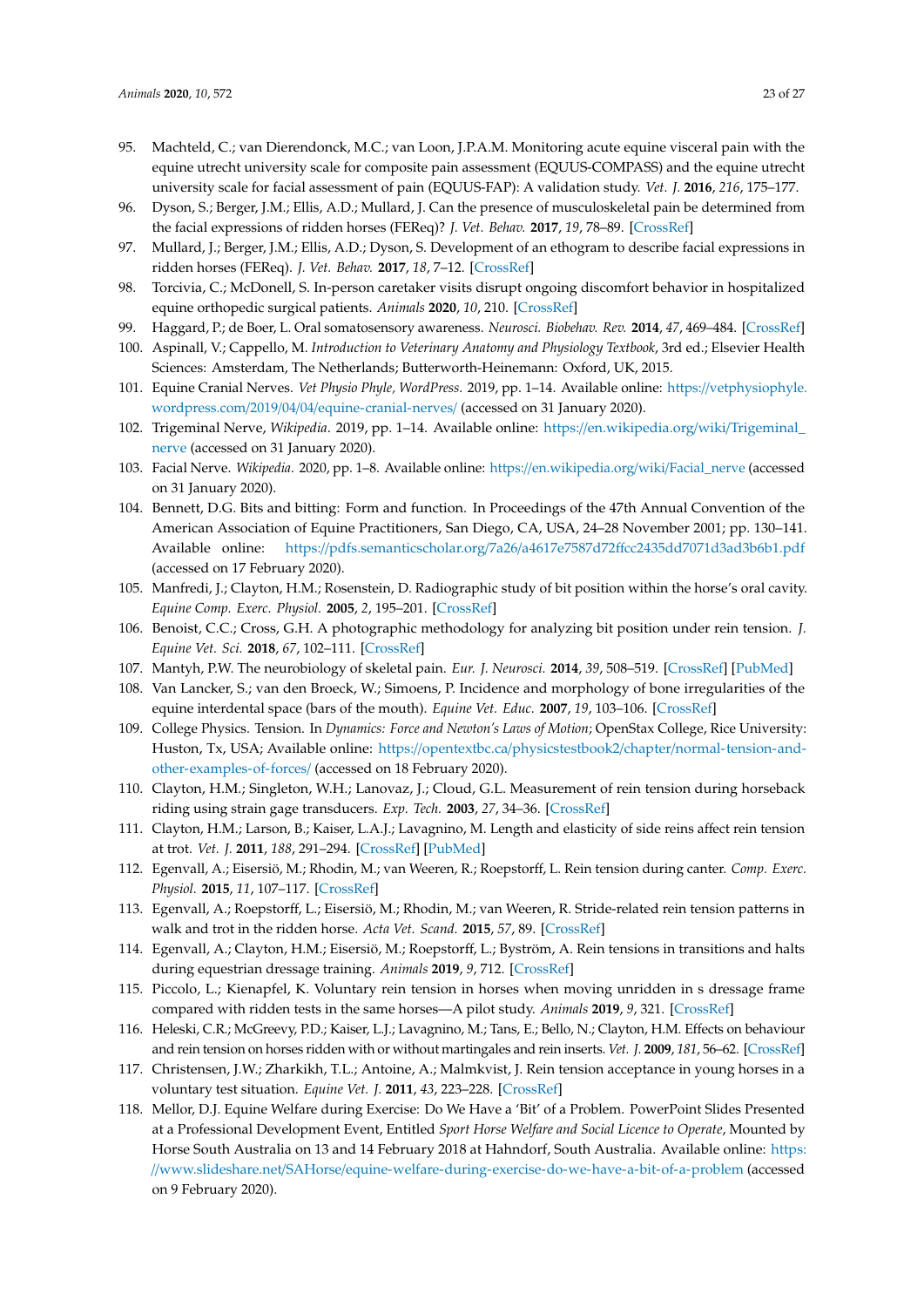- <span id="page-24-0"></span>119. Bendrey, R. New methods for the identification of evidence for bitting on horse remains from archaeological sites. *J. Archaeol. Sci.* **2007**, *34*, 1036–1050. [\[CrossRef\]](http://dx.doi.org/10.1016/j.jas.2006.09.010)
- <span id="page-24-1"></span>120. Mata, F.; Johnson, C.; Bishop, C. A cross-sectional epidemiological study of prevalence and severity of bit-induced oral trauma in polo ponies and race horses. *J. Appl. Anim. Welf. Sci.* **2015**, *18*, 259–268. [\[CrossRef\]](http://dx.doi.org/10.1080/10888705.2015.1004407) [\[PubMed\]](http://www.ncbi.nlm.nih.gov/pubmed/25679445)
- <span id="page-24-2"></span>121. Tremaine, W.H. Management of equine mandibular injuries. *Equine Vet. Educ.* **1998**, *10*, 146–154. [\[CrossRef\]](http://dx.doi.org/10.1111/j.2042-3292.1998.tb00869.x)
- 122. Johnson, T.J. Surgical removal of mandibular periostitis bone spurs caused by bit damage. *Proc. Am. Assoc. Equine Pract.* **2002**, *48*, 458–462.
- <span id="page-24-3"></span>123. Johnson, J.; Porter, M. Dental conditions affecting the mature performance horse (5–15 years). *Proc. Am. Assoc. Equine Pract.* **2006**, *50*, 31–36.
- <span id="page-24-4"></span>124. Tuomola, K.; Maki-Kinnia, N.; Kujala-Wirth, M.; Mykkänen, A.; Valros, A. Oral lesions in the bit area in finnish trotters after a race: Lesion evaluation, scoring and occurrence. *Front. Vet. Sci.* **2019**, *6*, 206. Available online: https://doi.org/10.3389/[fvets.2019.00206](https://doi.org/10.3389/fvets.2019.00206) (accessed on 9 February 2020). [\[CrossRef\]](http://dx.doi.org/10.3389/fvets.2019.00206)
- <span id="page-24-5"></span>125. Björnsdóttir, S.; Frey, R.; Kristjansson, T.; Lundström, T. Bit-related lesions in Icelandic competition horses. *Acta Vet. Scand.* **2014**, *56*, 40. Available online: http://[www.actavetscand.com](http://www.actavetscand.com/content/56/1/40)/content/56/1/40 (accessed on 9 February 2020).
- <span id="page-24-6"></span>126. Byers, M.R.; Närhi, M.V. Dental injury models: Experimental tools for understanding neuroinflammatory interactions and polymodal nociceptor functions. *Crit. Rev. Oral Biol. Med.* **1999**, *10*, 4–39. [\[CrossRef\]](http://dx.doi.org/10.1177/10454411990100010101)
- <span id="page-24-7"></span>127. Equus 2019. Tongue Injuries: Wounds to Your Horse's Tongue Can Easily Go Unnoticed—But That Doesn't Mean They Can be Ignored. Available online: https://equusmagazine.com/horse-care/[tongue-injuries-12258](https://equusmagazine.com/horse-care/tongue-injuries-12258) (accessed on 9 February 2020).
- <span id="page-24-8"></span>128. Pigg, M.; Svensson, P.; List, T. Orofacial thermal thresholds: Time-dependent variability and influence of spatial summation and test site. *J. Orofac. Pain* **2011**, *25*, 39–48.
- <span id="page-24-9"></span>129. Tell, A.; Egenvall, A.; Lundstrom, T.; Wattle, O. The prevalence of oral ulceration in Swedish horses when ridden with bit and bridle and when unridden. *Vet. J.* **2008**, *178*, 405–410. [\[CrossRef\]](http://dx.doi.org/10.1016/j.tvjl.2008.09.020) [\[PubMed\]](http://www.ncbi.nlm.nih.gov/pubmed/19027332)
- <span id="page-24-10"></span>130. Uldahl, M.; Clayton, H. Lesions associated with the use of bits, nosebands, spurs and whips in Danish competition horses. *Equine Vet. Educ.* **2018**, *51*, 154–162. [\[CrossRef\]](http://dx.doi.org/10.1111/evj.12827)
- <span id="page-24-11"></span>131. Rezaian, M. Absence of hyaline cartilage in the tongue of 'Caspian miniature horse'. *Anat. Histol. Embryol.* **2006**, *35*, 241–246. [\[CrossRef\]](http://dx.doi.org/10.1111/j.1439-0264.2005.00673.x)
- <span id="page-24-12"></span>132. Engelke, E.; Gasse, H. An anatomical study of the rostral part of the equine oral cavity with respect to position and size of a snaffle bit. *Equine Vet. Educ.* **2003**, *15*, 158–163. [\[CrossRef\]](http://dx.doi.org/10.1111/j.2042-3292.2003.tb00235.x)
- <span id="page-24-13"></span>133. Manfredi, J.M.; Rosenstein, D.; Lanovaz, J.L.; Nauwelaerts, S.; Clayton, H.M. Fluoroscopic study of oral behaviours in response to the presence of a bit and the effects of rein tension. *Comp. Exerc. Physiol.* **2010**, *6*, 143–148. [\[CrossRef\]](http://dx.doi.org/10.1017/S1755254010000036)
- <span id="page-24-14"></span>134. Findley, J.A.; Sealy, H.; Franklin, S.H. Factors associated with tongue tie use in Australian Standardbred racehorses. *Equine Vet. J.* **2016**, *48* (Suppl. 50), 18–19.
- <span id="page-24-16"></span>135. Barakzai, S.Z.; Finnegan, C.; Dixon, P.M.; Hillyer, M.H.; Boden, L.A. Use of tongue ties in thoroughbred racehorses in the United Kingdom, and its association with surgery for dorsal displacement of the soft palate. *Vet. Rec.* **2009**, *165*, 278–281. [\[CrossRef\]](http://dx.doi.org/10.1136/vr.165.10.278) [\[PubMed\]](http://www.ncbi.nlm.nih.gov/pubmed/19734559)
- <span id="page-24-15"></span>136. Porter, D.; Caraguel, C.; Noschka, E.; Samantha Franklin, S. Tongue-tie use in Australian Thoroughbred horses over a 5-year period (2009–2013). In Proceedings of the World Equine Airway Symposium, Copenhagen, Denmark, 13–15 July 2017; p. 155.
- 137. Franklin, S.H.; Naylor, J.R.; Lane, J.G. The effect of a tongue-tie in horses with dorsal displacement of the soft palate. *Equine Vet. J.* **2002**, *34*, 430–433. [\[CrossRef\]](http://dx.doi.org/10.1111/j.2042-3306.2002.tb05461.x)
- <span id="page-24-17"></span>138. Vandermark, S.; Wilkins, C. Tongue Ties: Trying to See the Whole Picture. *Horses and People*. August 2019. Available online: https://horsesandpeople.com.au/[tongue-ties-trying-to-see-the-whole-picture](https://horsesandpeople.com.au/tongue-ties-trying-to-see-the-whole-picture/)/ (accessed on 6 March 2020).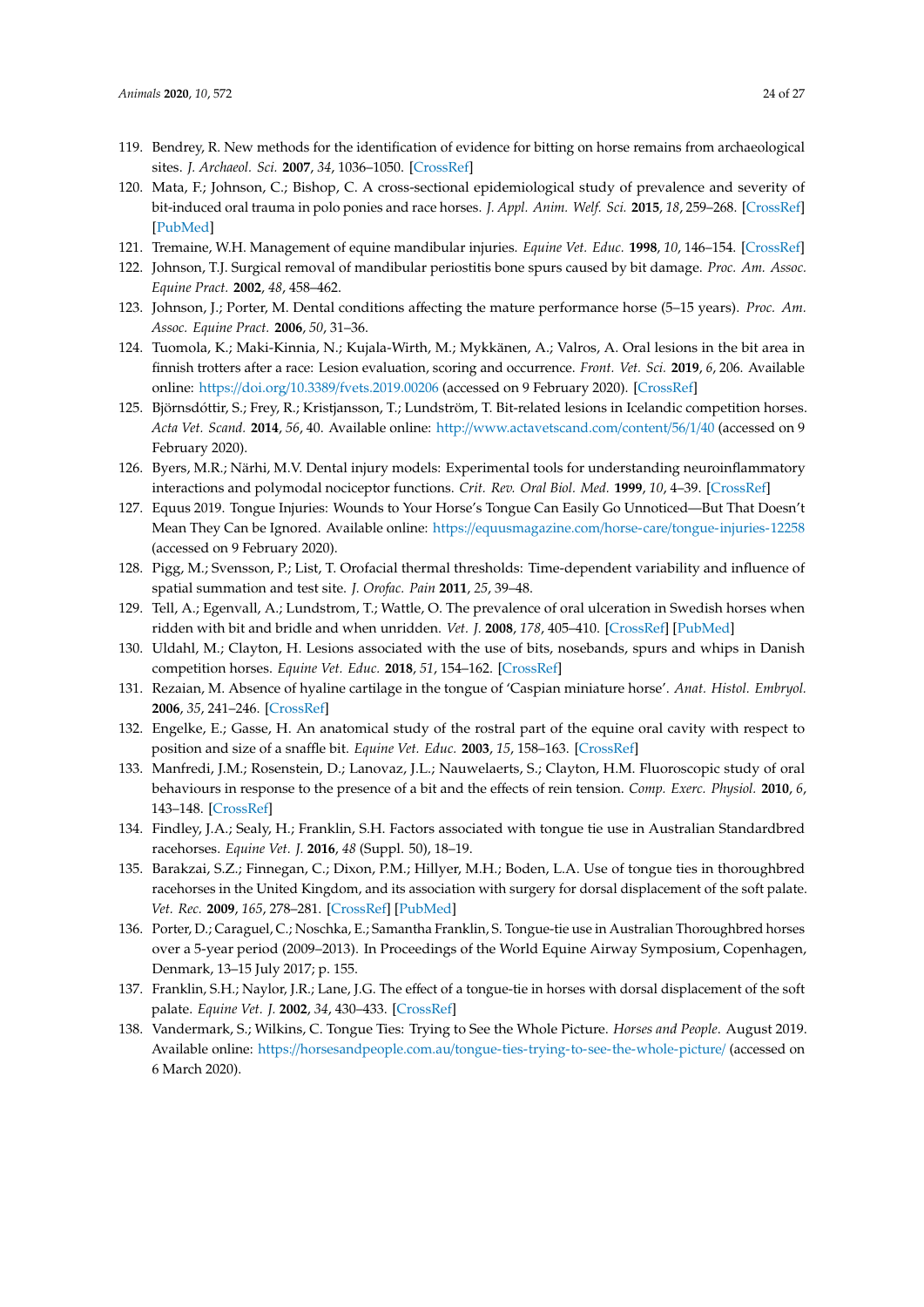- <span id="page-25-0"></span>139. Franklin, S.; McGreevy, P. Over 20% of Australian Horses Race with Their Tongues Tied to Their Lower Jaw. *The Conversation*. July 2018. Available online: https://theconversation.com/[over-20-of-australian-horses-race](https://theconversation.com/over-20-of-australian-horses-race-with-their-tongues-tied-to-their-lower-jaw-99584)[with-their-tongues-tied-to-their-lower-jaw-99584](https://theconversation.com/over-20-of-australian-horses-race-with-their-tongues-tied-to-their-lower-jaw-99584) (accessed on 12 February 2020).
- <span id="page-25-1"></span>140. Marsh, L.; McGreevy, P.; Hazel, S.; Santos, L.; Herbart, M.; Franklin, S. The effect of tongue-tie application on stress responses in resting horses. *BioRxiv* **2019**, 634717. Available online: https://[www.biorxiv.org](https://www.biorxiv.org/content/10.1101/634717v1.full)/content/ 10.1101/[634717v1.full](https://www.biorxiv.org/content/10.1101/634717v1.full) (accessed on 24 February 2020).
- <span id="page-25-2"></span>141. Dyson, S.; Berger, J.M.; Ellis, A.D.; Mullard, J. Development of an ethogram for a pain scoring system in ridden horses and its application to determine the presence of musculoskeletal pain. *J. Vet. Behav.* **2018**, *23*, 47–57. [\[CrossRef\]](http://dx.doi.org/10.1016/j.jveb.2017.10.008)
- <span id="page-25-3"></span>142. Muir, W. Recognizing and Treating Pain in Horses, *Veterian Key* 2016. Available online: https://[veteriankey.](https://veteriankey.com/recognizing-and-treating-pain-in-horses/) com/[recognizing-and-treating-pain-in-horses](https://veteriankey.com/recognizing-and-treating-pain-in-horses/)/ (accessed on 17 February 2020).
- <span id="page-25-4"></span>143. Mair, T.; Lane, G. Head shaking in horses. *In Practice* **1990**, *12*, 183–186. [\[CrossRef\]](http://dx.doi.org/10.1136/inpract.12.5.183)
- <span id="page-25-5"></span>144. Newton, S.A.; Knottenbelt, D.C.; Eldridge, P.R. Headshaking in horses: Possible aetiopathogenesis suggested by the results of diagnostic tests and several treatment regimes used in 20 cases. *Equine Vet. J.* **2000**, *32*, 208–216. [\[CrossRef\]](http://dx.doi.org/10.2746/042516400776563617) [\[PubMed\]](http://www.ncbi.nlm.nih.gov/pubmed/10836475)
- <span id="page-25-6"></span>145. Roberts, V. Trigeminal-mediated headshaking in horses: Prevalence, impact, and management strategies. *Vet. Med. Res. Rep.* **2019**, *10*, 1–8. [\[CrossRef\]](http://dx.doi.org/10.2147/VMRR.S163805) [\[PubMed\]](http://www.ncbi.nlm.nih.gov/pubmed/30666296)
- <span id="page-25-9"></span><span id="page-25-7"></span>146. Cook, W.R. Pathophysiology of bit control in the horse. *J. Equine Vet. Sci.* **1999**, *19*, 196–204. [\[CrossRef\]](http://dx.doi.org/10.1016/S0737-0806(99)80067-7)
- 147. Cook, W.R.; Mills, D.S. Preliminary study of jointed snaffle vs. crossunder bitless bridles: Quantified comparison of behaviour in four horses. *Equine Vet. J.* **2009**, *41*, 827–830. [\[CrossRef\]](http://dx.doi.org/10.2746/042516409X472150)
- <span id="page-25-12"></span>148. Hanson, F.; Cook, R. The Bedouin bridle rediscovered: A welfare, safety and performance enhancer. *Horse's Hoof* **2015**, *60*, 1–8. Available online: http://www.bitlessbridle.com/[THEBEDOUBRIDLE.pdf](http://www.bitlessbridle.com/THEBEDOUBRIDLE.pdf) (accessed on 24 February 2020).
- 149. Carey, C. The impact of bitless vs. bitted bridles on the therapeutic riding horse research project. Presented at the Horses in Education and Therapy International Conference on Therapeutic Riding, New Taipei City, Taiwan, 22–25 June 2015; Available online: https://festinalente.ie/[equine-assisted-programmes](https://festinalente.ie/equine-assisted-programmes/research/impact-bitless-vs-bitted-bridles-therapeutic-riding-horse/)/research/ [impact-bitless-vs-bitted-bridles-therapeutic-riding-horse](https://festinalente.ie/equine-assisted-programmes/research/impact-bitless-vs-bitted-bridles-therapeutic-riding-horse/)/ (accessed on 23 February 2020).
- 150. Carey, C.; Hayes-Moriarty, S.; Brennan, R. The impact of bitted and bitless bridles on the therapeutic riding horse. In Proceedings of the 12th International Equitation Science Conference on Understanding Horses to Improve Training and Performance, Wagga Wagga, Australia, 22–25 November 2016; p. 99. Available online: https://festinalente.ie/wp-content/uploads/2017/04/[Impact-of-Bitted-vs-Bitless-Bridles-for-](https://festinalente.ie/wp-content/uploads/2017/04/Impact-of-Bitted-vs-Bitless-Bridles-for-Therapeutic-Riding-Equines.pdf)[Therapeutic-Riding-Equines.pdf](https://festinalente.ie/wp-content/uploads/2017/04/Impact-of-Bitted-vs-Bitless-Bridles-for-Therapeutic-Riding-Equines.pdf) (accessed on 23 February 2020).
- <span id="page-25-10"></span>151. Carey, C.; Brennan, R.; Hayes-Moriarty, S. Further Study on the Impact of Bitted vs. Bitless Bridles for Therapeutic Riding Equines. *Festiina Lente Newsletter*. January 2020. Available online: https://festinalente.ie/equine-assisted-programmes/research/[study-impact-bitted-vs-bitless-bridles](https://festinalente.ie/equine-assisted-programmes/research/study-impact-bitted-vs-bitless-bridles-therapeutic-riding-equines/)[therapeutic-riding-equines](https://festinalente.ie/equine-assisted-programmes/research/study-impact-bitted-vs-bitless-bridles-therapeutic-riding-equines/)/ (accessed on 23 February 2020).
- <span id="page-25-13"></span>152. Polito, R.; Minero, M.; Canali, E.; Verga, M. A pilot study on Yearlings' reactions to handling in relation to the training method. *Anthrozöos* **2007**, *20*, 295–303. [\[CrossRef\]](http://dx.doi.org/10.2752/089279307X224827)
- 153. Visser, E.K.; Van Dierendonck, M.; Ellis, A.D.; Rijksen, C.; Van Reenen, C.G. A comparison of sympathetic and conventional training methods on responses to initial horse training. *Vet. J.* **2009**, *181*, 48–52. [\[CrossRef\]](http://dx.doi.org/10.1016/j.tvjl.2009.03.009)
- <span id="page-25-14"></span>154. Von Borstel, U.U.; Duncan, I.J.H.; Shoveller, A.K.; Merkies, K.; Linda Jane Keeling, L.J.; Millman, S.T. Impact of riding in a coercively obtained Rollkur posture on welfare and fear of performance horses. *Appl. Anim. Behav. Sci.* **2009**, 228–236. [\[CrossRef\]](http://dx.doi.org/10.1016/j.applanim.2008.10.001)
- 155. McLean, A.N.; McGreevy, P.D. Horse-training techniques that may defy the principles of learning theory and compromise welfare. *J. Vet. Behav.* **2010**, *5*, 187–195. [\[CrossRef\]](http://dx.doi.org/10.1016/j.jveb.2010.04.002)
- 156. Hall, C.; Kay, R.; Yarnell, K. Assessing ridden horse behavior: Professional judgment and physiological measures. *J. Vet. Behav.* **2014**, *9*, 22–29. [\[CrossRef\]](http://dx.doi.org/10.1016/j.jveb.2013.09.005)
- <span id="page-25-15"></span>157. Górecka-Bruzda, A.; Kosinska, I.; Jaworski, Z.; Tadeusz Jezierski, T.; Murphy, J. Conflict behavior in elite show jumping and dressage horses. *J. Vet. Behav.* **2015**, *10*, 137–146. [\[CrossRef\]](http://dx.doi.org/10.1016/j.jveb.2014.10.004)
- <span id="page-25-8"></span>158. Clayton, H. Are Horses Stressed When Bitted for the First Time? *Eurodressage*. 2019. Available online: [http:](http://www.eurodressage.com/2019/01/03/are-horses-stressed-when-bitted-first-time) //www.eurodressage.com/2019/01/03/[are-horses-stressed-when-bitted-first-time](http://www.eurodressage.com/2019/01/03/are-horses-stressed-when-bitted-first-time) (accessed on 24 February 2020).
- <span id="page-25-11"></span>159. Fraser, A.F. *The Behaviour of the Horse*; CAB International: Wallingford, UK, 1992.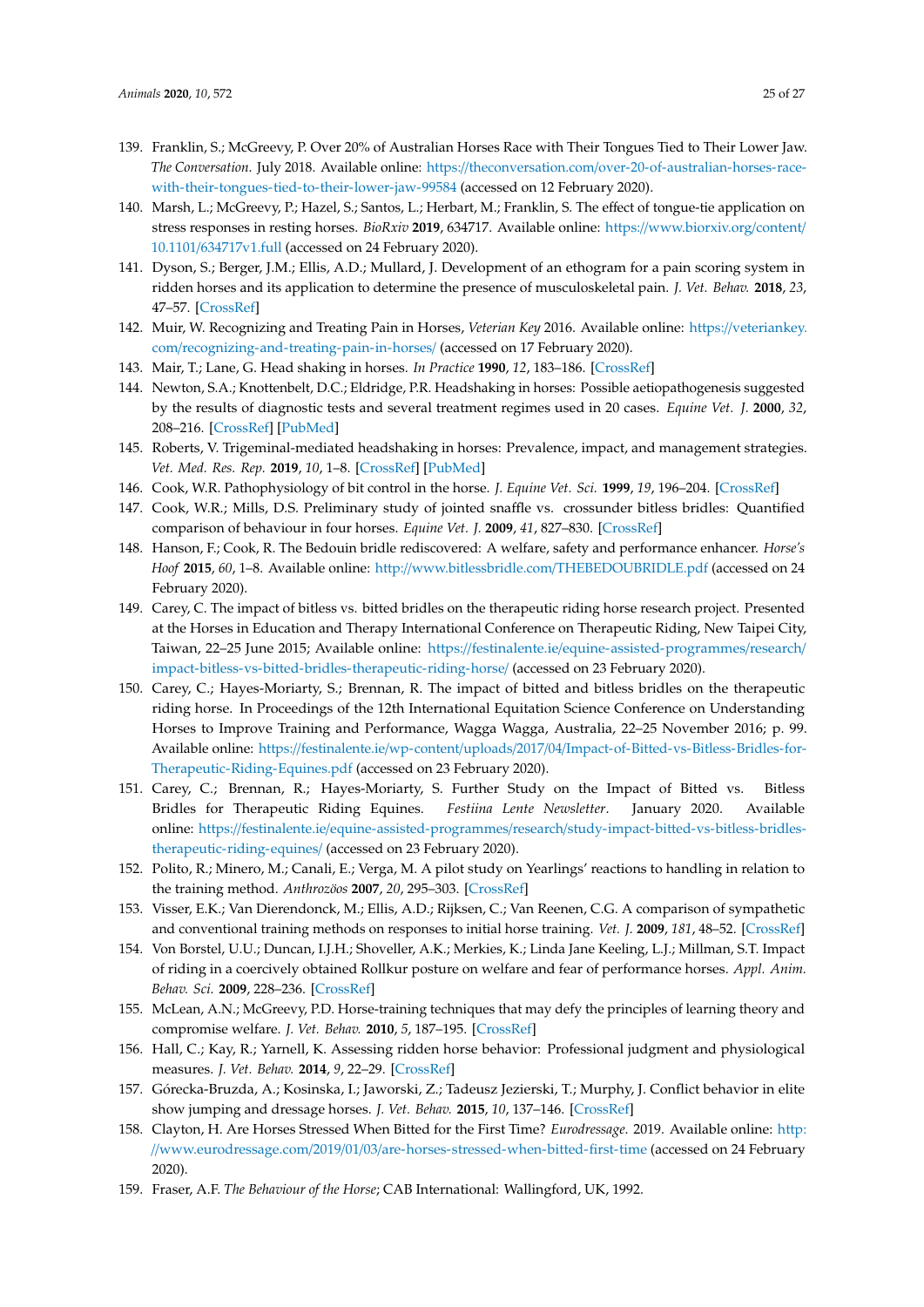- <span id="page-26-0"></span>160. Ransom, J.I.; Cade, B.S. Quantifying equid behavior: A research ethogram for free-roaming feral horses. In *U.S. Geological Survey Techniques and Methods Report 2-A9*; USGS: Reston, VA, USA, 2009.
- <span id="page-26-1"></span>161. King, M. Bitless: A New Breed of Bridle. The Horse, August 2007. Available online: https://[thehorse.com](https://thehorse.com/124806/bitless-a-new-breed-of-bridle/)/ 124806/[bitless-a-new-breed-of-bridle](https://thehorse.com/124806/bitless-a-new-breed-of-bridle/)/ (accessed on 24 February 2020).
- <span id="page-26-2"></span>162. Hanson, F. A positive reinforcement rein: Rule-changer and game-changer for horsemanship? *Horse's Hoof* **2019**, *76*, 1–14. Available online: https://www.horsetalk.co.nz/2019/10/22/[positive-reinforcement-rein-game](https://www.horsetalk.co.nz/2019/10/22/positive-reinforcement-rein-game-changer-horsemanship/)[changer-horsemanship](https://www.horsetalk.co.nz/2019/10/22/positive-reinforcement-rein-game-changer-horsemanship/)/ (accessed on 29 February 2020).
- <span id="page-26-3"></span>163. Ambrosiano, N. All about Bitless Bridles for Your Horse: Bit-Free Headgear Is Sometimes the Answer for Sensitive Horses or Tough Training Problems. *Equus*. 2017. Available online: https://[equusmagazine.com](https://equusmagazine.com/riding/bitless-bridles-092206-10523)/ riding/[bitless-bridles-092206-10523](https://equusmagazine.com/riding/bitless-bridles-092206-10523) (accessed on 24 February 2020).
- <span id="page-26-4"></span>164. Bitless Bridle. *Wikipedia*. 2019. Available online: https://[en.wikipedia.org](https://en.wikipedia.org/wiki/Bitless_bridle)/wiki/Bitless\_bridle (accessed on 24 February 2020).
- <span id="page-26-5"></span>165. Bosal, *Wikipedia* 2018. Available online: https://[en.wikipedia.org](https://en.wikipedia.org/wiki/Bosal)/wiki/Bosal (accessed on 24 February 2020).
- <span id="page-26-6"></span>166. Hackamore, *Wikipedia* 2020. Available online: https://[en.wikipedia.org](https://en.wikipedia.org/wiki/Hackamore)/wiki/Hackamore (accessed on 24 February 2020).
- <span id="page-26-7"></span>167. Ramey, D.W. A historical survey of human-equine interactions. In *Equine Welfare*; McIlwraith, C.W., Rollin, B.E., Eds.; Wiley-Blackwell: Chichester, UK, 2011; pp. 22–58.
- <span id="page-26-8"></span>168. Whay, H.R.; Main, D.C.J.; Green, L.E.; Webster, A.J.F. Farmer perception of lameness prevalence. In Proceedings of the 12th International Symposium on Lameness in Ruminants, Orlando, FL, USA, 9–13 January 2002; pp. 355–358.
- 169. Barker, Z.E.; Leach, K.A.; Whay, H.R.; Bell, N.J.; Main, D.C.J. Assessment of lameness prevalence and associated risk factors in dairy herds in England and Wales. *J. Dairy Sci.* **2010**, *93*, 932–941. [\[CrossRef\]](http://dx.doi.org/10.3168/jds.2009-2309) [\[PubMed\]](http://www.ncbi.nlm.nih.gov/pubmed/20172213)
- <span id="page-26-9"></span>170. Horseman, S.V.; Roe, E.J.; Huxley, J.N.; Bell, N.J.; Mason, C.S.; Whay, H.R. The use of in-depth interviews to understand the process of treating lame dairy cows from the farmers' perspective. *Anim. Welf.* **2014**, *23*, 157–165. [\[CrossRef\]](http://dx.doi.org/10.7120/09627286.23.2.157)
- <span id="page-26-10"></span>171. Beausoleil, N.J.; Mellor, D.J. Introducing breathlessness as an animal welfare issue. *N. Z. Vet. J.* **2015**, *63*, 44–51. [\[CrossRef\]](http://dx.doi.org/10.1080/00480169.2014.940410)
- <span id="page-26-11"></span>172. Poiseuille's Law: IV Fluids, *Open Anaesthesia*. 2017. Available online: https://[www.openanesthesia.org](https://www.openanesthesia.org/poiseuilles_law_iv_fluids/)/ [poiseuilles\\_law\\_iv\\_fluids](https://www.openanesthesia.org/poiseuilles_law_iv_fluids/)/ (accessed on 7 March 2020).
- <span id="page-26-12"></span>173. Cook, W.R. A hypothetical, aetiological relationship between the horse's bit, nasopharyngeal oedema and negative pressure pulmonary oedema. *Equine Vet. Educ.* **2014**, *26*, 381–389. [\[CrossRef\]](http://dx.doi.org/10.1111/eve.12196)
- <span id="page-26-13"></span>174. Cook, W.R. Hypothesis article: Bit-induced asphyxia in the racehorse as a cause of sudden death. *Equine Vet. J.* **2016**, *28*, 405–409. [\[CrossRef\]](http://dx.doi.org/10.1111/eve.12455)
- <span id="page-26-14"></span>175. Dixon, P.M.; Railton, D.I.; McGorum, B.C. Temporary bilateral laryngeal paralysis in a horse associated with general anaesthesia and post anaesthetic myositis. *Vet. Rec.* **1993**, *132*, 29–32. [\[CrossRef\]](http://dx.doi.org/10.1136/vr.132.2.29)
- 176. Kollias-Baker, C.A.; Pipers, F.S.; Heard, D.; Seeherman, H. Pulmonary edema associated with transient airway obstruction in three horses. *J. Am. Vet. Med Assoc.* **1993**, *202*, 1116–1118.
- <span id="page-26-15"></span>177. Tute, A.S.; Wilkins, P.A.; Gleed, R.D.; Credille, K.M.; Murphy, D.J.; Ducharme, N.G. Negative pressure pulmonary edema as a post-anesthetic complication associated with upper airway obstruction in a horse. *Vet. Surg.* **1996**, *25*, 519–523.
- <span id="page-26-16"></span>178. McGreevy, P.D.; Harman, A.; McLean, A.; Hawson, L. Over-flexing the horse's neck: A modern equestrian obsession? *J. Vet. Behav.* **2010**, *5*, 180–186. [\[CrossRef\]](http://dx.doi.org/10.1016/j.jveb.2010.03.004)
- <span id="page-26-17"></span>179. McLean, A.N.; McGreevy, P.D. Ethical equitation: Capping the price horses pay for human glory. *J. Vet. Behav.* **2010**, *5*, 203–209. [\[CrossRef\]](http://dx.doi.org/10.1016/j.jveb.2010.04.003)
- <span id="page-26-18"></span>180. McGreevy, P.D.; McLean, A.N.; Warren-Smith, A.K.; Waran, N.; Goodwin, D. Defining the terms and processes associated with equitation. In Proceedings of the 1st International Equitation Science Symposium 2005, Melbourne, Australia, 26–27 July 2005; Sydney University Press: Sydney, NSW, Australia, 2005; pp. 10–43.
- <span id="page-26-19"></span>181. McGreevy, P.; Warren-Smith, A.; Guisard, Y. The effect of double bridles and jaw-clamping crank nosebands on facial cutaneous and ocular temperature in horses. *J. Vet. Behav. Clin. Appl. Res.* **2012**, *7*, 142–148. [\[CrossRef\]](http://dx.doi.org/10.1016/j.jveb.2011.08.001)
- 182. Fenner, K.; Yoon, S.; White, P.; Starling, M.; McGreevy, P. The effect of noseband tightening on horses' behavior, eye temperature, and cardiac responses. *PLoS ONE* **2016**, *11*, e0154179. [\[CrossRef\]](http://dx.doi.org/10.1371/journal.pone.0154179)